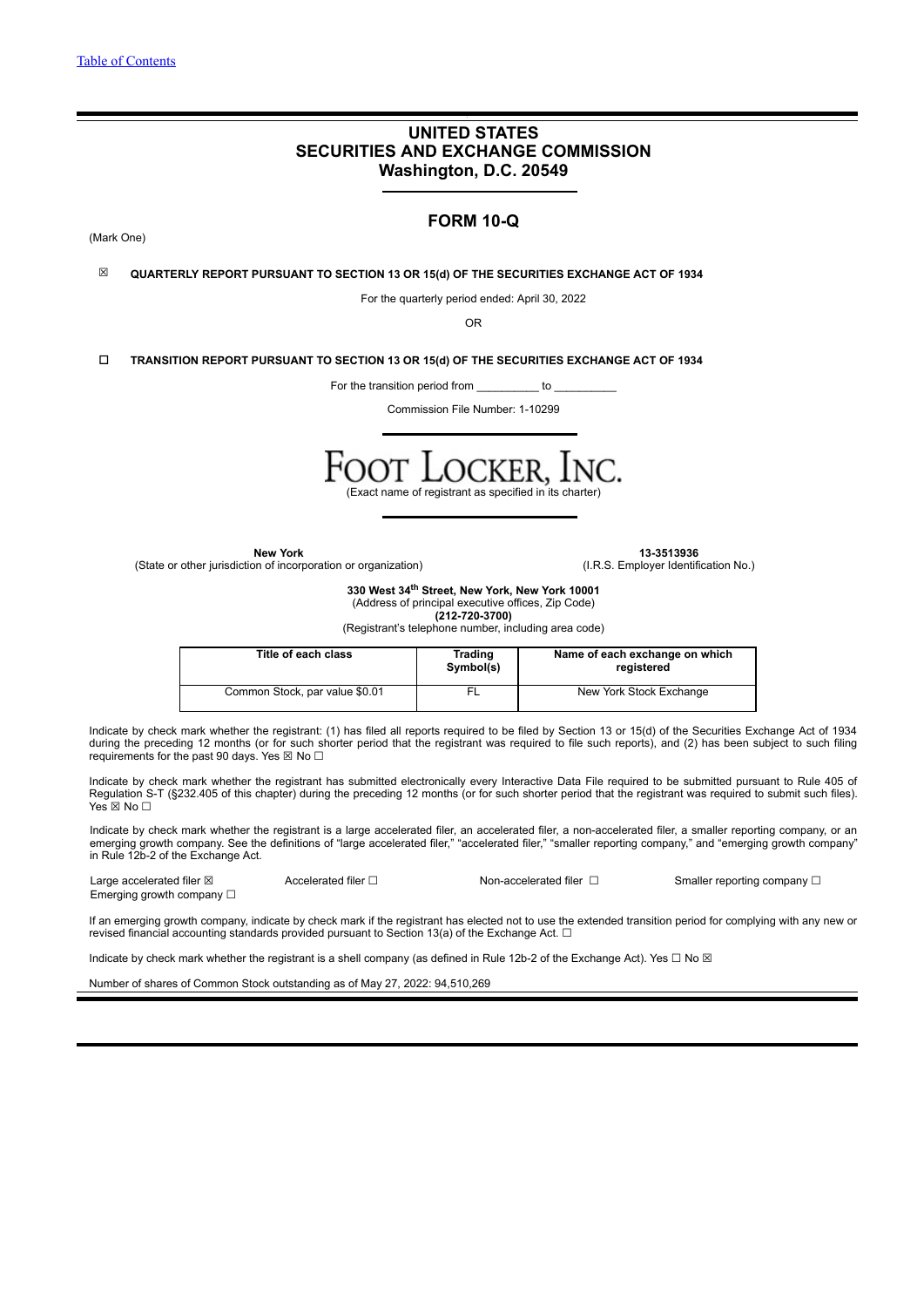## **TABLE OF CONTENTS**

<span id="page-1-0"></span>

|                  |            |                                                                                                 | Page           |
|------------------|------------|-------------------------------------------------------------------------------------------------|----------------|
| <b>PART I</b>    |            | <b>FINANCIAL INFORMATION</b>                                                                    |                |
|                  | ltem 1.    | <b>Financial Statements (Unaudited)</b>                                                         | 1              |
|                  |            | <b>Condensed Consolidated Balance Sheets (Unaudited)</b>                                        | 1              |
|                  |            | <b>Condensed Consolidated Statements of Operations (Unaudited)</b>                              | $\overline{2}$ |
|                  |            | Condensed Consolidated Statements of Comprehensive Income (Unaudited)                           | 3              |
|                  |            | <b>Condensed Consolidated Statements of Changes in Shareholders' Equity</b><br>(Unaudited)      | 4              |
|                  |            | <b>Condensed Consolidated Statements of Cash Flows (Unaudited)</b>                              | 5              |
|                  |            | <b>Notes to the Unaudited Condensed Consolidated Financial Statements</b><br>(Unaudited)        | 6              |
|                  | Item $2.$  | Management's Discussion and Analysis of Financial Condition and Results of<br><b>Operations</b> | 19             |
|                  | Item 4.    | <b>Controls and Procedures</b>                                                                  | 28             |
|                  |            |                                                                                                 |                |
| <b>PART II</b>   |            | <b>OTHER INFORMATION</b>                                                                        | 28             |
|                  |            | <u>Item 1. Legal Proceedings</u>                                                                | 28             |
|                  |            | Item 1A. Risk Factors                                                                           | 28             |
|                  | Item $2$ . | Unregistered Sales of Equity Securities and Use of Proceeds                                     | 29             |
|                  | Item 6.    | <b>Exhibits</b>                                                                                 | 30             |
|                  |            |                                                                                                 |                |
| <b>SIGNATURE</b> |            |                                                                                                 | 31             |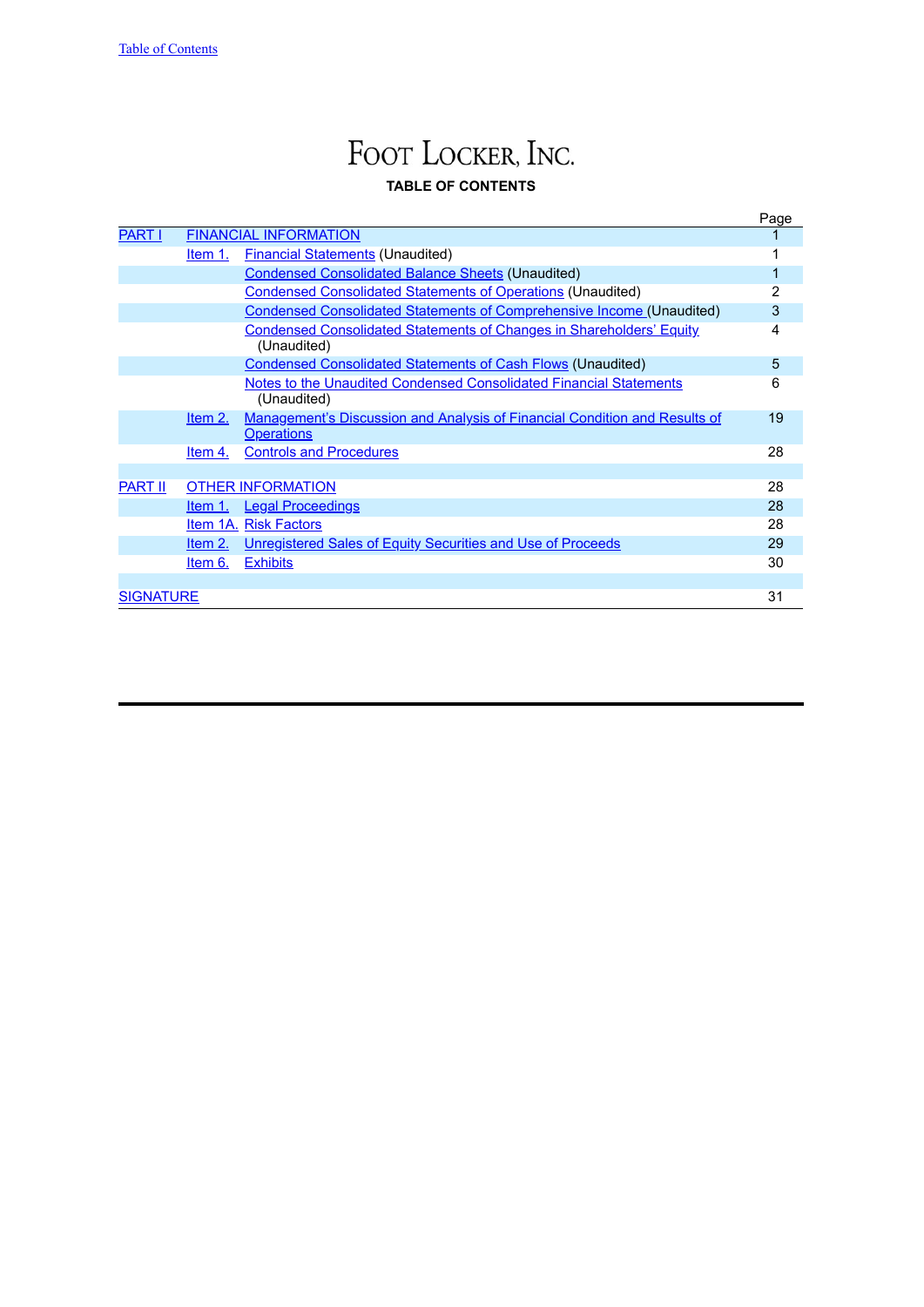#### **CAUTIONARY NOTE REGARDING FORWARD-LOOKING STATEMENTS**

This Quarterly Report on Form 10-Q includes "forward-looking" statements within the meaning of the Private Securities Litigation Reform Act of 1995. Forward-looking statements can be identified by the fact that they do not relate strictly to historical or current facts. They often include words such as "believes," "expects," "anticipates," "estimates," "intends," "plans," "seeks," "continues," "feels," "forecasts," or words of similar meaning, or future or conditional verbs, such as "will," "should," "could," "may," "aims," "intends," or "projects." Statements may be forward looking even in the absence of these particular words.

Examples of forward-looking statements include, but are not limited to, statements regarding our financial position, business strategy, and other plans and objectives for our future operations, and generation of free cash flow. These forward-looking statements are based on our current expectations and beliefs concerning future developments and their potential effect on us. The forward-looking statements contained in this Annual Report are largely based on our expectations for the future, which reflect certain estimates and assumptions made by our management. These estimates and assumptions reflect our best judgment based on currently known market conditions, operating trends, and other factors. Although we believe such estimates and assumptions to be reasonable, they are inherently uncertain and involve a number of risks and uncertainties that are beyond our control. As such, management's assumptions about future events may prove to be inaccurate.

We do not intend to publicly update or revise any forward-looking statements as a result of new information, future events, changes in circumstances, or otherwise. These cautionary statements qualify all forward-looking statements attributable to us, or persons acting on our behalf. Management cautions you that the forward-looking statements contained herein are not guarantees of future performance, and we cannot assure you that such statements will be realized or that the events and circumstances they describe will occur. Factors that could cause actual results to differ materially from those anticipated or implied in the forward-looking statements herein include, but are not limited to a change in the relationship with any of our key suppliers, including the unavailability of premium products at competitive prices, a change in negotiated volume discounts, cooperative advertising, markdown allowances, or the ability to cancel orders and return excess or unneeded merchandise; our ability to fund our planned capital investments; volatility in the financial markets or other global economic factors; difficulties in appropriately allocating capital and resources among our strategic opportunities; our ability to realize the expected benefits from recent or future acquisitions; business opportunities and expansion; investments; expenses; dividends; share repurchases; liquidity; cash flow from operations; use of cash and cash requirements; borrowing capacity and use of proceeds; repatriation of cash to the United States; supply chain issues, including delays in merchandise receipts and increasing cost pressure caused by higher oceanic shipping and freight costs; labor shortages; expectations regarding increased wages; inflation; consumer spending levels; the effect of governmental assistance programs; social unrest; the direct and indirect effects of all variants of the coronavirus pandemic (COVID-19) on our business, including any adverse effects of COVID-19 vaccine mandates or other safety protocols; expectations regarding increasing global taxes; the effect of government regulation, including changes in law; the effect of the adverse outcome of any material litigation against us or judicial decisions that affect us or our industry generally; the effects of weather; climate change; increased competition; geopolitical events; the financial effect of accounting regulations and critical accounting policies; credit risk relating to the risk of loss as a result of non-performance by our counterparties; and any other factors set forth in the section entitled "Risk Factors" of our most recent Annual Report on Form 10-K.

All written and oral forward-looking statements attributable to us are expressly qualified in their entirety by this cautionary statement. A forward-looking statement is neither a prediction nor a guarantee of future events or circumstances, and those future events or circumstances may not occur. You should not place undue reliance on forward-looking statements, which speak to our views only as of the date of this filing. Additional risks and uncertainties that we do not presently know about or that we currently consider to be insignificant may also affect our business operations and financial performance. The Company does not undertake to update any particular forward-looking statement included in this document. See "Risk Factors" included in the Annual Report for a discussion of certain risks relating to our business and any investment in our securities. We are including this cautionary note to make applicable, and take advantage of, the safe harbor provisions of the Private Securities Litigation Reform Act of 1995 for forward-looking statements.

Please refer to "Item 1A. Risk Factors" of our most recent Annual Report on Form 10-K filed with the U.S. Securities and Exchange Commission. Given these risks and uncertainties, you should not rely on forward-looking statements as predictions of actual results. Any or all of the forward-looking statements contained in this report, or any other public statement made by us, including by our management, may turn out to be incorrect. We are including this cautionary note to make applicable and take advantage of the safe harbor provisions of the Private Securities Litigation Reform Act of 1995 for forward-looking statements. We expressly disclaim any obligation to update or revise any forward-looking statements, whether as a result of new information, future events, or otherwise.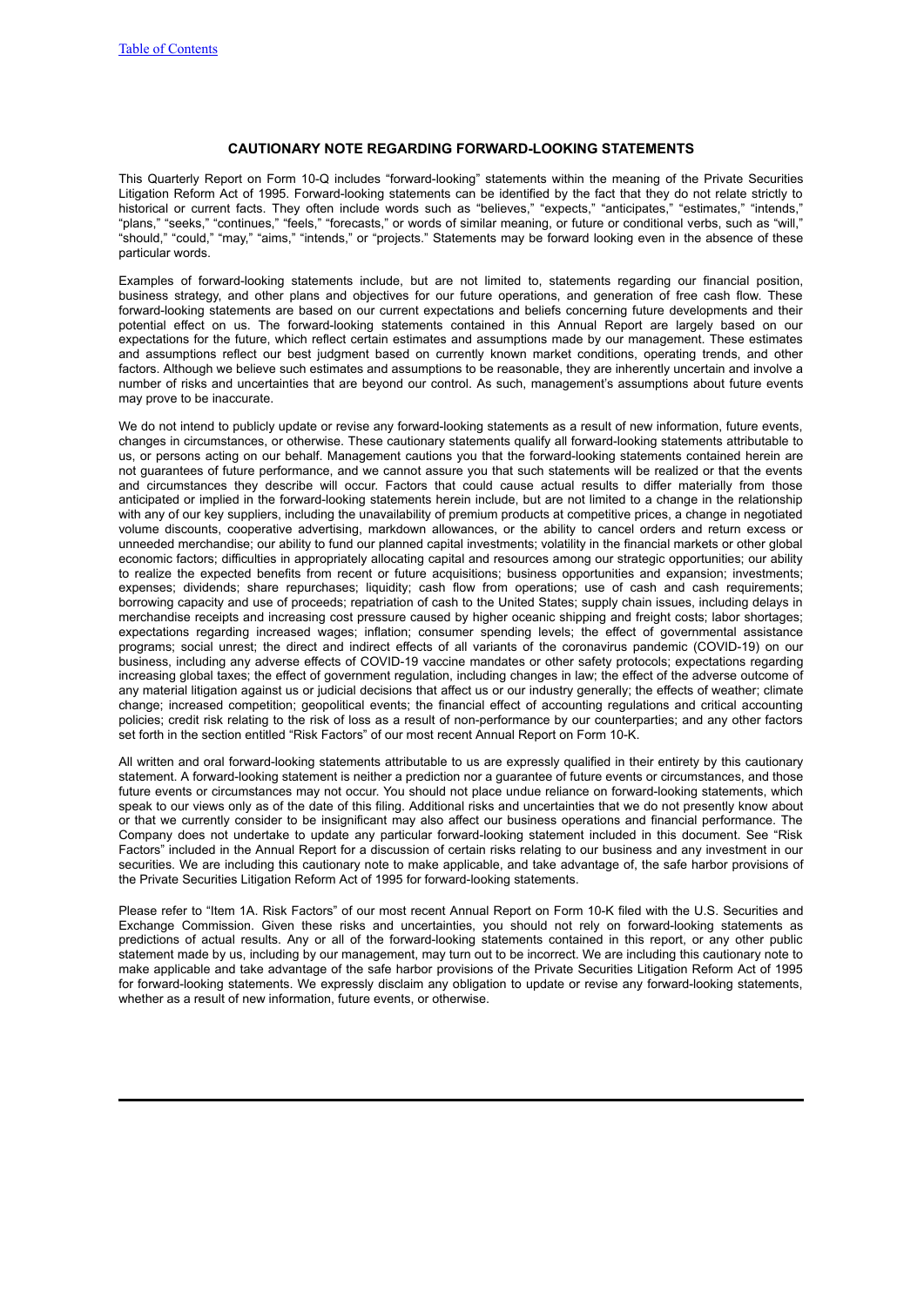## <span id="page-3-0"></span>**PART I - FINANCIAL INFORMATION**

#### <span id="page-3-1"></span>*Item 1. Financial Statements*

## FOOT LOCKER, INC.

## **CONDENSED CONSOLIDATED BALANCE SHEETS**

(Unaudited)

<span id="page-3-2"></span>

| (\$ in millions, except share amounts)                                     | April 30,<br>2022 | May 1,<br>2021 | January 29,<br>2022* |
|----------------------------------------------------------------------------|-------------------|----------------|----------------------|
| <b>ASSETS</b>                                                              |                   |                |                      |
|                                                                            |                   |                |                      |
| Current assets:                                                            |                   |                |                      |
| Cash and cash equivalents                                                  | \$<br>551         | \$<br>1,963    | \$<br>804            |
| Merchandise inventories                                                    | 1.401             | 1.021          | 1.266                |
| Other current assets                                                       | 281               | 283            | 293                  |
|                                                                            | 2,233             | 3,267          | 2,363                |
| Property and equipment, net                                                | 899               | 769            | 917                  |
| Operating lease right-of-use assets                                        | 2,566             | 2.700          | 2,616                |
| Deferred taxes                                                             | 79                | 101            | 86                   |
| Goodwill                                                                   | 783               | 159            | 797                  |
| Other intangible assets, net                                               | 441               | 16             | 454                  |
| Minority investments                                                       | 759               | 342            | 781                  |
| Other assets                                                               | 118               | 88             | 121                  |
|                                                                            | \$<br>7,878       | \$<br>7,442    | \$<br>8,135          |
| <b>LIABILITIES AND SHAREHOLDERS' EQUITY</b><br><b>Current liabilities:</b> |                   |                |                      |
| Accounts payable                                                           | \$<br>565         | \$<br>658      | \$<br>596            |
| Accrued and other liabilities                                              | 428               | 572            | 561                  |
| Current portion of debt and obligations under finance leases               | 6                 | 101            | 6                    |
| Current portion of lease obligations                                       | 557               | 582            | 572                  |
|                                                                            | 1,556             | 1,913          | 1,735                |
| Long-term debt and obligations under finance leases                        | 450               | 8              | 451                  |
| Long-term lease obligations                                                | 2,323             | 2,470          | 2,363                |
| <b>Other liabilities</b>                                                   | 334               | 121            | 343                  |
| <b>Total liabilities</b>                                                   | 4,663             | 4,512          | 4,892                |
| Commitments and contingencies                                              |                   |                |                      |
| Shareholders' equity:                                                      |                   |                |                      |
| Common stock and paid-in capital: 99,233,112; 104,286,151;                 |                   |                |                      |
| and 99,070,796 shares issued, respectively                                 | 779               | 791            | 770                  |
| Retained earnings                                                          | 2,995             | 2.507          | 2.900                |
| Accumulated other comprehensive loss                                       | (384)             | (326)          | (343)                |
| Less: Treasury stock at cost: 4,731,931; 886,661; and                      |                   |                |                      |
| 2,050,000 shares, respectively                                             | (178)             | (47)           | (88)                 |
| Noncontrolling interest                                                    | 3                 | 5              | 4                    |
| Total shareholders' equity                                                 | 3.215             | 2.930          | 3.243                |

\* The balance sheet at January 29, 2022 has been derived from the previously reported audited consolidated financial statements at that date, but does not include all of the information and footnotes required by U.S. gener

See Accompanying Notes to the Unaudited Condensed Consolidated Financial Statements.

First Quarter 2022 Form 10-Q Page 1

**\$ 7,878** \$ 7,442 \$ 8,135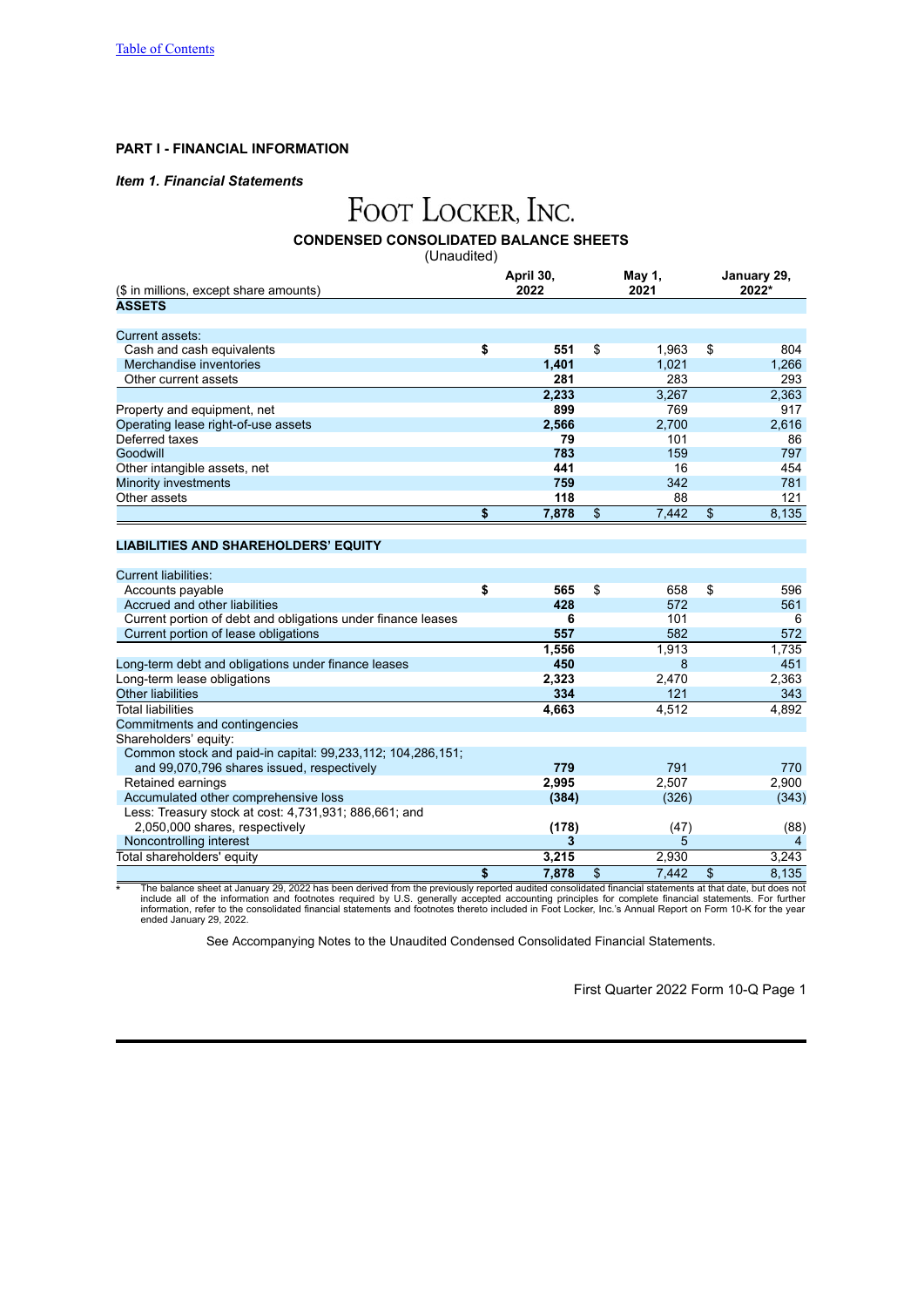## **CONDENSED CONSOLIDATED STATEMENTS OF OPERATIONS**

(Unaudited)

<span id="page-4-0"></span>

|                                                        | Thirteen weeks ended |                   |                |       |  |  |  |  |  |
|--------------------------------------------------------|----------------------|-------------------|----------------|-------|--|--|--|--|--|
| (\$ in millions, except per share amounts)             |                      | April 30,<br>2022 | May 1,<br>2021 |       |  |  |  |  |  |
| <b>Sales</b>                                           | \$                   | 2,175             | \$             | 2,153 |  |  |  |  |  |
| Cost of sales                                          |                      | 1,435             |                | 1,404 |  |  |  |  |  |
| Selling, general and administrative expenses           |                      | 463               |                | 418   |  |  |  |  |  |
| Depreciation and amortization                          |                      | 54                |                | 45    |  |  |  |  |  |
| Impairment and other charges                           |                      | 6                 |                | 4     |  |  |  |  |  |
| Income from operations                                 |                      | 217               |                | 282   |  |  |  |  |  |
| Interest expense, net                                  |                      | (5)               |                | (2)   |  |  |  |  |  |
| Other (expense) / income, net                          |                      | (22)              |                | 4     |  |  |  |  |  |
| Income before income taxes                             |                      | 190               |                | 284   |  |  |  |  |  |
| Income tax expense                                     |                      | 58                |                | 82    |  |  |  |  |  |
| Net income                                             |                      | 132               |                | 202   |  |  |  |  |  |
| Net loss attributable to noncontrolling interests      |                      |                   |                |       |  |  |  |  |  |
| Net income attributable to Foot Locker, Inc.           | \$                   | 133               | $\mathbf{s}$   | 202   |  |  |  |  |  |
| Basic earnings per share                               | \$                   | 1.38              | $\mathfrak{S}$ | 1.95  |  |  |  |  |  |
| Weighted-average shares outstanding                    |                      | 96.1              |                | 103.6 |  |  |  |  |  |
|                                                        |                      |                   |                |       |  |  |  |  |  |
| Diluted earnings per share                             | \$                   | 1.37              | \$             | 1.93  |  |  |  |  |  |
| Weighted-average shares outstanding, assuming dilution |                      | 97.2              |                | 105.0 |  |  |  |  |  |

See Accompanying Notes to the Unaudited Condensed Consolidated Financial Statements.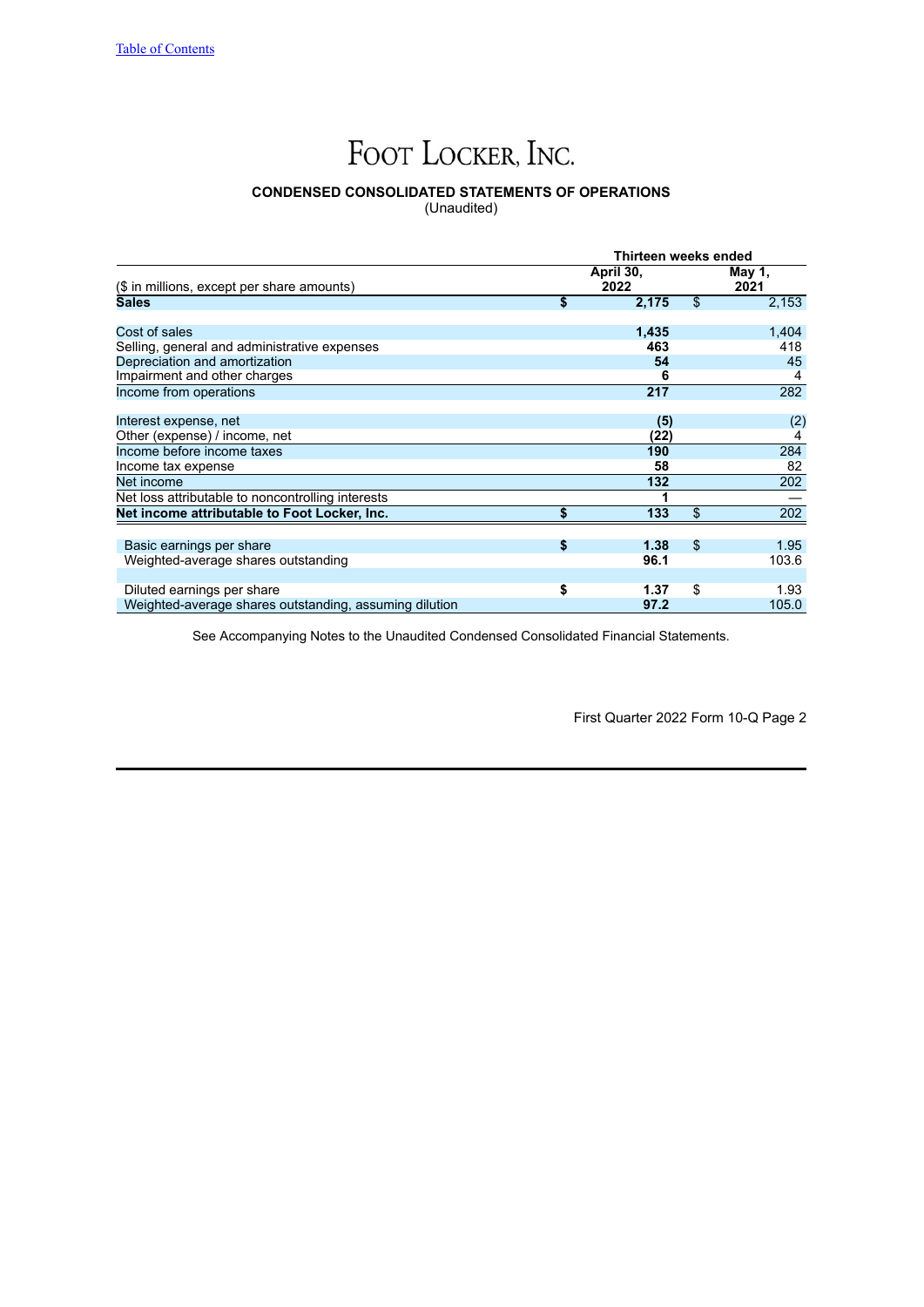## **CONDENSED CONSOLIDATED STATEMENTS OF COMPREHENSIVE INCOME**

(Unaudited)

<span id="page-5-0"></span>

|                                                                                                                                                                     |   | Thirteen weeks ended |                       |
|---------------------------------------------------------------------------------------------------------------------------------------------------------------------|---|----------------------|-----------------------|
| (\$ in millions)                                                                                                                                                    |   | April 30,<br>2022    | <b>May 1.</b><br>2021 |
| Net income attributable to Foot Locker, Inc.                                                                                                                        | S | 133                  | \$<br>202             |
| Other comprehensive income (loss), net of income tax                                                                                                                |   |                      |                       |
| Foreign currency translation adjustment:                                                                                                                            |   |                      |                       |
| Translation adjustment arising during the period, net of income tax<br>(benefit)/expense of \$(1), and \$1, respectively                                            |   | (44)                 |                       |
| Cash flow hedges:                                                                                                                                                   |   |                      |                       |
| Change in fair value of derivatives, net of income tax expense of \$-, and<br>\$-, respectively                                                                     |   |                      |                       |
| Pension and postretirement adjustments:                                                                                                                             |   |                      |                       |
| Amortization of net actuarial gain/loss and prior service cost included in<br>net periodic benefit costs, net of income tax expense of \$1 and \$1.<br>respectively |   |                      |                       |
| <b>Comprehensive income</b>                                                                                                                                         |   | 92                   | \$<br>207             |

See Accompanying Notes to the Unaudited Condensed Consolidated Financial Statements.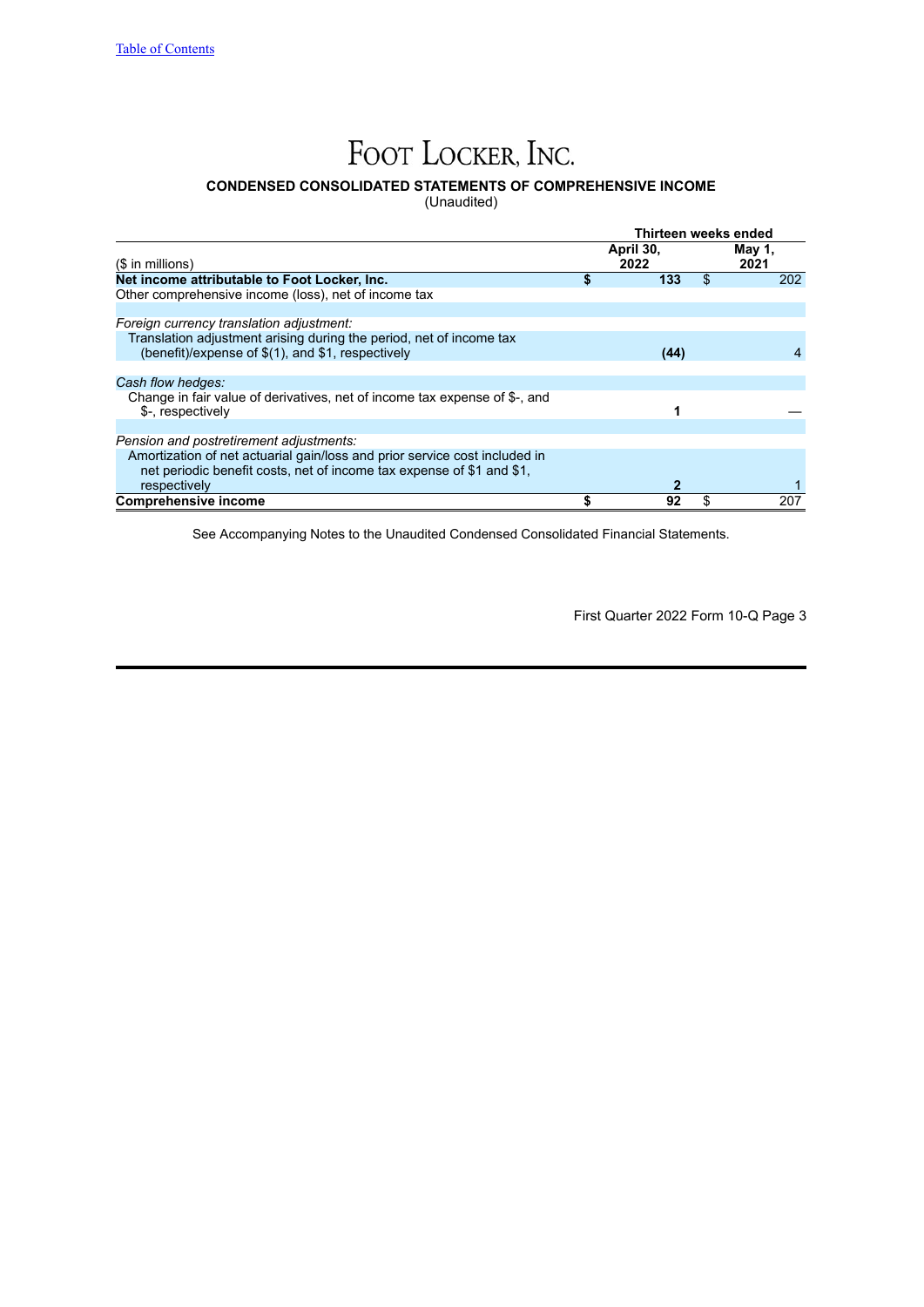## **CONDENSED CONSOLIDATED STATEMENTS OF CHANGES IN SHAREHOLDERS' EQUITY**

(Unaudited)

<span id="page-6-0"></span>

|                                                                       | <b>Additional Paid-In</b><br>Capital & |      |                |                       |    |        |                 | Accumulated<br>Other          |                | Total          |
|-----------------------------------------------------------------------|----------------------------------------|------|----------------|-----------------------|----|--------|-----------------|-------------------------------|----------------|----------------|
| Thirteen weeks ended                                                  | <b>Common Stock</b>                    |      |                | <b>Treasury Stock</b> |    |        |                 | <b>Retained Comprehensive</b> | Noncontrolling | Shareholders'  |
| (shares in thousands, amounts in millions)                            | <b>Shares</b>                          |      | Amount         | <b>Shares</b>         |    | Amount | <b>Earnings</b> | Loss                          | interests      | Equity         |
| Balance at January 29, 2022                                           | 99.071                                 | - \$ | 770            | (2,050)               | S. | (88)   | \$2,900         | (343)                         | 4              | \$<br>3.243    |
| Restricted stock issued                                               | 88                                     |      |                |                       |    |        |                 |                               |                |                |
| Issued under director and stock plans                                 | 74                                     |      | $\overline{2}$ |                       |    |        |                 |                               |                | $\overline{2}$ |
| Share-based compensation expense                                      |                                        |      |                |                       |    |        |                 |                               |                |                |
| Shares of common stock used to satisfy tax withholding<br>obligations |                                        |      |                | (32)                  |    | (1)    |                 |                               |                | (1)            |
| Share repurchases                                                     |                                        |      |                | (2,650)               |    | (89)   |                 |                               |                | (89)           |
| Net income                                                            |                                        |      |                |                       |    |        | 133             |                               | (1)            | 132            |
| Cash dividends declared on common stock (\$0.40 per<br>share)         |                                        |      |                |                       |    |        | (38)            |                               |                | (38)           |
| Translation adjustment, net of tax                                    |                                        |      |                |                       |    |        |                 | (44)                          |                | (44)           |
| Change in cash flow hedges, net of tax                                |                                        |      |                |                       |    |        |                 |                               |                |                |
| Pension and postretirement adjustments, net of tax                    |                                        |      |                |                       |    |        |                 | $\overline{2}$                |                |                |
| Balance at April 30, 2022                                             | 99.233                                 | - 55 | 779            | (4, 732)              |    | (178)  | \$2.995         | (384)                         | 3              | 3.215          |
|                                                                       | <b>Additional Paid-In</b>              |      |                |                       |    |        |                 | Accumulated                   |                |                |

|                                                        | Аччионан акти       |        |                       |   |        |          | Accumulatou                   |                |               |
|--------------------------------------------------------|---------------------|--------|-----------------------|---|--------|----------|-------------------------------|----------------|---------------|
|                                                        | Capital &           |        |                       |   |        |          | Other                         |                | Total         |
| Thirteen weeks ended                                   | <b>Common Stock</b> |        | <b>Treasury Stock</b> |   |        |          | <b>Retained Comprehensive</b> | Noncontrolling | Shareholders' |
| (shares in thousands, amounts in millions)             | <b>Shares</b>       | Amount | <b>Shares</b>         |   | Amount | Earnings | Loss                          | interests      | Equity        |
| Balance at January 30, 2021                            | 103.693 S           | 779    | (74)                  | S | (3)    | \$2,326  | (331)                         | 5.             | 2.776         |
| Restricted stock issued                                | 468                 |        |                       |   |        |          |                               |                |               |
| Issued under director and stock plans                  | 125                 | 4      |                       |   |        |          |                               |                | 4             |
| Share-based compensation expense                       |                     | 8      |                       |   |        |          |                               |                | 8             |
| Shares of common stock used to satisfy tax withholding |                     |        |                       |   |        |          |                               |                |               |
| obligations                                            |                     |        | (192)                 |   | (10)   |          |                               |                | (10)          |
| Share repurchases                                      |                     |        | (621)                 |   | (34)   |          |                               |                | (34)          |
| Net income                                             |                     |        |                       |   |        | 202      |                               |                | 202           |
| Cash dividends declared on common stock (\$0.20 per    |                     |        |                       |   |        |          |                               |                |               |
| share)                                                 |                     |        |                       |   |        | (21)     |                               |                | (21)          |
| Translation adjustment, net of tax                     |                     |        |                       |   |        |          | 4                             |                |               |
| Pension and postretirement adjustments, net of tax     |                     |        |                       |   |        |          |                               |                |               |
| Balance at May 1, 2021                                 | 104.286             | 791    | (887)                 |   | (47)   | \$2,507  | (326)                         |                | 2.930         |

See Accompanying Notes to the Unaudited Condensed Consolidated Financial Statements.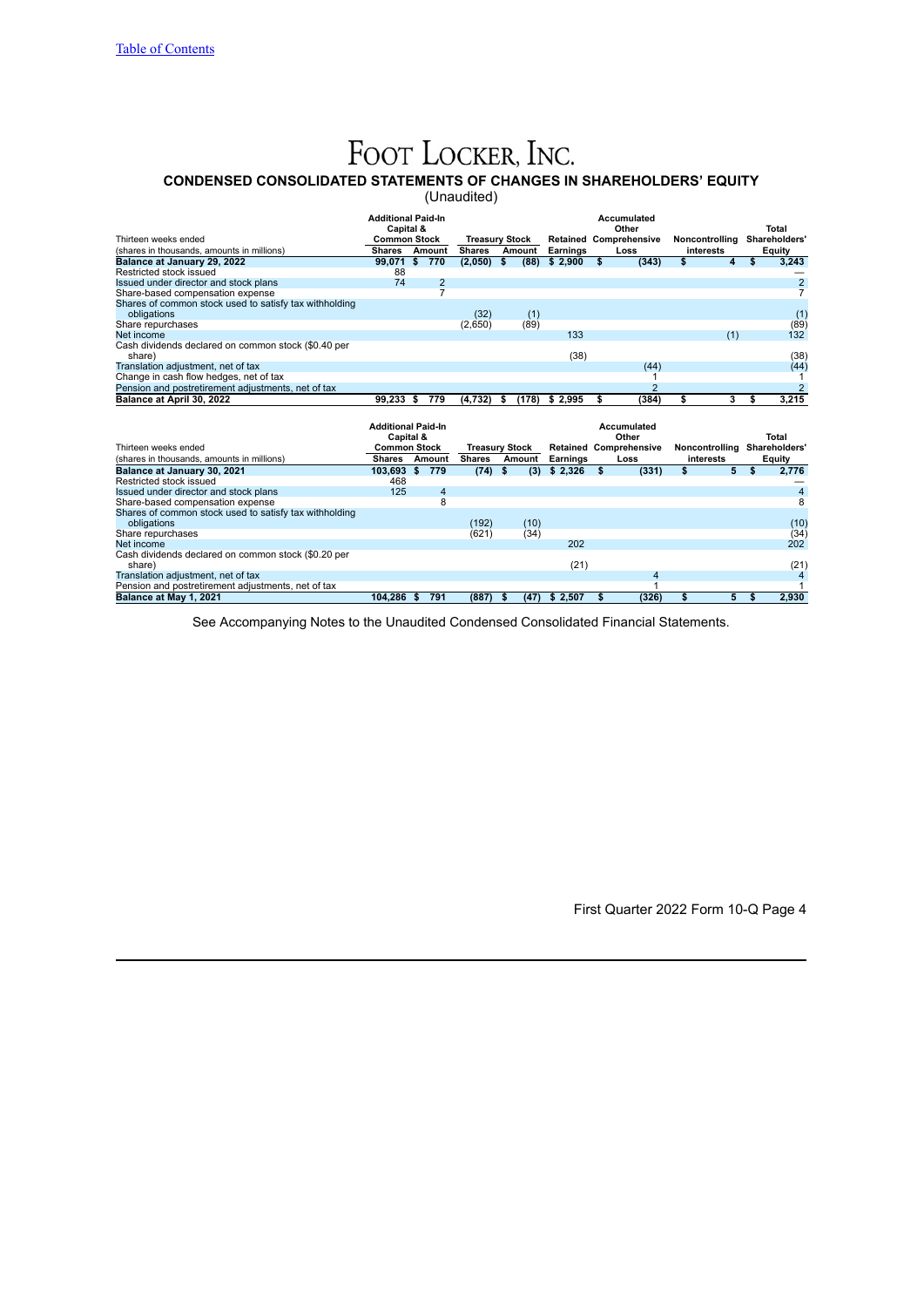## **CONDENSED CONSOLIDATED STATEMENTS OF CASH FLOWS**

(Unaudited)

<span id="page-7-0"></span>

|                                                                               | Thirteen weeks ended |                          |                                    |  |
|-------------------------------------------------------------------------------|----------------------|--------------------------|------------------------------------|--|
| (\$ in millions)                                                              | April 30,<br>2022    |                          | $\overline{\text{May}}$ 1,<br>2021 |  |
| From operating activities:                                                    |                      |                          |                                    |  |
| Net income                                                                    | \$<br>132            | $\overline{\mathbb{S}}$  | 202                                |  |
| Adjustments to reconcile net income to net cash provided by operating         |                      |                          |                                    |  |
| activities:                                                                   |                      |                          |                                    |  |
| Non-cash impairment and other charges                                         | 3                    |                          | 2                                  |  |
| Fair value adjustments to minority investments                                | 25                   |                          |                                    |  |
| Depreciation and amortization                                                 | 54                   |                          | 45                                 |  |
| Deferred income taxes                                                         | 3                    |                          | $\overline{7}$                     |  |
| Share-based compensation expense                                              | 7                    |                          | 8                                  |  |
| Change in assets and liabilities:                                             |                      |                          |                                    |  |
| Merchandise inventories                                                       | (150)                |                          | (94)                               |  |
| Accounts payable                                                              | (25)                 |                          | 255                                |  |
| Accrued and other liabilities                                                 | (80)                 |                          | (25)                               |  |
| Insurance recovery received for inventory loss                                |                      |                          | 8                                  |  |
| Other, net                                                                    | 10                   |                          | (10)                               |  |
| Net cash (used in) provided by operating activities                           | (21)                 |                          | 398                                |  |
| From investing activities:                                                    |                      |                          |                                    |  |
| Capital expenditures                                                          | (95)                 |                          | (51)                               |  |
| Purchase of business, net of cash acquired                                    |                      |                          |                                    |  |
| Minority investments                                                          | (7)<br>(3)           |                          | (8)                                |  |
| Proceeds from sale of property                                                |                      |                          | $\overline{3}$                     |  |
| Insurance proceeds related to loss on property and equipment                  |                      |                          | $\sqrt{2}$                         |  |
|                                                                               | (105)                |                          | (54)                               |  |
| Net cash used in investing activities                                         |                      |                          |                                    |  |
| From financing activities:                                                    |                      |                          |                                    |  |
| Purchase of treasury shares                                                   | (89)                 |                          | (34)                               |  |
| Dividends paid on common stock<br>Payment of obligations under finance leases | (38)                 |                          | (21)                               |  |
|                                                                               | (2)<br>$\mathbf{2}$  |                          | $\overline{4}$                     |  |
| Proceeds from exercise of stock options                                       |                      |                          |                                    |  |
| Shares of common stock repurchased to satisfy tax withholding obligations     | (1)                  |                          | (10)                               |  |
| Net cash used in financing activities                                         | (128)                |                          | (61)                               |  |
| Effect of exchange rate fluctuations on cash, cash equivalents, and           |                      |                          |                                    |  |
| restricted cash                                                               | (1)                  |                          |                                    |  |
| Net change in cash, cash equivalents, and restricted cash                     | (255)                |                          | 283                                |  |
| Cash, cash equivalents, and restricted cash at beginning of year              | 850                  |                          | 1,718                              |  |
| Cash, cash equivalents, and restricted cash at end of period                  | \$<br>595            | $\overline{\mathcal{S}}$ | 2,001                              |  |
|                                                                               |                      |                          |                                    |  |
| Cash paid during the year:                                                    |                      |                          |                                    |  |
| Interest                                                                      | \$<br>8              | \$                       | $\mathbf{1}$                       |  |
| Income taxes                                                                  | \$<br>18             | \$                       | 32                                 |  |
| Cash paid for amounts included in measurement of operating lease              |                      |                          |                                    |  |
| liabilities                                                                   | \$<br>174            | \$                       | 179                                |  |
|                                                                               |                      |                          |                                    |  |
| Non-cash investing activities:                                                |                      |                          |                                    |  |
| Right-of-use assets obtained in exchange for operating lease obligations      | \$<br>138            | \$                       | 114                                |  |

See Accompanying Notes to the Unaudited Condensed Consolidated Financial Statements.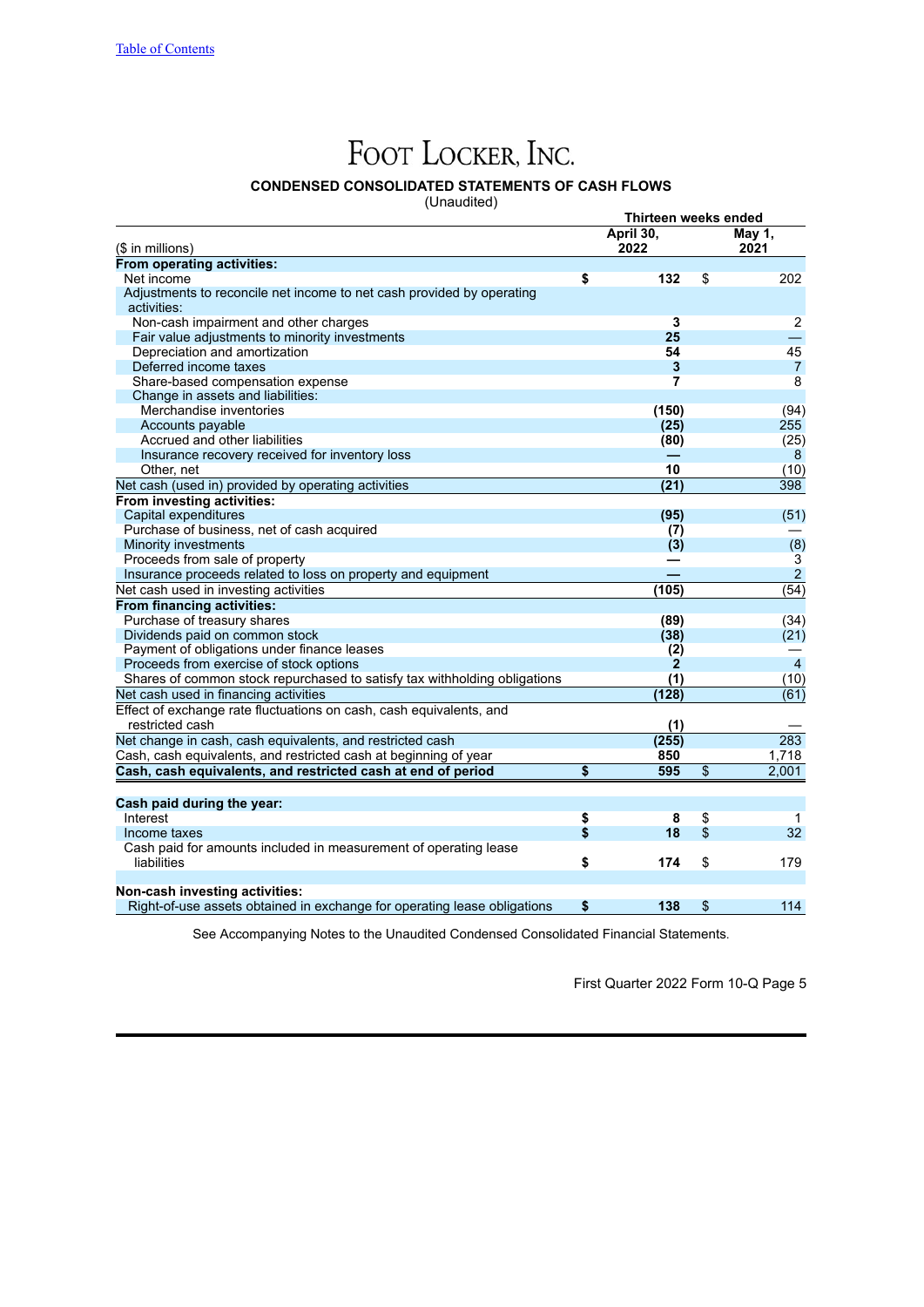### **NOTES TO THE UNAUDITED CONDENSED CONSOLIDATED FINANCIAL STATEMENTS**

### <span id="page-8-0"></span>**1. Summary of Significant Accounting Policies**

#### *Basis of Presentation*

The accompanying condensed consolidated financial statements contained in this report are unaudited. In the opinion of management, the condensed consolidated financial statements include all normal, recurring adjustments necessary for a fair presentation of the results for the interim periods presented. As used in these Notes to the Unaudited Condensed Consolidated Financial Statements, the terms "Foot Locker," "Company," "we," "our," and "us" refer to Foot Locker, Inc. and its consolidated subsidiaries.

The preparation of financial statements in accordance with U.S. generally accepted accounting principles requires us to make estimates and assumptions that affect the amounts reported in the accompanying Unaudited Condensed Consolidated Financial Statements and these Notes and related disclosures. Actual results may differ from those estimates. The results of operations for any interim period are not necessarily indicative of the results expected for the year.

The results of operations for the period ended April 30, 2022 are not necessarily indicative of the results to be expected for the full fiscal year due to the continued uncertainty of general economic conditions that may affect us for the remainder of 2022. Specifically, the ongoing COVID-19 pandemic and its continuing effect on our operations and traffic to our stores, as well as port delays, our distribution capabilities, and distribution capabilities of our suppliers.

The accompanying unaudited condensed consolidated financial statements should be read in conjunction with the Notes to Consolidated Financial Statements contained in our 2021 Form 10-K.

There were no significant changes to the policies disclosed in Note 1, *Summary of Significant Accounting Policies* of our 2021 Form 10-K.

#### *Recent Accounting Pronouncements*

Recently issued accounting pronouncements did not, or are not believed by management to, have a material effect on our present or future consolidated financial statements.

#### **2. Acquisitions**

In 2021, we acquired WSS and atmos, two businesses that will allow us to further differentiate our product offerings, as well as our customer base, and diversify our retail store and omnichannel portfolio.

#### *WSS*

During the thirteen weeks ended April 30, 2022, we paid an additional \$4 million upon the finalization of the value of net assets acquired, with a corresponding increase to goodwill as compared with the amounts presented in the most recent annual report. The aggregate purchase price for the acquisition has increased to \$811 million (\$741 million, net of cash acquired).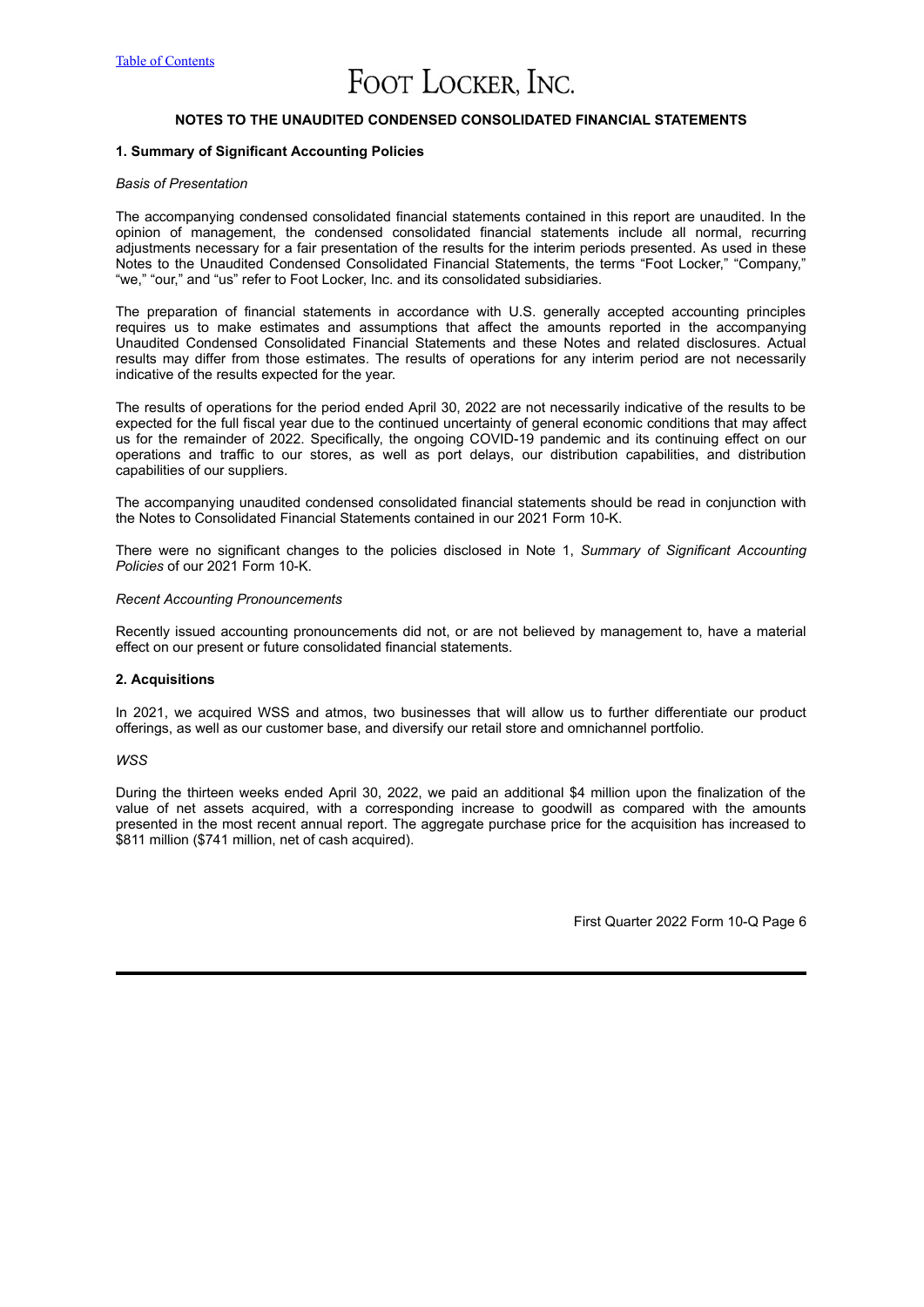## **NOTES TO THE UNAUDITED CONDENSED CONSOLIDATED FINANCIAL STATEMENTS**

#### **2. Acquisitions (continued)**

The following table represents the final allocation of the purchase price for WSS.

| (\$ in millions)                                      |            |
|-------------------------------------------------------|------------|
| <b>Assets acquired:</b>                               |            |
| Cash and cash equivalents                             | \$<br>70   |
| Merchandise inventories                               | 82         |
| Other current assets                                  | 10         |
| Property and equipment, net                           | 133        |
| Operating lease right-of-use assets                   | 143        |
| <b>Tradenames</b>                                     | 296        |
| Customer relationships                                | 13         |
| Other assets                                          | 4          |
| Liabilities assumed:                                  |            |
| Accounts payable                                      | \$<br>(58) |
| Current portion of obligations under finance leases   | (3)        |
| Current portion of lease obligations                  | (19)       |
| Long-term portion of obligations under finance leases | (50)       |
| Long-term lease obligations                           | (127)      |
| Deferred taxes                                        | (84)       |
| <b>Other liabilities</b>                              | (4)        |
|                                                       |            |
| Goodwill                                              | 405        |
| Total purchase price                                  | 811        |

#### *atmos*

During the thirteen weeks ended April 30, 2022, we paid an additional \$3 million in connection with the finalization of certain post-closing conditions. The aggregate purchase price for the acquisition has increased to \$363 million, subject to adjustment for the finalization of the value of net assets acquired and other post-closing matters. The acquisition was funded with available cash. The preliminary purchase price includes contingent consideration initially measured at \$35 million, which can reach up to \$111 million based on achieving certain revenue growth and EBITDA performance targets. The fair value of the contingent consideration has not changed from the initial measurement. The preliminary purchase price does not yet reflect the finalization of the net working capital provisions and other post-closing adjustments. At closing, we placed \$30 million in escrow, and an additional \$11 million will be payable if certain post-closing conditions are satisfied. We made a payment of \$5 million during the second quarter of 2022 and expect to finalize the other amounts by the end of this fiscal year.

The following table represents the preliminary allocation of the purchase price for atmos and includes fair value adjustments to certain assets and liabilities since our most recent annual report. Goodwill remained unchanged at \$242 million from the amount reported at year end, however changes included the additional purchase price, revised downward valuation of the tradenames and the addition of the customer list intangible. The adjustments did not have a significant effect on the consolidated results of operations. We determined that the atmos tradenames will have an indefinite life and will not be amortized.

We are assessing the tax deductibility of the goodwill related to the acquisition.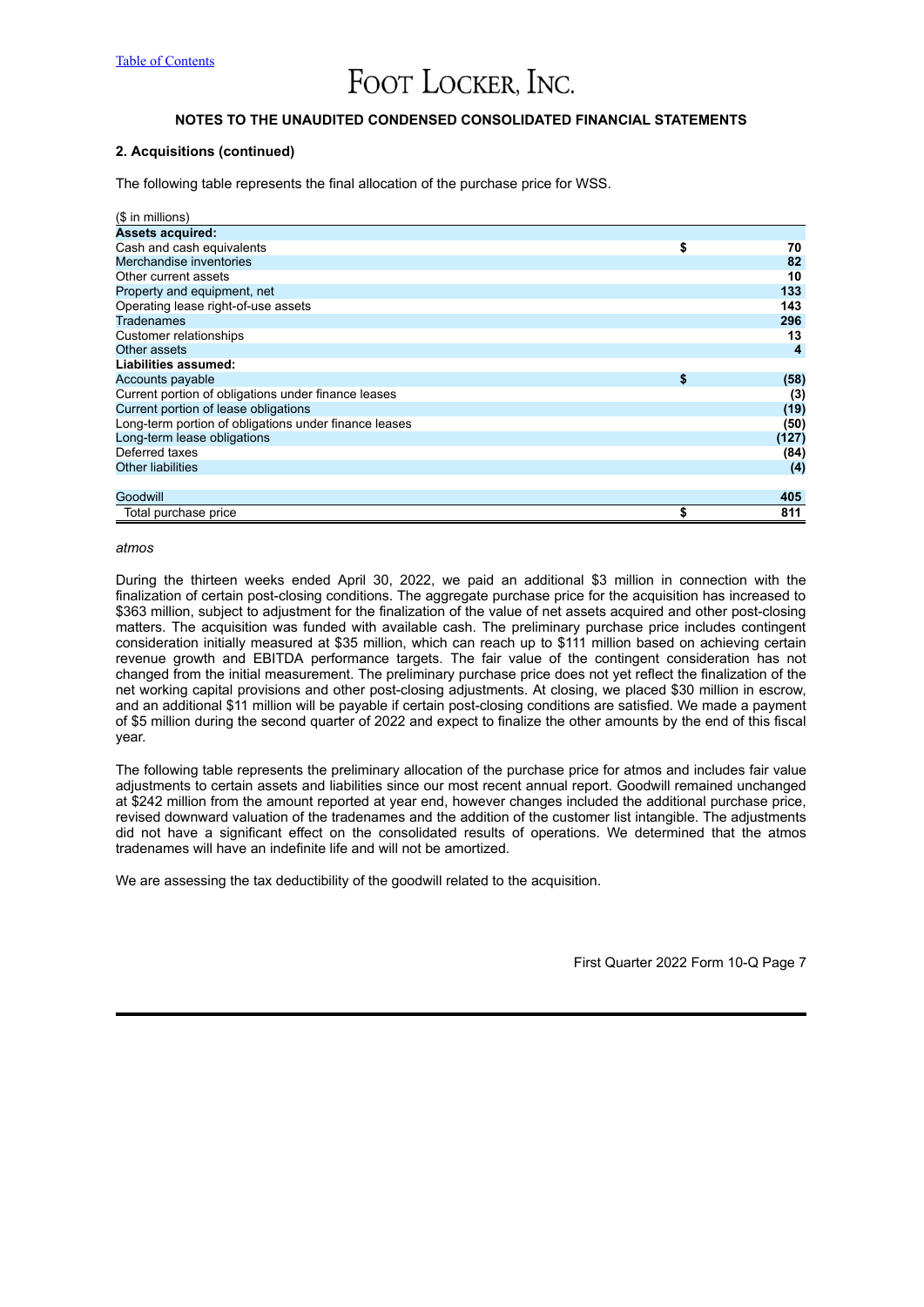## **NOTES TO THE UNAUDITED CONDENSED CONSOLIDATED FINANCIAL STATEMENTS**

### **2. Acquisitions (continued)**

The following table represents the preliminary allocation of the purchase price for atmos.

| (\$ in millions)                     |            |
|--------------------------------------|------------|
| <b>Assets acquired:</b>              |            |
| Cash and cash equivalents            | \$<br>6    |
| Merchandise inventories              | 22         |
| Other current assets                 | 12         |
| Property and equipment, net          |            |
| Operating lease right-of-use assets  | 44         |
| <b>Tradenames</b>                    | 130        |
| Customer relationships               | 9          |
| Other assets                         | 6          |
| <b>Liabilities assumed:</b>          |            |
| Accounts payable                     | \$<br>(10) |
| Current portion of lease obligations | (10)       |
| Other current liabilities            | (8)        |
| Long-term lease obligations          | (35)       |
| Deferred taxes                       | (44)       |
| <b>Other liabilities</b>             | (8)        |
|                                      |            |
| Goodwill <sup>(1)</sup>              | 242        |
| Total purchase price (2)             | 363        |

(1) Goodwill represented on this table is at the exchange rate in effect as of the date of acquisition.

(2) Total purchase price consists of \$328 million in cash and \$35 million of contingent consideration.

### **3. Revenue**

The table below presents sales disaggregated based upon sales channel. Sales are attributable to the channel in which the sales transaction is initiated.

|                         | Thirteen weeks ended |                       |       |  |  |  |  |
|-------------------------|----------------------|-----------------------|-------|--|--|--|--|
| $$$ in millions)        | April 30,<br>2022    | <b>May 1.</b><br>2021 |       |  |  |  |  |
| <b>Sales by Channel</b> |                      |                       |       |  |  |  |  |
| <b>Stores</b>           | 1.776                |                       | 1.620 |  |  |  |  |
| Direct-to-customers     | 399                  |                       | 533   |  |  |  |  |
| Total sales             | 2.175                |                       | 2,153 |  |  |  |  |

Sales disaggregated based upon geographic area are presented in the table below. Sales are attributable to the geographic area in which the sales transaction is fulfilled.

|                           |                   |   | Thirteen weeks ended |  |  |  |
|---------------------------|-------------------|---|----------------------|--|--|--|
| $$$ in millions)          | April 30,<br>2022 |   | May 1,<br>2021       |  |  |  |
| <b>Sales by Geography</b> |                   |   |                      |  |  |  |
| <b>United States</b>      | 1.632             | S | 1.713                |  |  |  |
| International             | 543               |   | 440                  |  |  |  |
| Total sales               | 2.175             |   | 2,153                |  |  |  |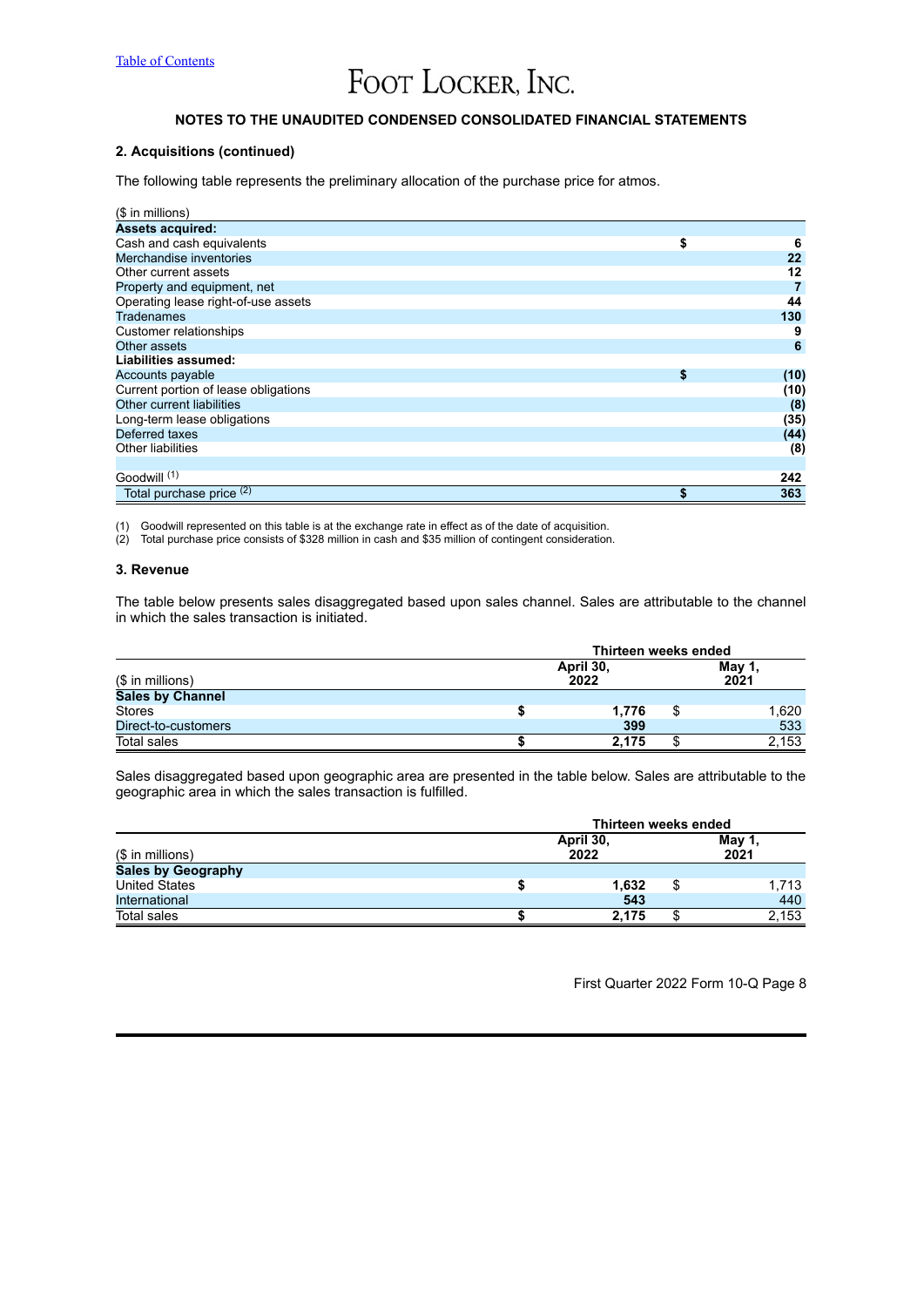### **NOTES TO THE UNAUDITED CONDENSED CONSOLIDATED FINANCIAL STATEMENTS**

#### **3. Revenue (continued)**

#### *Contract Liabilities*

We sell gift cards, which do not have expiration dates. Revenue from gift card sales is recorded when the gift cards are redeemed by customers. Breakage income is recognized as revenue in proportion to the pattern of rights exercised by the customer. The table below presents the activity of our gift card liability balance.

| (\$ in millions)                         | April 30,<br>2022 |      | May 1,<br>2021 |
|------------------------------------------|-------------------|------|----------------|
| Gift card liability at beginning of year |                   | 46   |                |
| Redemptions                              |                   | (65) | (56)           |
| Breakage recognized in sales             |                   | (4)  | (4)            |
| Activations                              |                   | 60   | 62             |
| Gift card liability                      |                   | 37   | 43             |

We elected not to disclose the information about remaining performance obligations since the amount of gift cards redeemed after 12 months is not significant.

#### **4. Segment Information**

We have integrated all available shopping channels including stores, websites, apps, social channels, and catalogs. Store sales are primarily fulfilled from the store's inventory, but may also be shipped from any of our distribution centers or from a different store location if an item is not available at the original store. Direct-tocustomer orders are generally shipped to our customers through our distribution centers but may also be shipped from any store or a combination of our distribution centers and stores depending on availability.

We evaluate performance based on several factors, primarily the banner's financial results, referred to as division profit. Division profit reflects income before income taxes, impairment and other charges, corporate expense, non-operating income, and net interest expense.

|                                        | Thirteen weeks ended |       |  |  |  |  |  |
|----------------------------------------|----------------------|-------|--|--|--|--|--|
| $$$ in millions)                       | April 30,<br>2022    |       |  |  |  |  |  |
| <b>Sales</b>                           | 2,175                | 2,153 |  |  |  |  |  |
| <b>Operating Results</b>               |                      |       |  |  |  |  |  |
| Division profit                        | 260                  | 315   |  |  |  |  |  |
| Less: Impairment and other charges (1) | 6                    |       |  |  |  |  |  |
| Less: Corporate expense (2)            | 37                   | 29    |  |  |  |  |  |
| Income from operations                 | 217                  | 282   |  |  |  |  |  |
| Interest expense, net                  | (5)                  | (2)   |  |  |  |  |  |
| Other (expense) / income, net (3)      | (22)                 |       |  |  |  |  |  |
| Income before income taxes             | 190                  | 284   |  |  |  |  |  |

(1) We recorded pre-tax charges of \$6 million and \$4 million during the first quarter of 2022 and 2021, respectively, as detailed in Note 5, *Impairment and Other Charges*.

(2) Corporate expense consists of unallocated selling, general and administrative expenses, as well as depreciation and amortization related to our corporate<br>headquarters, centrally managed departments, unallocated insuran other items.

(3) Other (expense) income, net for the thirteen weeks ended April 30, 2022 primarily consisted of a \$25 million loss on the change in fair value of our investment in Retailors, Ltd., a publicly-listed entity, which was partially offset by other income.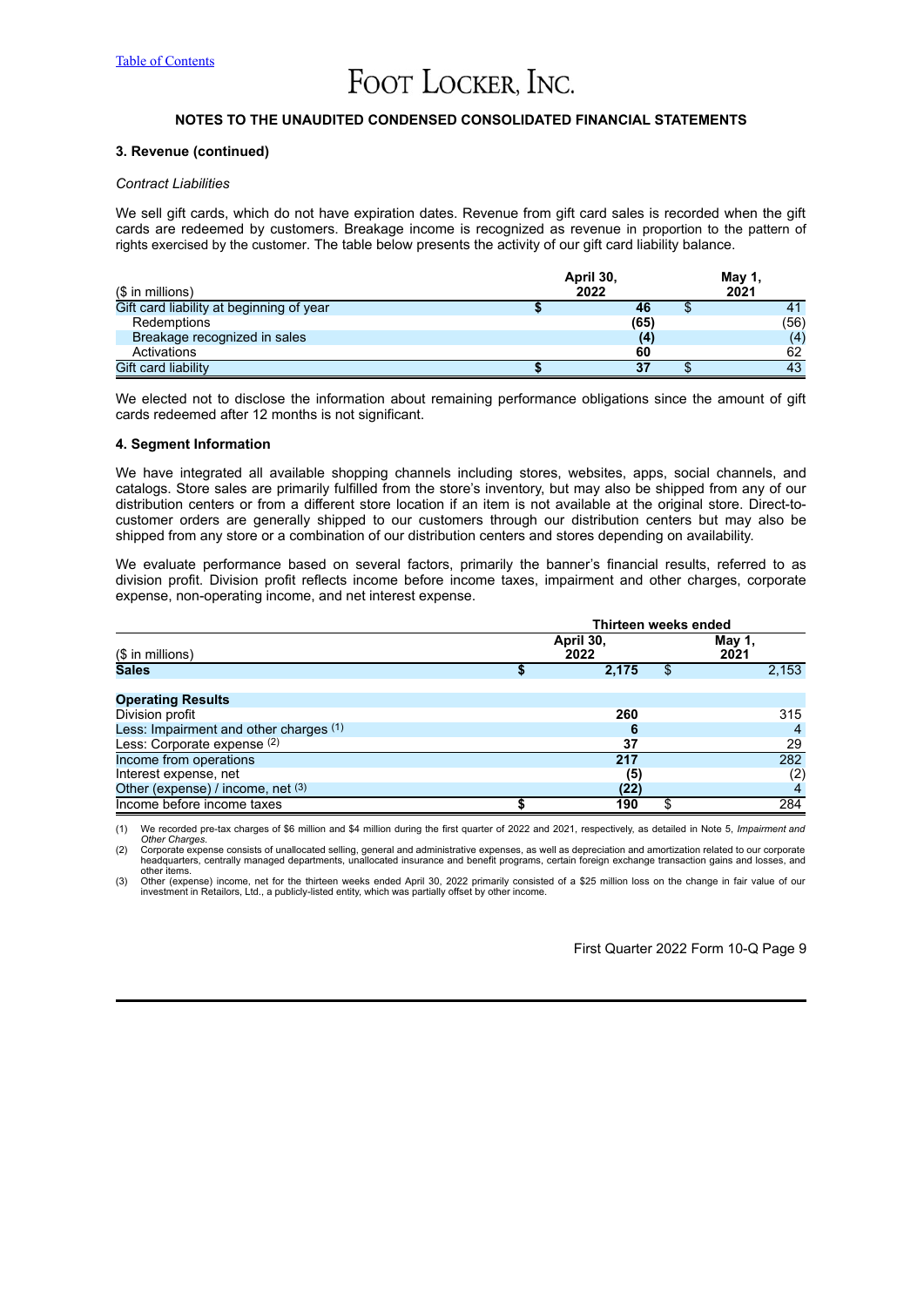### **NOTES TO THE UNAUDITED CONDENSED CONSOLIDATED FINANCIAL STATEMENTS**

#### **5. Impairment and Other Charges**

|                                                         | Thirteen weeks ended |  |  |                |  |  |  |  |  |
|---------------------------------------------------------|----------------------|--|--|----------------|--|--|--|--|--|
| (\$ in millions)                                        | April 30,<br>2022    |  |  | May 1,<br>2021 |  |  |  |  |  |
| Impairment of long-lived assets and right-of-use assets |                      |  |  |                |  |  |  |  |  |
| Acquisition and integration costs                       |                      |  |  |                |  |  |  |  |  |
| Other                                                   |                      |  |  |                |  |  |  |  |  |
| Impairment of investments                               |                      |  |  |                |  |  |  |  |  |
| Reorganization costs                                    |                      |  |  |                |  |  |  |  |  |
| Total impairment and other charges                      |                      |  |  |                |  |  |  |  |  |

During the first quarter of 2022, we recorded impairment charges of \$3 million related to long-lived assets and right-of-use assets as well as accelerated tenancy charges, \$2 million of acquisition and integration costs related to WSS and atmos, and \$1 million of other expenses.

In the first quarter of 2021, we recorded an impairment charge of \$2 million related to the underperformance of one of our minority investments. Additionally, in connection with the reorganization of certain support functions, we recorded severance charges of \$2 million.

#### **6. Cash, Cash Equivalents, and Restricted Cash**

The table below provides a reconciliation of cash and cash equivalents, as reported on our Condensed Consolidated Balance Sheets, to cash, cash equivalents, and restricted cash, as reported on our Condensed Consolidated Statements of Cash Flows.

| (\$ in millions)                                     | April 30,<br>2022 | May 1,<br>2021 |
|------------------------------------------------------|-------------------|----------------|
| Cash and cash equivalents                            | 551               | 1.963          |
| Restricted cash included in other current assets     |                   |                |
| Restricted cash included in other non-current assets | 36                | 30             |
| Cash, cash equivalents, and restricted cash          | 595               | 2.001          |

Amounts included in restricted cash primarily relate to amounts held in escrow in connection with various leasing arrangements in Europe and deposits held in insurance trusts to satisfy the requirement to collateralize part of the self-insured workers' compensation and liability claims.

#### **7. Goodwill**

See footnote 2, *Acquisitions*, for additional information on our recent acquisitions. We review goodwill for impairment annually during the first quarter of each fiscal year, or more frequently if impairment indicators arise. The review of impairment consists of either using a qualitative approach to determine whether it is more likely than not that the fair value of the assets is less than their respective carrying values or a one-step quantitative impairment test.

The results of the first quarter analysis did not result in an impairment since the fair value of each reporting unit exceeded its carrying value.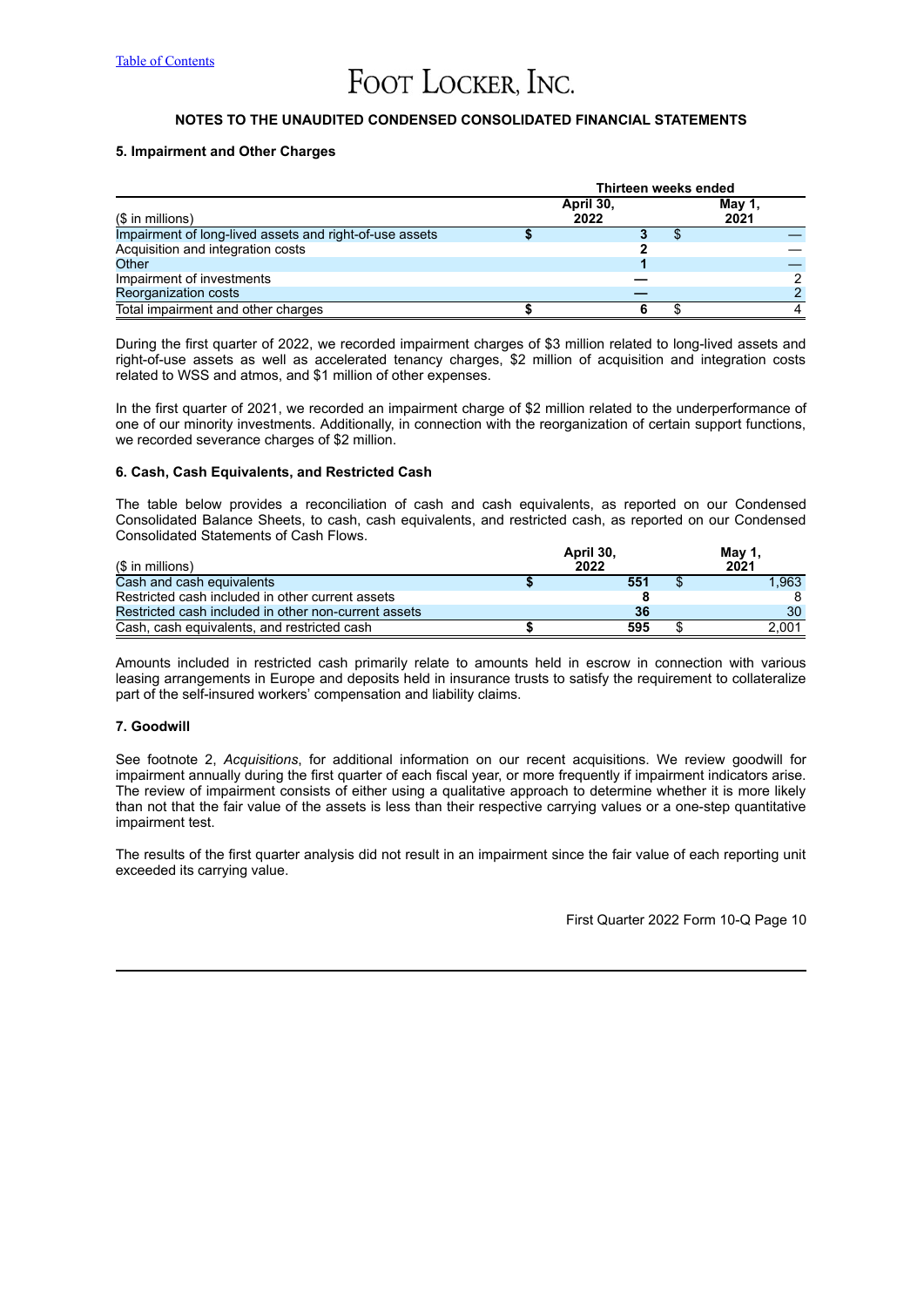### **NOTES TO THE UNAUDITED CONDENSED CONSOLIDATED FINANCIAL STATEMENTS**

#### **8. Other Intangible Assets, net**

The components of finite-lived intangible assets and intangible assets not subject to amortization are as follows:

|                                        | April 30, 2022 |                       |  |                  |                     | May 1, 2021 |  |                |    |                  |                     |
|----------------------------------------|----------------|-----------------------|--|------------------|---------------------|-------------|--|----------------|----|------------------|---------------------|
| (\$ in millions)                       |                | <b>Gross</b><br>value |  | Accum.<br>amort. | <b>Net</b><br>value |             |  | Gross<br>value |    | Accum.<br>amort. | <b>Net</b><br>value |
| Amortized intangible assets: (1)       |                |                       |  |                  |                     |             |  |                |    |                  |                     |
| Lease acquisition costs                | \$             | $101$ \$              |  | (98)\$           |                     | 3 S         |  | 119 \$         |    | $(115)$ \$       | 4                   |
| Trademarks/tradenames (2)              |                | 18                    |  | (18)             |                     |             |  | 20             |    | (17)             | 3                   |
| Customer lists                         |                | 20                    |  | (4)              |                     | 16          |  | _              |    |                  |                     |
|                                        |                | 139 <sup>5</sup>      |  | (120)\$          |                     | 19S         |  | 139            | -S | $(132)$ \$       |                     |
| Indefinite life intangible assets: (1) |                |                       |  |                  |                     |             |  |                |    |                  |                     |
| Trademarks/tradenames                  |                |                       |  |                  | 422                 |             |  |                |    | \$               | 9                   |
| Other intangible assets, net           |                |                       |  |                  | 441                 |             |  |                |    |                  | 16                  |

(1) The change in the ending balances also reflects the effect of foreign currency fluctuations due primarily to movements of the euro in relation to the U.S. dollar.

(2) During the fourth quarter of 2021, we recorded a non-cash impairment charge related to the Footaction tradename.

In connection with the acquisitions of WSS and atmos, we recognized indefinite life intangible assets of \$296 million for WSS related tradenames and \$130 million for atmos related tradenames. Additionally, we recognized customer list intangible assets of \$13 million for WSS and \$9 million for atmos, both of which will be amortized over 3 years. The intangibles related to atmos were originally recorded at the exchange rate in effect as of the date of acquisition and are presented in the above table at current period exchange rates. Amortizing intangible assets primarily represent the WSS and atmos customer lists, lease acquisition costs, which are amounts that are required to secure prime lease locations and other lease rights, primarily in Europe.

Amortization expense recorded is as follows:

|                      |           | Thirteen weeks ended |  |              |  |  |  |  |  |
|----------------------|-----------|----------------------|--|--------------|--|--|--|--|--|
|                      | April 30. |                      |  | May 1<br>. . |  |  |  |  |  |
| $$$ in millions)     | 2022      |                      |  | 2021         |  |  |  |  |  |
| Amortization expense |           |                      |  |              |  |  |  |  |  |

Estimated future amortization expense for finite-life intangible assets is as follows:

| (\$ in millions)  |   |
|-------------------|---|
| Remainder of 2022 |   |
| 2023              |   |
| 2024              | b |
| 2025              |   |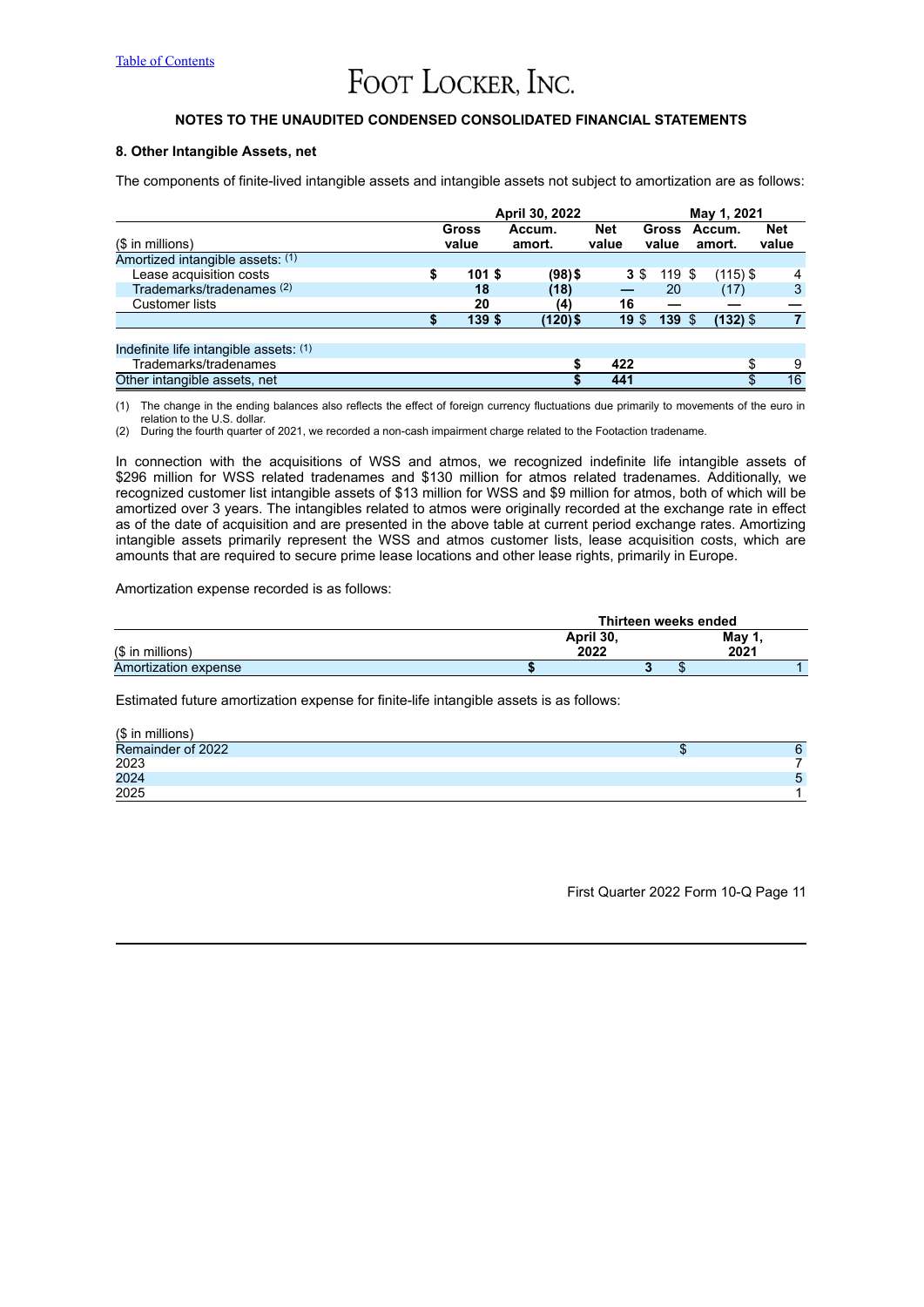### **NOTES TO THE UNAUDITED CONDENSED CONSOLIDATED FINANCIAL STATEMENTS**

#### **9. Accumulated Other Comprehensive Loss**

Accumulated other comprehensive loss ("AOCL"), net of tax, is comprised of the following:

| $$$ in millions)                                     | April 30,<br>2022 | <b>May 1.</b><br>2021 | January 29,<br>2022 |
|------------------------------------------------------|-------------------|-----------------------|---------------------|
| Foreign currency translation adjustments             | (151)             | (60)                  | (107)               |
| Cash flow hedges                                     |                   |                       |                     |
| Unrecognized pension cost and postretirement benefit | (234)             | (265)                 | (236)               |
|                                                      | (384)             | (326)                 | (343)               |

The changes in AOCL for the thirteen weeks ended April 30, 2022 were as follows:

| (\$ in millions)                                   | Foreign<br>Currency<br><b>Translation</b><br><b>Adiustments</b> | <b>Cash Flow</b><br><b>Hedges</b> | <b>Items Related</b><br>to Pension and<br><b>Postretirement</b><br><b>Benefits</b> |  |       |     | Total |
|----------------------------------------------------|-----------------------------------------------------------------|-----------------------------------|------------------------------------------------------------------------------------|--|-------|-----|-------|
| Balance as of January 29, 2022                     | (107)                                                           |                                   |                                                                                    |  | (236) | \$. | (343) |
| OCI before reclassification                        | (44)                                                            |                                   |                                                                                    |  |       |     | (42)  |
| Amortization of pension actuarial loss, net of tax |                                                                 |                                   |                                                                                    |  |       |     |       |
| Pension remeasurement, net of tax                  |                                                                 |                                   |                                                                                    |  |       |     |       |
| Other comprehensive income                         | (44)                                                            |                                   |                                                                                    |  |       |     | (41)  |
| Balance as of April 30, 2022                       | (151)                                                           |                                   |                                                                                    |  | (234) |     | (384) |

Reclassifications from AOCL for the thirteen weeks ended April 30, 2022 were as follows:

| $$$ in millions)                |     |
|---------------------------------|-----|
| Amortization of actuarial loss: |     |
| Pension benefits                |     |
| Income tax benefit              | (1) |
| Total, net of tax               |     |

#### **10. Fair Value Measurements**

Our financial assets are recorded at fair value, using a three-level fair value hierarchy that prioritizes the inputs used to measure fair value. The three levels of inputs used to measure fair value are categorized as follows:

- **Level 1 –** Quoted prices for identical instruments in active markets.
- **Level 2 –** Observable inputs other than quoted prices included within Level 1, including quoted prices for similar instruments in active markets; quoted prices for identical or similar instruments in markets that are not active; and model-derived valuations in which all significant inputs or significant value-drivers are observable in active markets.
- **Level 3 –** Model-derived valuations in which one or more significant inputs or significant value-drivers are unobservable.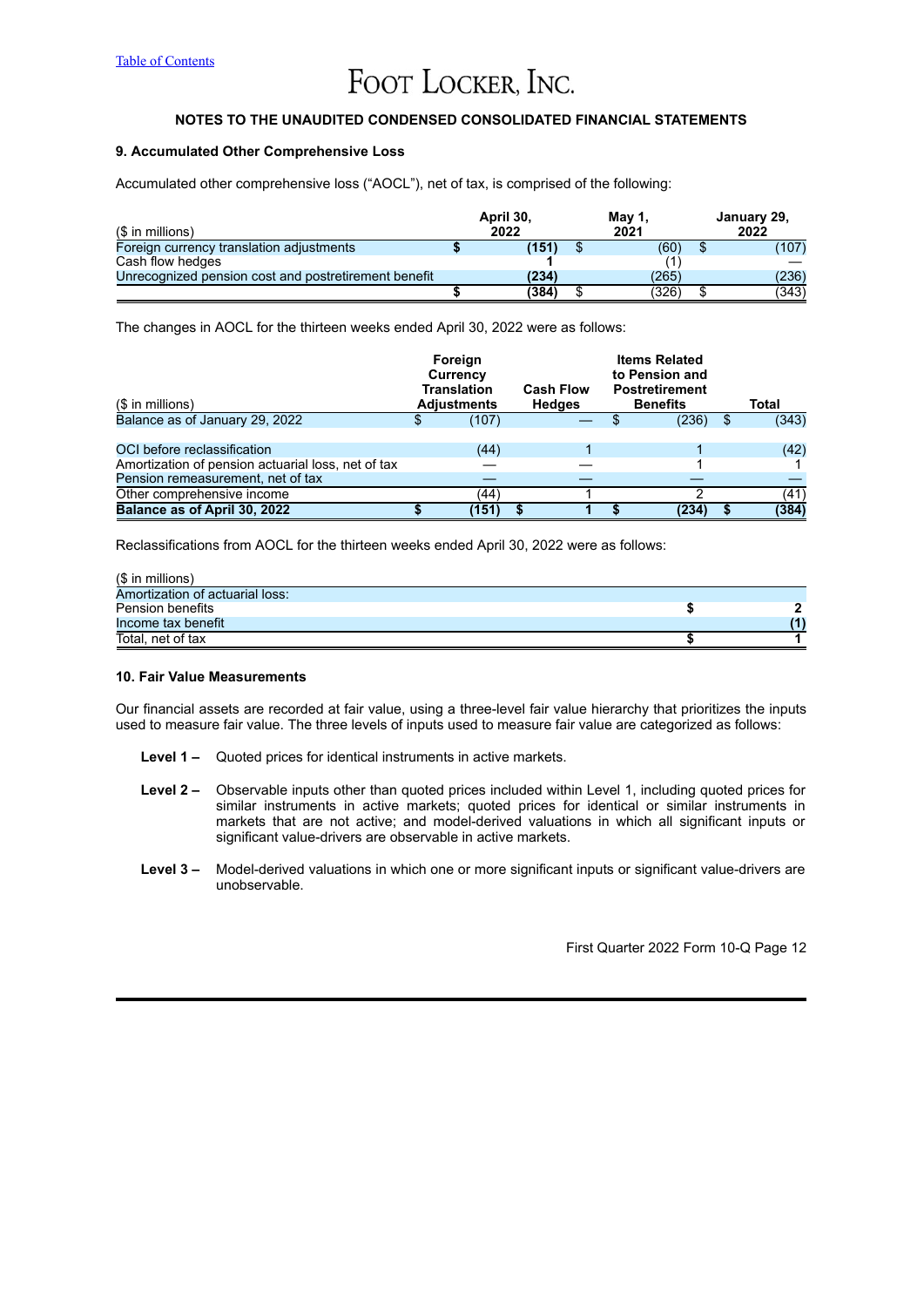### **NOTES TO THE UNAUDITED CONDENSED CONSOLIDATED FINANCIAL STATEMENTS**

#### **10. Fair Value Measurements (continued)**

In 2021, we invested \$68 million to take a common stock minority stake in a public entity. Retailors, Ltd, which is traded on the Tel Aviv stock exchange. This investment is classified as a Level 1 instrument since the fair value is readily available in an active market.

The fair value of the auction rate security, classified as available-for-sale, is determined by using quoted prices for similar instruments in active markets and accordingly is classified as a Level 2 instrument.

The fair value of the contingent consideration liability associated with the atmos acquisition is estimated using an option pricing model simulation that determines an average projected payment value across numerous iterations.

Our derivative financial instruments are valued using market-based inputs to valuation models. These valuation models require a variety of inputs, including contractual terms, market prices, yield curves, and measures of volatility and, therefore, are classified as Level 2 instruments.

#### *Assets and Liabilities Measured at Fair Value on a Recurring Basis*

| (\$ in millions)              |         | As of April 30, 2022 |         |   |         |   | As of May 1, 2021 |    |         |
|-------------------------------|---------|----------------------|---------|---|---------|---|-------------------|----|---------|
|                               | Level 1 | Level 2              | Level 3 |   | Level 1 |   | Level 2           |    | Level 3 |
| <b>Assets</b>                 |         |                      |         |   |         |   |                   |    |         |
| Minority investment in common |         |                      |         |   |         |   |                   |    |         |
| stock                         | 120     |                      |         |   |         |   |                   |    |         |
| Available-for-sale security   |         | 6                    |         |   |         |   | ⇁                 |    |         |
| Foreign exchange forward      |         |                      |         |   |         |   |                   |    |         |
| contracts                     |         |                      |         |   |         |   | າ                 |    |         |
| <b>Total assets</b>           | 120     | 8                    |         | œ |         | ዳ | 9                 | ፍ  |         |
| <b>Liabilities</b>            |         |                      |         |   |         |   |                   |    |         |
| Contingent consideration      |         |                      | 35      |   |         |   |                   |    |         |
| Foreign exchange forward      |         |                      |         |   |         |   |                   |    |         |
| contracts                     |         |                      |         |   |         |   | 4                 |    |         |
| <b>Total liabilities</b>      |         |                      | 35      |   |         |   | 4                 | \$ |         |

There were no transfers into or out of Level 1, Level 2, or Level 3 assets and liabilities for any of the periods presented.

#### *Assets and Liabilities Measured at Fair Value on a Nonrecurring Basis*

Assets and liabilities recognized or disclosed at fair value on the consolidated financial statements on a nonrecurring basis include items such as property, plant and equipment, operating lease right-of-use assets, goodwill, other intangible assets, and minority investments that are not accounted for under the equity method of accounting. These assets are measured using Level 3 inputs, if determined to be impaired.

Minority investments measured using the fair value measurement alternative had a carrying value of \$579 million and \$323 million as of April 30, 2022 and May 1, 2021, respectively.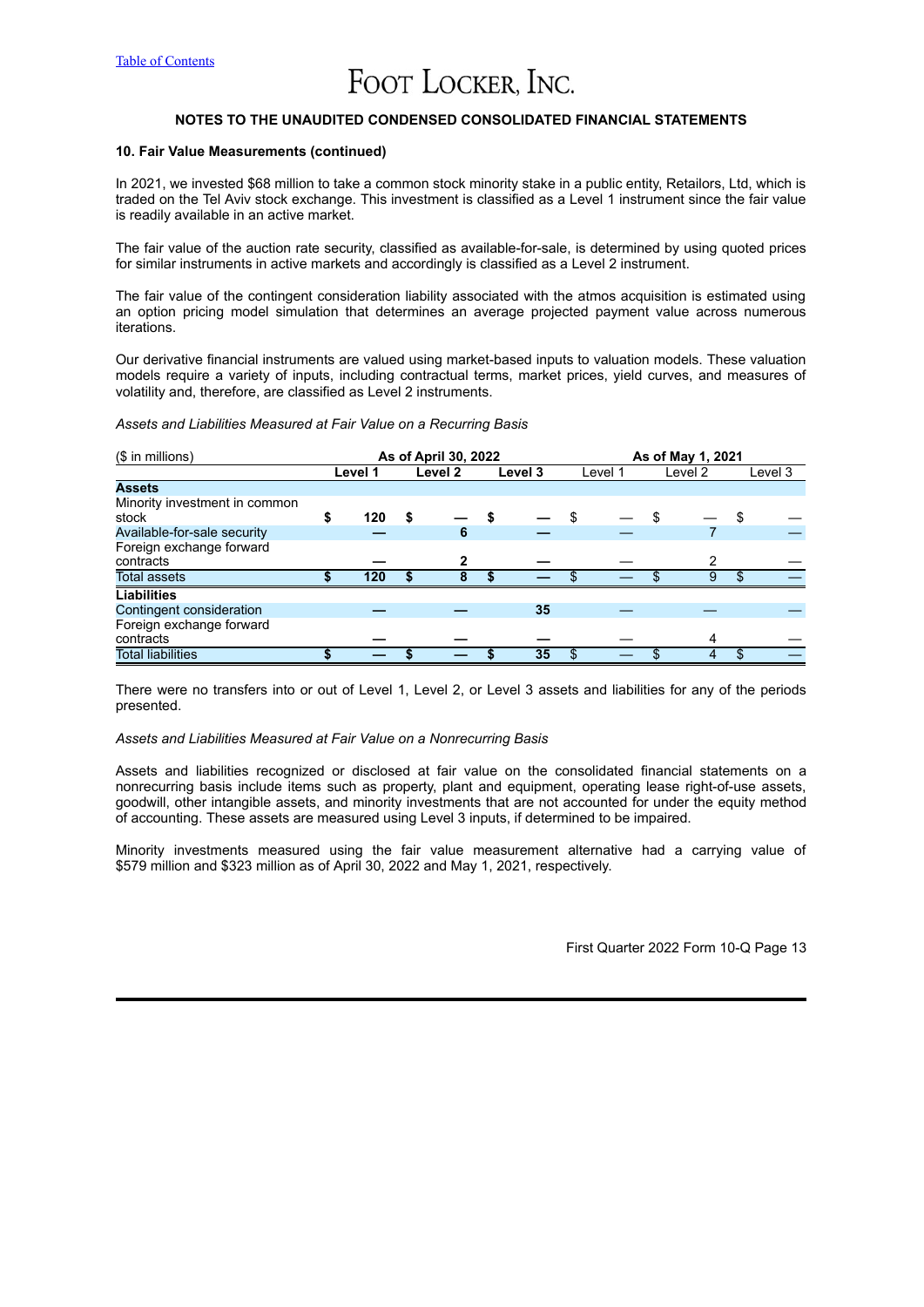### **NOTES TO THE UNAUDITED CONDENSED CONSOLIDATED FINANCIAL STATEMENTS**

#### **10. Fair Value Measurements (continued)**

#### *Long-Term Debt*

The fair value of long-term debt is determined by using model-derived valuations in which all significant inputs or significant value drivers are observable in active markets and, therefore, are classified as Level 2. The balance as of April 30, 2022 includes the \$400 million 4% Notes.

The carrying value and estimated fair value of long-term debt were as follows:

| (\$ in millions)   | April 30, 2022 | 2021<br>May 1 |     |
|--------------------|----------------|---------------|-----|
| Carrying value (1) |                | 394           | 99  |
| Fair value         |                | 332           | 104 |

(1) The carrying value of debt as of April 30, 2022 reflects \$6 million of issuer's discount and costs related to the 4% Notes.

The carrying values of cash and cash equivalents, and other current receivables and payables approximate their fair value.

#### **11. Earnings Per Share**

We account for earnings per share ("EPS") using the treasury stock method. Basic EPS is computed by dividing net income for the period by the weighted-average number of common shares outstanding at the end of the period. Diluted earnings per share reflects the weighted-average number of common shares outstanding during the period used in the basic EPS computation plus dilutive common stock equivalents. The computation of diluted earnings per share does not assume conversion, exercise, or contingent issuance of securities that would have an anti-dilutive effect on EPS.

The computation of basic and diluted EPS is as follows:

|                                                                    | Thirteen weeks ended |                   |    |                |  |
|--------------------------------------------------------------------|----------------------|-------------------|----|----------------|--|
| (in millions, except per share data)                               |                      | April 30,<br>2022 |    | May 1,<br>2021 |  |
| Net income attributable to Foot Locker, Inc.                       |                      | 133               | \$ | 202            |  |
| Weighted-average common shares outstanding                         |                      | 96.1              |    | 103.6          |  |
| Dilutive effect of potential common shares                         |                      | 1.1               |    | 1.4            |  |
| Weighted-average common shares outstanding assuming dilution       |                      | 97.2              |    | 105.0          |  |
| Earnings per share - basic                                         |                      | 1.38              | \$ | 1.95           |  |
| Earnings per share - diluted                                       |                      | 1.37              | S  | 1.93           |  |
| Anti-dilutive share-based awards excluded from diluted calculation |                      | 2.5               |    | 1.7            |  |

Performance stock units related to our long-term incentive programs of 0.9 million and 0.4 million have been excluded from diluted weighted-average shares for the periods ended April 30, 2022 and May 1, 2021, respectively. The issuance of these shares are contingent on our performance metrics as compared to the preestablished performance goals, which have not been achieved.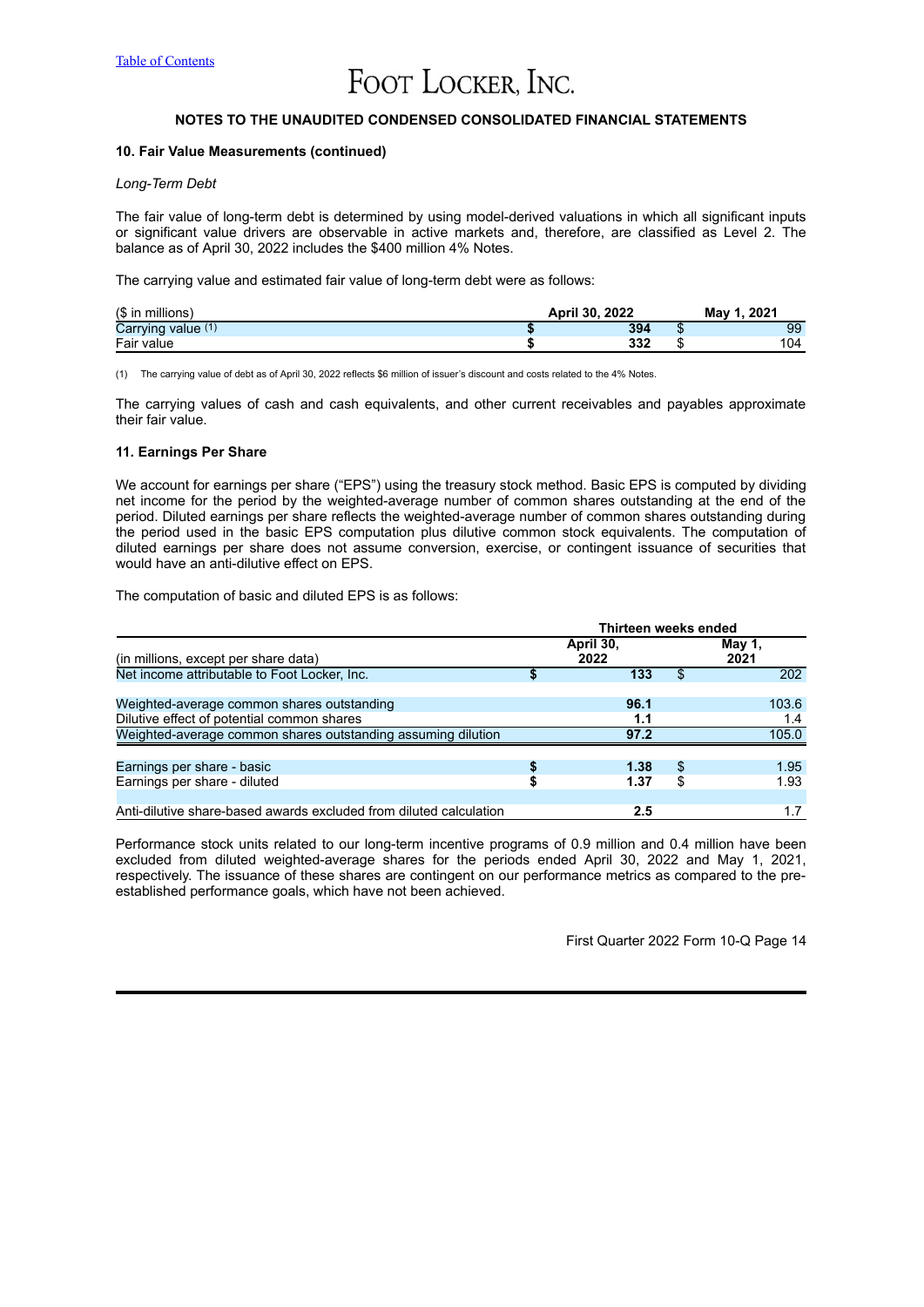### **NOTES TO THE UNAUDITED CONDENSED CONSOLIDATED FINANCIAL STATEMENTS**

#### **12. Pension**

The components of net periodic pension benefit expense are presented in the table below. Service cost is recognized as part of SG&A expense, while the other components are recognized as part of Other income, net.

|                                | Thirteen weeks ended |  |     |  |  |
|--------------------------------|----------------------|--|-----|--|--|
| $$$ in millions)               | April 30,<br>2022    |  |     |  |  |
| Service cost                   |                      |  |     |  |  |
| Interest cost                  |                      |  |     |  |  |
| Expected return on plan assets | (8)                  |  | (9) |  |  |
| Amortization of net loss       |                      |  |     |  |  |
| Net benefit expense            |                      |  |     |  |  |

#### **13. Share-Based Compensation**

Total compensation expense, included in SG&A, and the associated tax benefits recognized related to our share-based compensation plans, were as follows:

| $$$ in millions)                                   |                   | Thirteen weeks ended |                |  |
|----------------------------------------------------|-------------------|----------------------|----------------|--|
|                                                    | April 30,<br>2022 |                      | May 1,<br>2021 |  |
| Options and employee stock purchase plan           |                   |                      |                |  |
| Restricted stock units and performance stock units |                   |                      |                |  |
| Total share-based compensation expense             |                   |                      |                |  |
|                                                    |                   |                      |                |  |
| Tax benefit recognized                             |                   |                      |                |  |

#### *Valuation Model and Assumptions*

We use the Black-Scholes option-pricing model to estimate the fair value of share-based awards. The Black-Scholes option-pricing model incorporates various and subjective assumptions, including expected term and expected volatility.

The table below shows assumptions used to compute share-based compensation expense for awards granted during the thirteen weeks ended April 30, 2022 and May 1, 2021.

|                                             | <b>Stock Option Plans</b> |                   |    | <b>Stock Purchase Plan</b> |                   |                |          |
|---------------------------------------------|---------------------------|-------------------|----|----------------------------|-------------------|----------------|----------|
|                                             |                           | April 30,<br>2022 |    | May 1,<br>2021             | April 30,<br>2022 | May 1,<br>2021 |          |
| Weighted-average risk free rate of interest |                           | $2.3\%$           |    | 0.9%                       | 0.1%              |                | $0.2 \%$ |
| Expected volatility                         |                           | 50 %              |    | 47%                        | 40 %              |                | 48 %     |
| Weighted-average expected award life (in    |                           |                   |    |                            |                   |                |          |
| years)                                      |                           | 5.5               |    | 5.5                        | 1.0               | 1.0            |          |
| Dividend yield                              |                           | 3.9%              |    | $1.5 \%$                   | $1.8 \%$          |                | 5.6%     |
| Weighted-average fair value                 |                           | 10.42             | \$ | 20.22                      | 29.46             | 6.35<br>\$     |          |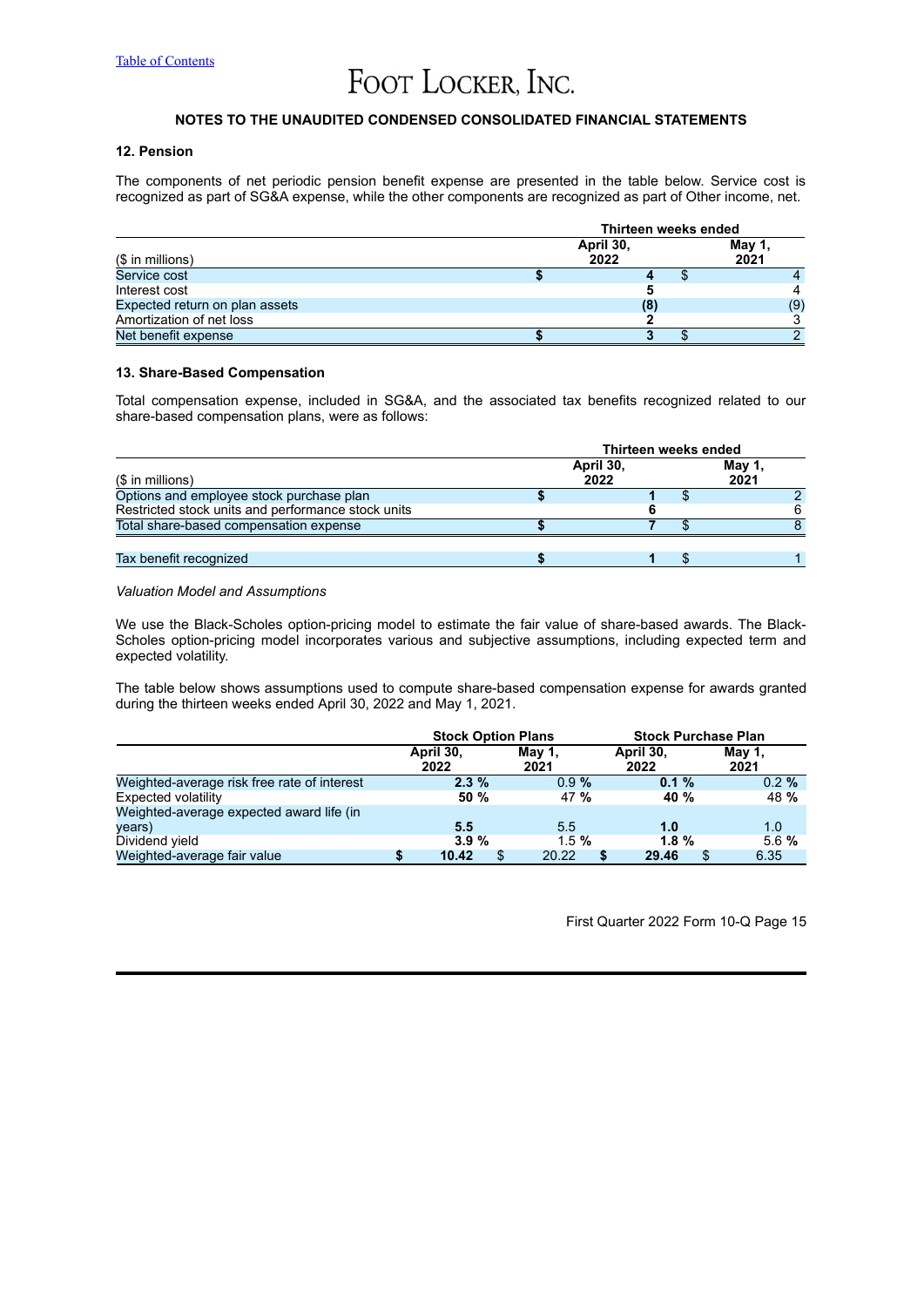### **NOTES TO THE UNAUDITED CONDENSED CONSOLIDATED FINANCIAL STATEMENTS**

#### **13. Share-Based Compensation (continued)**

The information in the table below provides activity under our stock option plans for the thirteen weeks ended April 30, 2022.

|                                                      | <b>Number</b><br>οf<br><b>Shares</b> | Weighted-<br>Average<br>Remaining<br><b>Contractual Life</b> | Weighted-<br>Average<br><b>Exercise</b><br><b>Price</b> |
|------------------------------------------------------|--------------------------------------|--------------------------------------------------------------|---------------------------------------------------------|
|                                                      | (in thousands)                       | (in years)                                                   | (per share)                                             |
| Options outstanding at the beginning of the year     | 3.211                                |                                                              | 48.84                                                   |
| Granted                                              | 506                                  |                                                              | 30.97                                                   |
| Exercised                                            | (74)                                 |                                                              | 28.75                                                   |
| Expired or cancelled                                 | (115)                                |                                                              | 54.60                                                   |
| Options outstanding at April 30, 2022                | 3,528                                | 5.5                                                          | \$<br>46.51                                             |
| Options exercisable at April 30, 2022                | 2,665                                | 4.3                                                          | 51.41                                                   |
| Options available for future grant at April 30, 2022 | 2,296                                |                                                              |                                                         |

The total fair value of options vested during thirteen weeks ended April 30, 2022 and May 1, 2021 was \$4 million for both periods. The cash received and related tax benefits realized from option exercises during the thirteen weeks ended April 30, 2022 were \$2 million and not significant, respectively.

The total intrinsic value of options exercised (the difference between the market price of our common stock on the exercise date and the price paid by the optionee to exercise the option) is presented below:

|                  |           | Thirteen weeks ended |  |       |  |  |
|------------------|-----------|----------------------|--|-------|--|--|
|                  | April 30, |                      |  | May 1 |  |  |
| (\$ in millions) | 2022      |                      |  | 2021  |  |  |
| Exercised        |           |                      |  |       |  |  |

The aggregate intrinsic value for stock options outstanding, and outstanding and exercisable (the difference between our closing stock price on the last trading day of the period and the exercise price of the options, multiplied by the number of in-the-money stock options) is presented below:

|                             |      | Thirteen weeks ended |  |    |  |  |  |
|-----------------------------|------|----------------------|--|----|--|--|--|
| (\$ in millions)            | 2022 | April 30,            |  |    |  |  |  |
| Outstanding                 |      |                      |  | 48 |  |  |  |
| Outstanding and exercisable |      |                      |  |    |  |  |  |

As of April 30, 2022, there was \$7 million of total unrecognized compensation cost related to nonvested stock options which is expected to be recognized over a remaining weighted-average period of 1.8 years.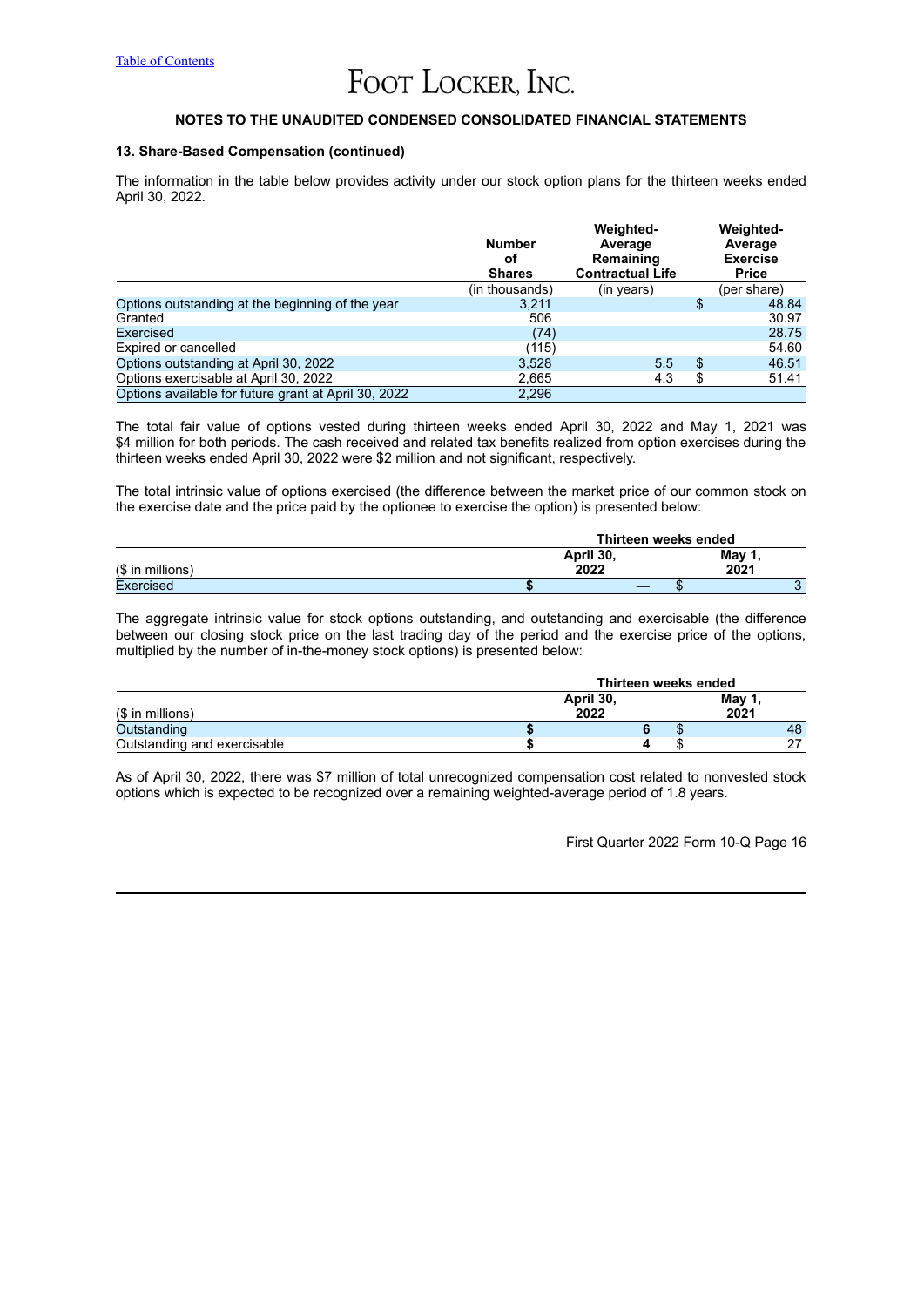### **NOTES TO THE UNAUDITED CONDENSED CONSOLIDATED FINANCIAL STATEMENTS**

#### **13. Share-Based Compensation (continued)**

The table below summarizes information about stock options outstanding and exercisable at April 30, 2022.

|                                           |                              | <b>Options Outstanding</b>                                      |                                                                |       | <b>Options Exercisable</b>                                   |                                                                |
|-------------------------------------------|------------------------------|-----------------------------------------------------------------|----------------------------------------------------------------|-------|--------------------------------------------------------------|----------------------------------------------------------------|
| <b>Range of Exercise</b><br><b>Prices</b> | <b>Number</b><br>Outstanding | Weighted-<br>Average<br>Remaining<br><b>Contractual</b><br>Life | <b>Weighted-</b><br>Average<br><b>Exercise</b><br><b>Price</b> |       | <b>Number</b><br><b>Exercisable</b>                          | <b>Weighted-</b><br>Average<br><b>Exercise</b><br><b>Price</b> |
|                                           |                              |                                                                 |                                                                |       | (in thousands, except prices per share and contractual life) |                                                                |
| $$21.60 - $36.51$                         | 1.372                        | 7.7                                                             | \$                                                             | 26.18 | 624                                                          | \$<br>24.04                                                    |
| \$44.78 - \$48.98                         | 453                          | 3.6                                                             |                                                                | 45.02 | 452                                                          | 45.02                                                          |
| \$53.61 - \$58.94                         | 510                          | 6.3                                                             |                                                                | 56.66 | 396                                                          | 57.48                                                          |
| $$62.02 - $72.83$                         | 1.193                        | 3.3                                                             |                                                                | 66.13 | 1.193                                                        | 66.13                                                          |
|                                           | 3.528                        | 5.5                                                             | \$                                                             | 46.51 | 2,665                                                        | \$<br>51.41                                                    |

#### *Restricted Stock Units and Performance Stock Units*

Restricted stock units ("RSU") are awarded to certain officers, key employees of the Company, and nonemployee directors. Additionally, performance stock units ("PSU") are awarded to officers and certain key employees in connection with our long-term incentive program. Each RSU and PSU represents the right to receive one share of our common stock provided that the applicable performance and vesting conditions are satisfied.

Generally, RSU awards fully vest after the passage of time, typically three years for employees and one year for nonemployee directors, provided there is continued service with the Company until the vesting date, subject to the terms of the award. PSU awards are earned only after the attainment of performance goals in connection with the relevant performance period and vest after an additional one-year period. No dividends are paid or accumulated on any RSU or PSU awards.

Compensation expense is recognized using the market value at the date of grant and is amortized over the vesting period. RSU and PSU activity for the thirteen weeks ended April 30, 2022 is summarized as follows:

|                                  | <b>Weighted-Average</b> |                                      |                                         |    |                                                                   |  |  |
|----------------------------------|-------------------------|--------------------------------------|-----------------------------------------|----|-------------------------------------------------------------------|--|--|
|                                  |                         | <b>Number</b><br>οf<br><b>Shares</b> | Remaining<br><b>Contractual</b><br>Life |    | <b>Weighted-Average</b><br><b>Grant Date</b><br><b>Fair Value</b> |  |  |
|                                  |                         | (in thousands)                       | (in years)                              |    | (per share)                                                       |  |  |
| Nonvested at beginning of year   |                         | 1,391                                |                                         | \$ | 43.95                                                             |  |  |
| Granted                          |                         | 979                                  |                                         |    | 30.17                                                             |  |  |
| Vested                           |                         | (88)                                 |                                         |    | 58.39                                                             |  |  |
| Performance adjustment (1)       |                         | (22)                                 |                                         |    |                                                                   |  |  |
| Forfeited                        |                         | (21)                                 |                                         |    | 35.15                                                             |  |  |
| Nonvested at April 30, 2022      |                         | 2,239                                | 2.0                                     | £. | 36.85                                                             |  |  |
| Aggregate value (\$ in millions) | \$                      | 83                                   |                                         |    |                                                                   |  |  |

(1) This represents adjustments made to PSUs reflecting changes in estimates based upon our current performance against predefined financial targets.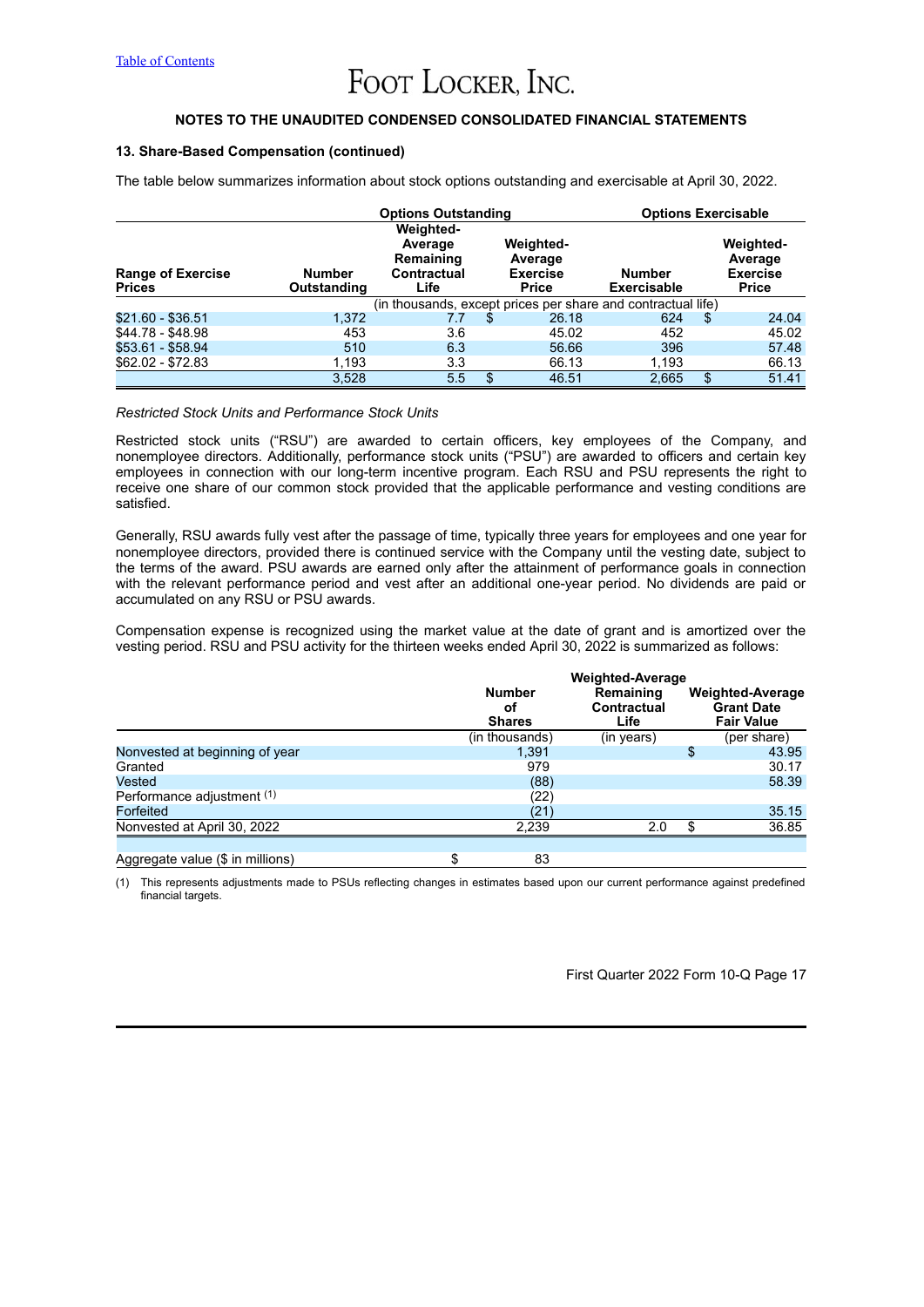### **NOTES TO THE UNAUDITED CONDENSED CONSOLIDATED FINANCIAL STATEMENTS**

#### **13. Share-Based Compensation (continued)**

The total value of RSU and PSU awards that vested during the thirteen weeks ended April 30, 2022 and May 1, 2021 was \$5 million and \$21 million, respectively. As of April 30, 2022, there was \$54 million of total unrecognized compensation cost related to nonvested awards.

#### **14. Legal Proceedings**

Legal proceedings pending against the Company or its consolidated subsidiaries consist of ordinary, routine litigation, including administrative proceedings, incidental to the business of the Company or businesses that have been sold or discontinued by the Company in past years. These legal proceedings include commercial, intellectual property, customer, environmental, and employment-related claims.

We do not believe that the outcome of any such legal proceedings pending against the Company or its consolidated subsidiaries, as described above, would have a material adverse effect on our consolidated financial position, liquidity, or results of operations, taken as a whole, based upon current knowledge and taking into consideration current accruals. Litigation is inherently unpredictable. Judgments could be rendered or settlements made that could adversely affect the Company's operating results or cash flows in a particular period.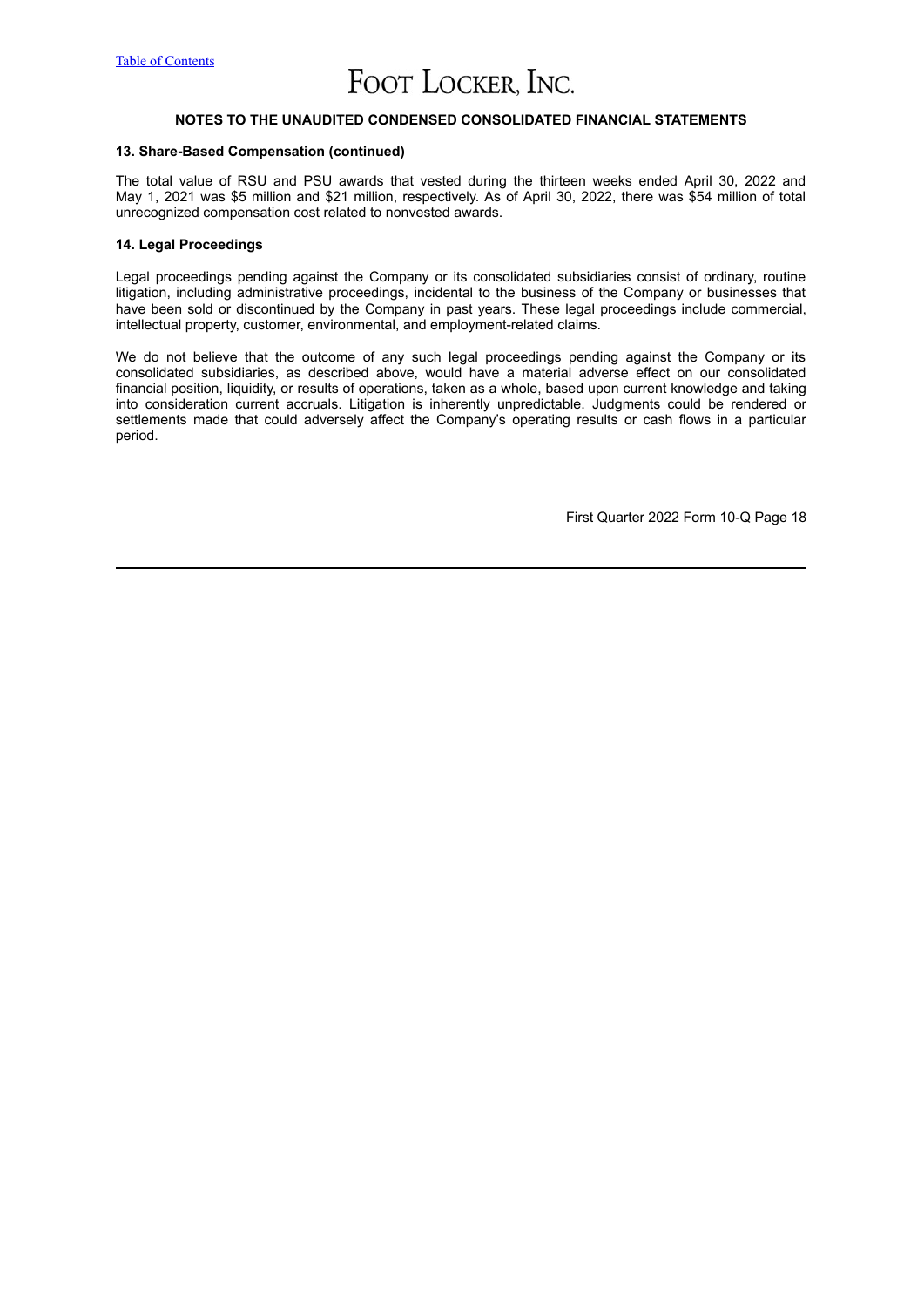#### <span id="page-21-0"></span>*Item 2. Management's Discussion and Analysis of Financial Condition and Results of Operations*

#### **Business Overview**

Foot Locker, Inc. leads the celebration of sneaker and youth culture around the globe through a portfolio of brands including Foot Locker, Lady Foot Locker, Kids Foot Locker, Champs Sports, Eastbay, atmos, WSS, Footaction, and Sidestep. As of April 30, 2022, we operated 2,815 primarily mall-based stores, as well as stores in high-traffic urban retail areas and high streets, in 28 countries across the United States, Canada, Europe, Australia, New Zealand, and Asia, as well as websites and mobile apps. Our purpose is to inspire and empower youth culture around the world, by fueling a shared passion for self-expression and creating unrivaled experiences at the heart of the global sneaker community.

We use our omni-channel capabilities to bridge the digital world and physical stores, including order-in-store, buy online and pickup-in-store, and buy online and ship-from-store, as well as e-commerce. We operate websites and mobile apps aligned with the brand names of our store banners including footlocker.com, kidsfootlocker.com, champssports.com, atmosusa.com, shopwss.com and related e-commerce sites in the various international countries that we operate. These sites offer some of the largest online product selections and provide a seamless link between e-commerce and physical stores. We also operate the websites for eastbay.com and eastbayteamsales.com.

#### *Store Count*

At April 30, 2022, we operated 2,815 stores as compared with 2,858 and 2,952 stores at January 29, 2022 and May 1, 2021, respectively.

#### *Franchise Operations*

A total of 148 franchised stores were operating at April 30, 2022, as compared with 142 and 131 stores at January 29, 2022 and May 1, 2021, respectively. Revenue from franchised stores was not significant for any of the periods presented. These stores are not included in the operating store count above.

#### **COVID-19 Update**

COVID-19 had a significant effect on overall economic conditions in the various geographic areas in which we have operations. We have made best efforts to comply with all precautionary measures as directed by health authorities and local, state, and national governments. We continue to monitor outbreaks of COVID-19 which cause store closures, reduced operating hours, capacity limitations, and social distancing that may be required to help ensure the health and safety of our team members and our customers. COVID-19 has had, and may continue to have, an effect on ports and trade, as well as global travel.

Given the dynamic nature of these circumstances, the duration of business disruption, and reduced customer traffic, the related financial affect cannot be reasonably estimated at this time but may materially affect our business for the foreseeable future.

#### **Reconciliation of Non-GAAP Measures**

In addition to reporting our financial results in accordance with U.S. generally accepted accounting principles ("GAAP"), we report certain financial results that differ from what is reported under GAAP. We have presented certain financial measures identified as non-GAAP, such as sales changes excluding foreign currency fluctuations, adjusted income before income taxes, adjusted net income, and adjusted diluted earnings per share.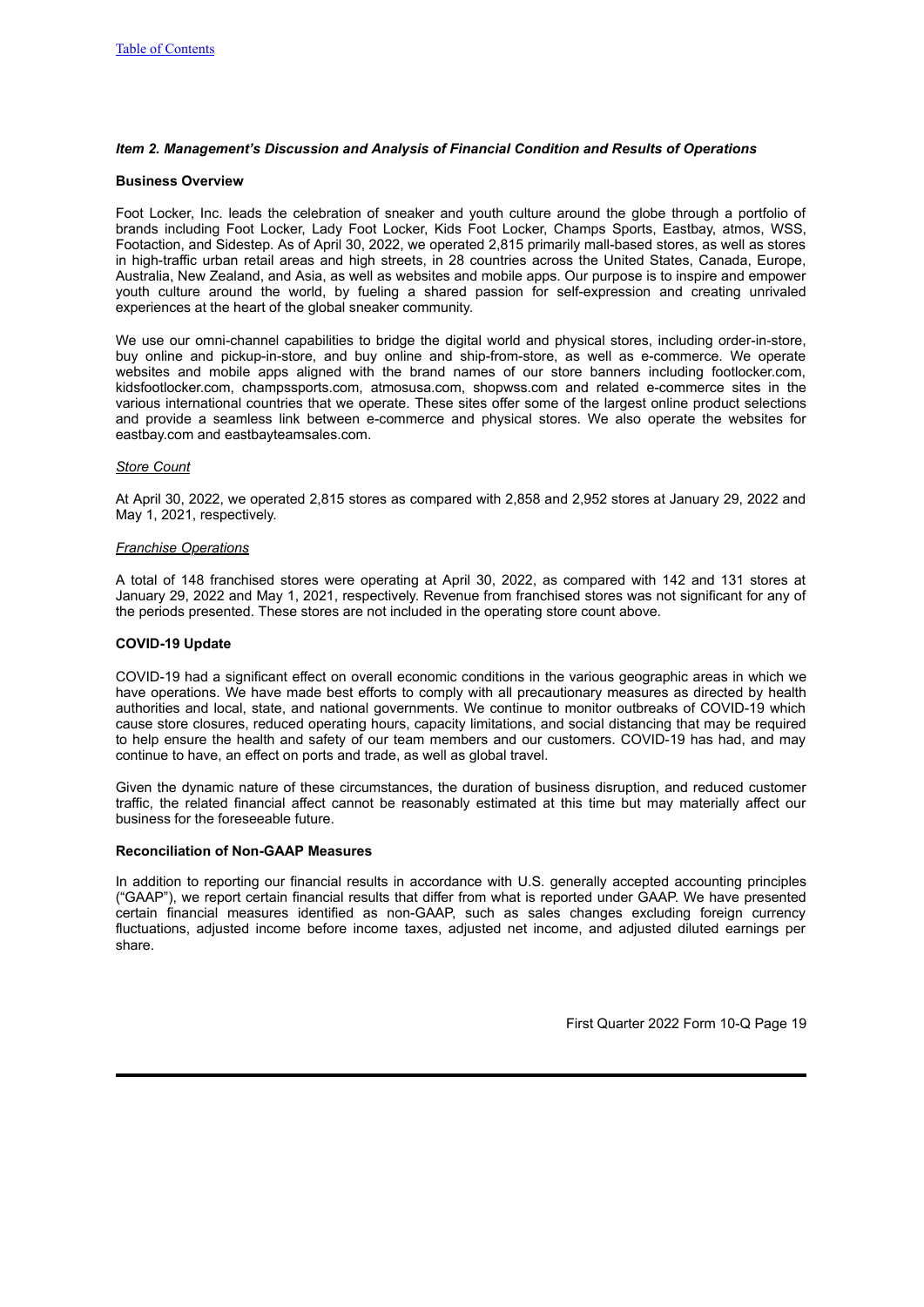We present certain amounts as excluding the effects of foreign currency fluctuations, which are also considered non-GAAP measures. Where amounts are expressed as excluding the effects of foreign currency fluctuations, such changes are determined by translating all amounts in both years using the prior-year average foreign exchange rates. Presenting amounts on a constant currency basis is useful to investors because it enables them to better understand the changes in our business that are not related to currency movements.

These non-GAAP measures are presented because we believe they assist investors in comparing our performance across reporting periods on a consistent basis by excluding items that we do not believe are indicative of our core business or affect comparability. In addition, these non-GAAP measures are useful in assessing our progress in achieving our long-term financial objectives. We estimate the tax effect of all non-GAAP adjustments by applying a marginal tax rate to each of the respective items. The income tax items represent the discrete amount that affected the period. The non-GAAP financial information is provided in addition to, and not as an alternative to, our reported results prepared in accordance with GAAP.

Effective with the first quarter of 2022, the calculation for non-GAAP earnings will exclude gains and losses from all minority investments, including the adjustments related to the investment in Retailors, Ltd. We believe this is a more representative measure of our recurring earnings, assists in the comparability of results, and is consistent with how management reviews performance. The non-GAAP results for 2021 will be recast, as applicable, to conform to the current year's presentation. As we report quarterly results through 2022, we will provide updated non-GAAP reconciliations for the corresponding prior year's quarter under this revised definition. First quarter 2021's results were not affected by this change.

|                                                                |    | Thirteen weeks ended |    |                |
|----------------------------------------------------------------|----|----------------------|----|----------------|
| (\$ in millions, except per share amounts)                     |    | April 30,<br>2022    |    | May 1,<br>2021 |
| Pre-tax income:                                                |    |                      |    |                |
| Income before income taxes                                     | \$ | 190                  | \$ | 284            |
| Pre-tax amounts excluded from GAAP:                            |    |                      |    |                |
| Impairment and other charges                                   |    | 6                    |    | 4              |
| Other expense                                                  |    | 24                   |    |                |
| Adjusted income before income taxes (non-GAAP)                 |    | 220                  | \$ | 288            |
|                                                                |    |                      |    |                |
| After-tax income:                                              |    |                      |    |                |
| Net income attributable to Foot Locker, Inc.                   | \$ | 133                  | \$ | 202            |
| After-tax adjustments excluded from GAAP:                      |    |                      |    |                |
| Impairment and other charges, net of income tax benefit of \$2 |    |                      |    |                |
| and \$1, respectively                                          |    | 4                    |    |                |
| Other expense, net of income tax benefit of \$6 and \$-.       |    |                      |    |                |
| respectively                                                   |    | 18                   |    |                |
| Adjusted net income (non-GAAP)                                 |    | 155                  | \$ | 205            |

Presented below is a reconciliation of GAAP and non-GAAP.

|                                                | Thirteen weeks ended |                   |  |                |  |  |
|------------------------------------------------|----------------------|-------------------|--|----------------|--|--|
|                                                |                      | April 30,<br>2022 |  | May 1,<br>2021 |  |  |
| Earnings per share:                            |                      |                   |  |                |  |  |
| Diluted earnings per share                     |                      | 1.37              |  | 1.93           |  |  |
| Diluted EPS amounts excluded from GAAP:        |                      |                   |  |                |  |  |
| Impairment and other charges                   |                      | 0.05              |  | 0.03           |  |  |
| Other expense                                  |                      | 0.18              |  |                |  |  |
| Adjusted diluted earnings per share (non-GAAP) |                      | 1.60              |  | 1.96           |  |  |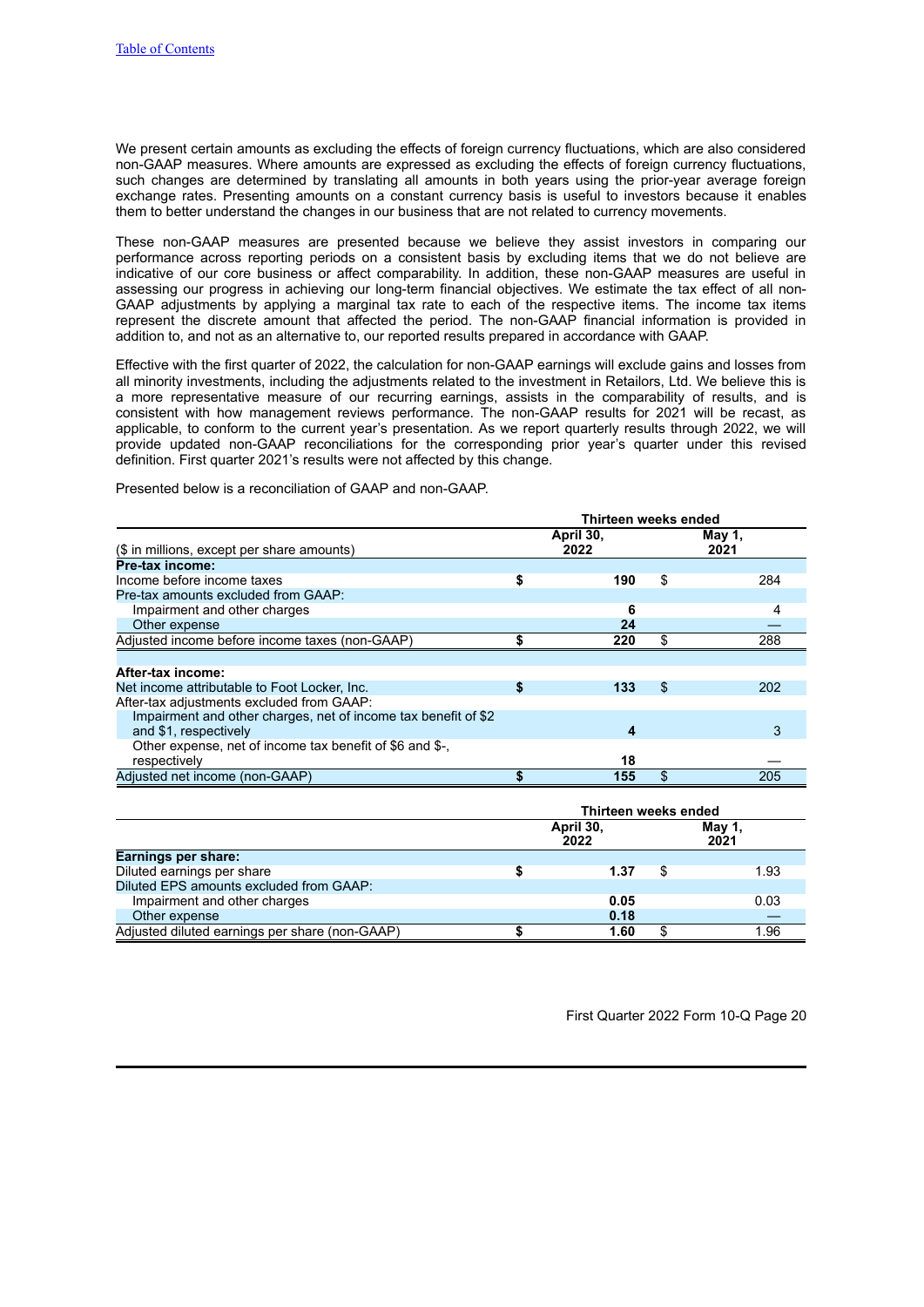During the thirteen weeks ended April 30, 2022, we recorded pre-tax charges of \$6 million and \$4 million, respectively, classified as Impairment and Other. See the *Impairment and Other Charges* section for further information.

Other expense for the thirteen weeks ended April 30, 2022, primarily consisted of a \$25 million loss on the change in fair value of our investment in Retailors, Ltd., a publicly-listed entity, which was partially offset by \$1 million of dividend income and other various equity method investments.

#### **Segment Reporting**

We have determined that we have three operating segments, North America, EMEA, and Asia Pacific. Our North America operating segment includes the results of the following banners operating in the U.S. and Canada: Foot Locker, Kids Foot Locker, Lady Foot Locker, Champs Sports, WSS, and Footaction, including each of their related e-commerce businesses, as well as our Eastbay business that includes internet, catalog, and team sales. Our EMEA operating segment includes the results of the following banners operating in Europe: Foot Locker, Sidestep, and Kids Foot Locker, including each of their related e-commerce businesses. Our Asia Pacific operating segment includes the results of Foot Locker and Kids Foot Locker and the related ecommerce businesses operating in Australia, New Zealand, and Asia, as well as atmos, which operates primarily in Asia. We have further aggregated these operating segments into one reportable segment based upon their shared customer base and similar economic characteristics.

#### **Results of Operations**

We evaluate performance based on several factors, primarily the banner's financial results, referred to as division profit. Division profit reflects income before income taxes, impairment and other charges, corporate expenses, non-operating income, and net interest expense.

The table below summarizes our results.

|                                        |  | Thirteen weeks ended |    |       |  |
|----------------------------------------|--|----------------------|----|-------|--|
| $$$ in millions)                       |  | April 30,<br>2022    |    |       |  |
| <b>Sales</b>                           |  | 2,175                | \$ | 2,153 |  |
| <b>Operating Results</b>               |  |                      |    |       |  |
| Division profit                        |  | 260                  |    | 315   |  |
| Less: Impairment and other charges (1) |  | 6                    |    |       |  |
| Less: Corporate expense (2)            |  | 37                   |    | 29    |  |
| Income from operations                 |  | 217                  |    | 282   |  |
| Interest expense, net                  |  | (5)                  |    | (2)   |  |
| Other (expense) income, net (3)        |  | (22)                 |    | 4     |  |
| Income before income taxes             |  | 190                  | \$ | 284   |  |

(1) See the *Impairment and Other Charges* section for further information.

(2) Corporate expense consists of unallocated selling, general and administrative expenses as well as depreciation and amortization related to the Company's corporate headquarters, centrally managed departments, unallocated insurance and benefit programs, certain foreign exchange transaction gains and losses, and other items.

(3) Other income includes non-operating items, franchise royalty income, changes in fair value of minority interests measured at fair value or using the fair value measurement alternative, changes in the market value of our available-for-sale security, our share of earnings or losses related to our equity method investments, and net benefit expense related to our pension and postretirement programs excluding the service cost component. See the *Other (expense)/income, net* section for further information.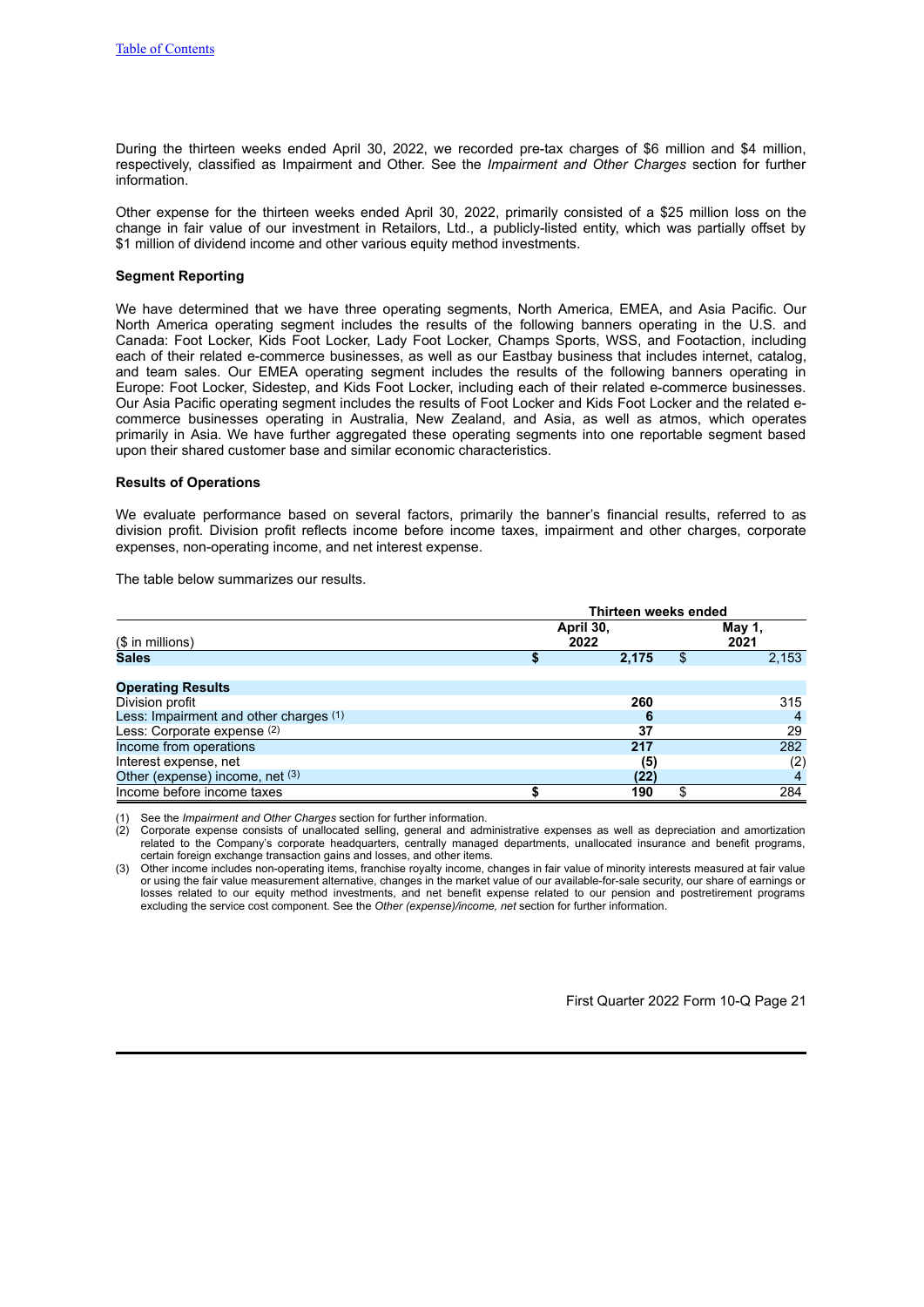### *Sales*

All references to comparable-store sales for a given period relate to sales of stores that were open at the period-end and had been open for more than one year. The computation of consolidated comparable sales also includes our direct-to-customers channel. Stores opened or closed during the period are not included in the comparable-store base; however, stores closed temporarily for relocation or remodeling are included. Stores that were temporarily closed due to the COVID-19 pandemic are also included in the computation of comparable-store sales. Computations exclude the effect of foreign currency fluctuations.

Sales from acquired businesses that include inventory are included in the computation of comparable-store sales after 15 months of operations. Accordingly, sales of WSS and atmos have been excluded from the computation of comparable-store sales.

The information shown below represents certain sales metrics by sales channel.

|                                      | Thirteen weeks ended |                       |  |
|--------------------------------------|----------------------|-----------------------|--|
| (\$ in millions)                     | April 30,<br>2022    | May 1,<br>2021        |  |
| <b>Stores</b>                        |                      |                       |  |
| Sales                                | \$<br>1,776          | \$<br>1,620           |  |
| \$ Change                            | \$<br>156            |                       |  |
| % Change                             | 9.6%                 |                       |  |
| % of total sales                     | 81.7%                | 75.2 %                |  |
| Comparable sales increase            | 7.9%                 | 97.4 %                |  |
|                                      |                      |                       |  |
| <b>Direct-to-customers</b>           |                      |                       |  |
| <b>Sales</b>                         | \$<br>399            | $\mathfrak{s}$<br>533 |  |
| \$ Change                            | \$<br>(134)          |                       |  |
| % Change                             | $(25.1)\%$           |                       |  |
| % of total sales                     | 18.3%                | 24.8 %                |  |
| Comparable sales (decrease)/increase | (29.0)%              | 43.0 %                |  |

The information shown below represents certain combined stores and direct-to-customers sales metrics for the thirteen weeks ended April 30, 2022 as compared with the corresponding prior-year period.

|                      | Sales at<br>constant<br>currencies,<br>excluding<br>acquisitions | Comparable<br><b>Sales</b> |
|----------------------|------------------------------------------------------------------|----------------------------|
| <b>North America</b> | (16.9)%                                                          | $(11.8)\%$                 |
| <b>EMEA</b>          | 60.9%                                                            | 56.3 %                     |
| Asia Pacific         | 14.5%                                                            | 10.0 %                     |
|                      | $(6.0)\%$                                                        | (1.9)%                     |

For the thirteen weeks ended April 30, 2022, total sales increased by \$22 million, or 1.0%, to \$2,175 million, as compared with the corresponding prior-year period. Excluding the effect of foreign currency fluctuations, total sales increased by \$63 million, or 3.0%, for the thirteen weeks ended April 30, 2022. Sales from our acquired WSS and atmos banners were \$138 million and \$49 million, respectively, during the first quarter of 2022.

The period over period comparisons were affected by the closures necessitated by the COVID-19 pandemic, as our stores were open for approximately 80% of the total available operating days during the first quarter of 2021 as compared with approximately 98% this year. Total comparable sales represented a decrease of 1.9% for the quarter.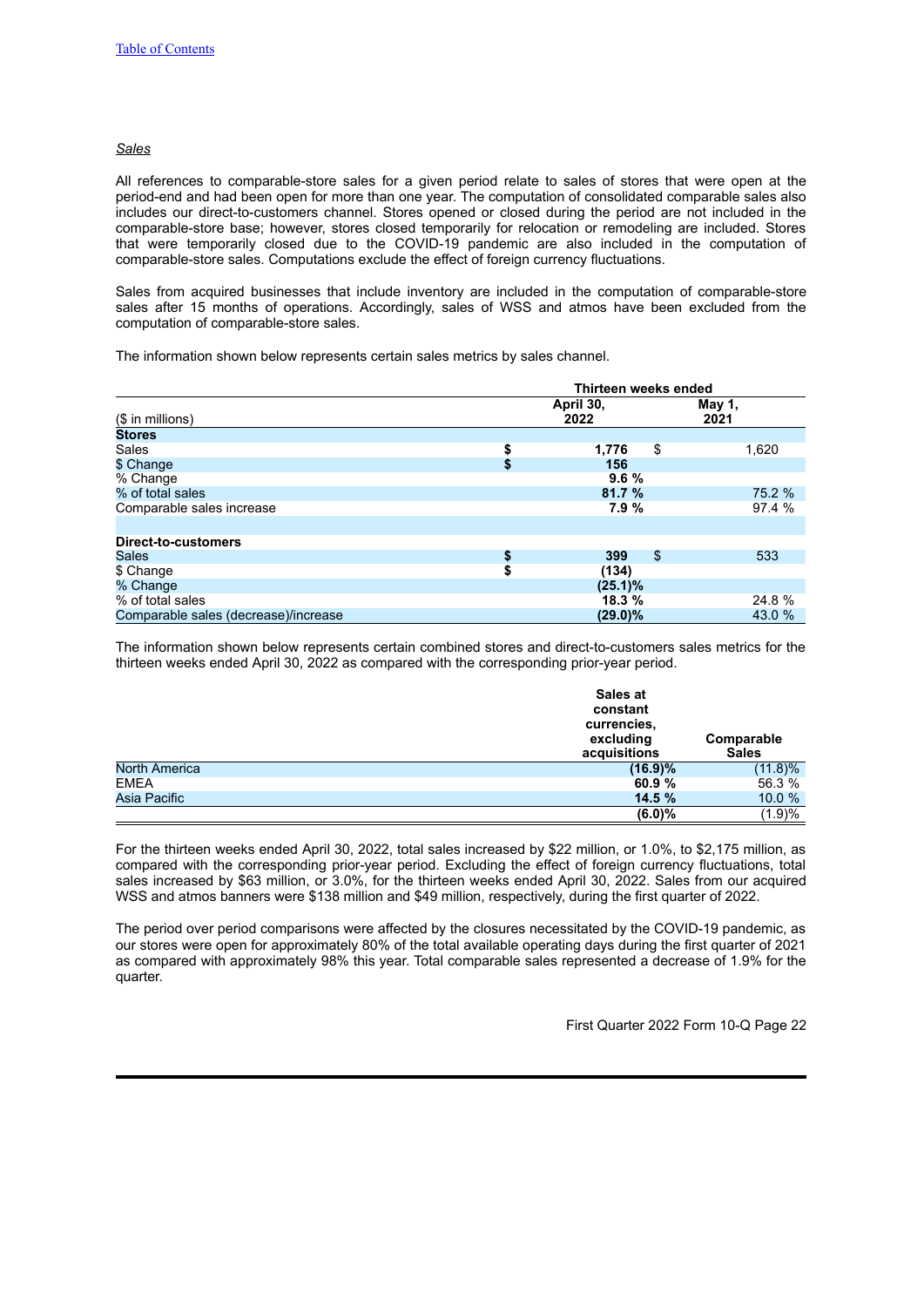Our direct-to-customer channel saw significant decreases as shoppers navigated back to physical locations, partially offset by an increase in our stores channel as a result of the temporary store closures during 2021.

As summarized on the prior page, our North American operating segment's sales for the quarter were negatively affected primarily by the significant fiscal stimulus which contributed to last year's growth. North American sales were also negatively affected by the wind down of the Footaction business, last year we operated 231 stores as compared with 22 this quarter. Within EMEA, sales from the Foot Locker and Sidestep banners increased primarily in line with the increase in operating days, resulting from COVID-19 related store closures in the prior year. Asia Pacific generated increases from both strong performance in Australia and New Zealand, coupled with growth in Asia, based on expansion in that region, and primarily related to the growth in e-commerce sales.

From a product perspective for the combined channels, sales decline in the quarter was primarily related to decreased sales of footwear, slightly offset by increased sales of apparel and accessories. The decline in sales of footwear primarily represented a decline in sales of men's and kids' basketball footwear styles, partially offset by an increase in sales of women's footwear. Apparel sales benefited from increases in sales across all wearer segments, led by sales of men's and women's apparel.

#### *Gross Margin*

|                                                 | Thirteen weeks ended |                |  |
|-------------------------------------------------|----------------------|----------------|--|
|                                                 | April 30,<br>2022    | May 1,<br>2021 |  |
| Gross margin rate                               | 34.0%                | 34.8%          |  |
| Basis point decrease in the gross margin rate   | (80)                 |                |  |
| Components of the change:                       |                      |                |  |
| Merchandise margin rate decline                 | (80)                 |                |  |
| Occupancy and buyers' compensation expense rate |                      |                |  |

Gross margin is calculated as sales minus cost of sales. Cost of sales includes: the cost of merchandise, freight, distribution costs including related depreciation expense, shipping and handling, occupancy and buyers' compensation. Occupancy costs include rent (including fixed common area maintenance charges and other fixed non-lease components), real estate taxes, general maintenance, and utilities.

The gross margin rate decreased to 34.0% for the thirteen weeks ended April 30, 2022, as compared with the corresponding prior-year period, reflecting an 80-basis point decrease in the merchandise margin rate, while occupancy and buyers' compensation rate remained unchanged. The decline in merchandise margin rate reflects higher supply chain costs and slightly higher markdowns versus historically-low levels last year.

#### *Selling, General and Administrative Expenses (SG&A)*

|                               | Thirteen weeks ended |        |  |  |
|-------------------------------|----------------------|--------|--|--|
| (\$ in millions)              | April 30,<br>2022    |        |  |  |
| SG&A                          | 463                  | 418    |  |  |
| \$ Change                     | 45                   |        |  |  |
| % Change                      | 10.8%                |        |  |  |
| SG&A as a percentage of sales | 21.3%                | 19.4 % |  |  |

SG&A increased by \$45 million, or \$55 million excluding the effect of foreign currency fluctuations, for the thirteen weeks ended April 30, 2022, as compared with the corresponding prior-year period. Our newly acquired businesses contributed \$34 million to the overall increase. As a percentage of sales, SG&A increased by 190 basis points for the thirteen weeks ended April 30, 2022, driven by higher labor costs, information technology and support expenses this quarter, as well as the effect of COVID-19 related matters in the prior year.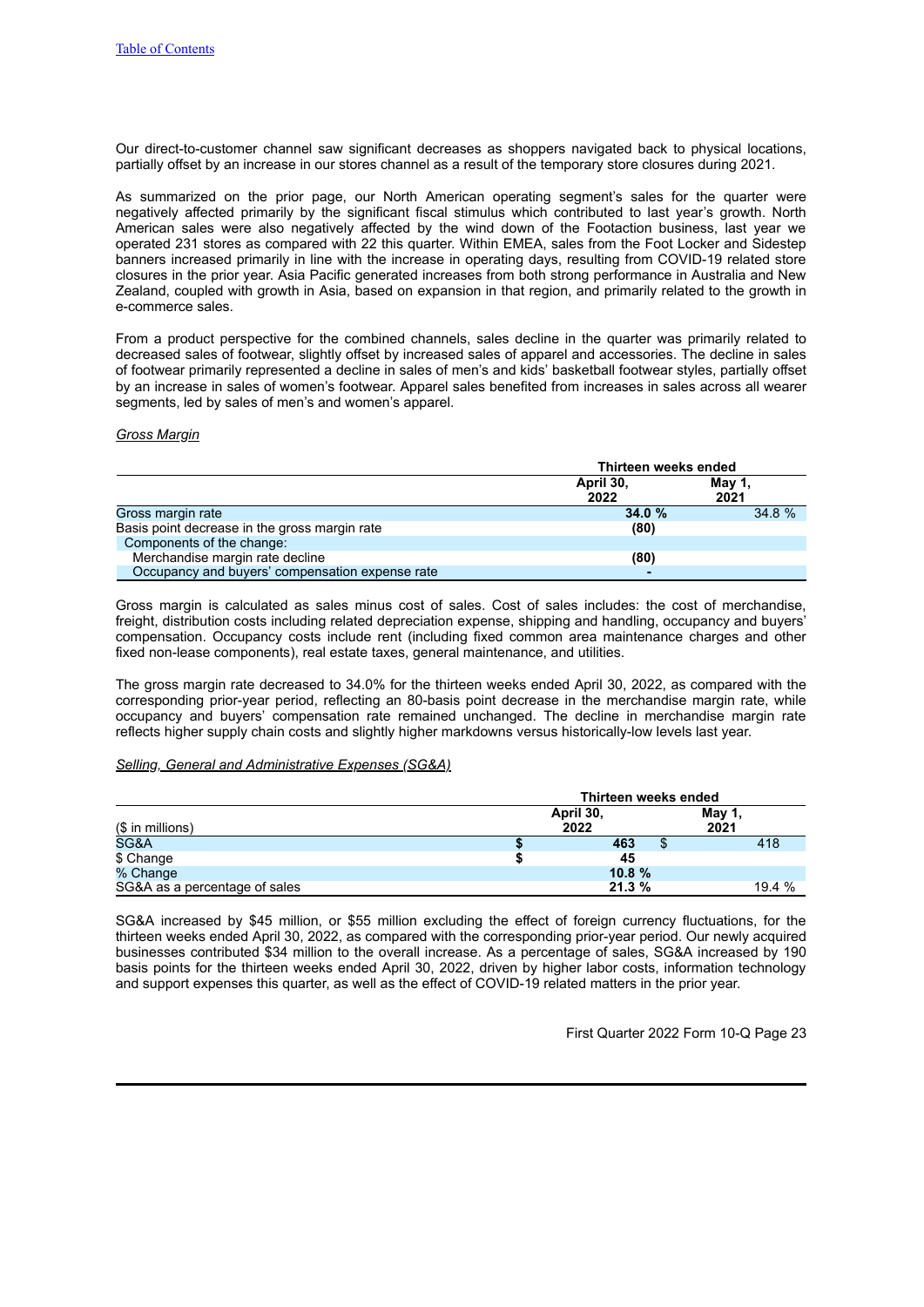SG&A for the thirteen weeks ended April 30, 2022 included nominal payroll subsidies from local governments, compared to \$10 million for the corresponding prior-year period.

#### *Depreciation and Amortization*

|                               | Thirteen weeks ended |      |  |        |  |
|-------------------------------|----------------------|------|--|--------|--|
|                               | April 30,            |      |  | May 1, |  |
| $$$ in millions)              |                      | 2022 |  | 2021   |  |
| Depreciation and amortization |                      | 54   |  |        |  |
| \$ Change                     |                      |      |  |        |  |
| % Change                      | 20.0%                |      |  |        |  |

Depreciation and amortization expense increased by \$9 million for the thirteen weeks ended April 30, 2022, as compared with the corresponding prior-year period. The increase was primarily related to the acquisitions of WSS and atmos.

#### *Impairment and Other Charges*

During the first quarter of 2022, we recorded impairment charges of \$3 million related to long-lived assets and right-of-use assets as well as accelerated tenancy charges, \$2 million of acquisition and integration costs related to WSS and atmos acquisitions, and \$1 million of other expenses. This compared with impairment charges of \$2 million related to the underperformance of our minority investment and reorganization charges of \$2 million for the prior-year period.

#### *Corporate Expense*

|                   | Thirteen weeks ended |               |    |  |
|-------------------|----------------------|---------------|----|--|
| (\$ in millions)  | April 30,<br>2022    | May 1<br>2021 |    |  |
| Corporate expense |                      |               | 29 |  |
| \$ Change         |                      |               |    |  |

Corporate expense consists of unallocated general and administrative expenses as well as depreciation and amortization related to our corporate headquarters, centrally managed departments, unallocated insurance and benefit programs, certain foreign exchange transaction gains and losses, and other items. Depreciation and amortization included in corporate expense was \$9 million and \$7 million for the thirteen weeks ended April 30, 2022 and May 1, 2021, respectively.

Corporate expense increased by \$8 million for the thirteen weeks ended April 30, 2022, as compared with the prior-year period. The increase was primarily due to higher information technology and support expenses.

#### *Operating Results*

|                        |           | Thirteen weeks ended |        |        |  |
|------------------------|-----------|----------------------|--------|--------|--|
|                        | April 30, |                      | May 1, |        |  |
| $$$ in millions)       | 2022      |                      | 2021   |        |  |
| Division profit        |           | 260                  |        | 315    |  |
| Division profit margin |           | 12.0%                |        | 14.6 % |  |

Division profit margin as a percentage of sales decreased to 12.0% of sales for the thirteen weeks ended April 30, 2022, with both sales channels experiencing declines in gross margin. Division profit reflected the stores and direct-to-customers channels deleveraging expenses. WSS and atmos generated division profit of \$14 million and \$8 million, respectively.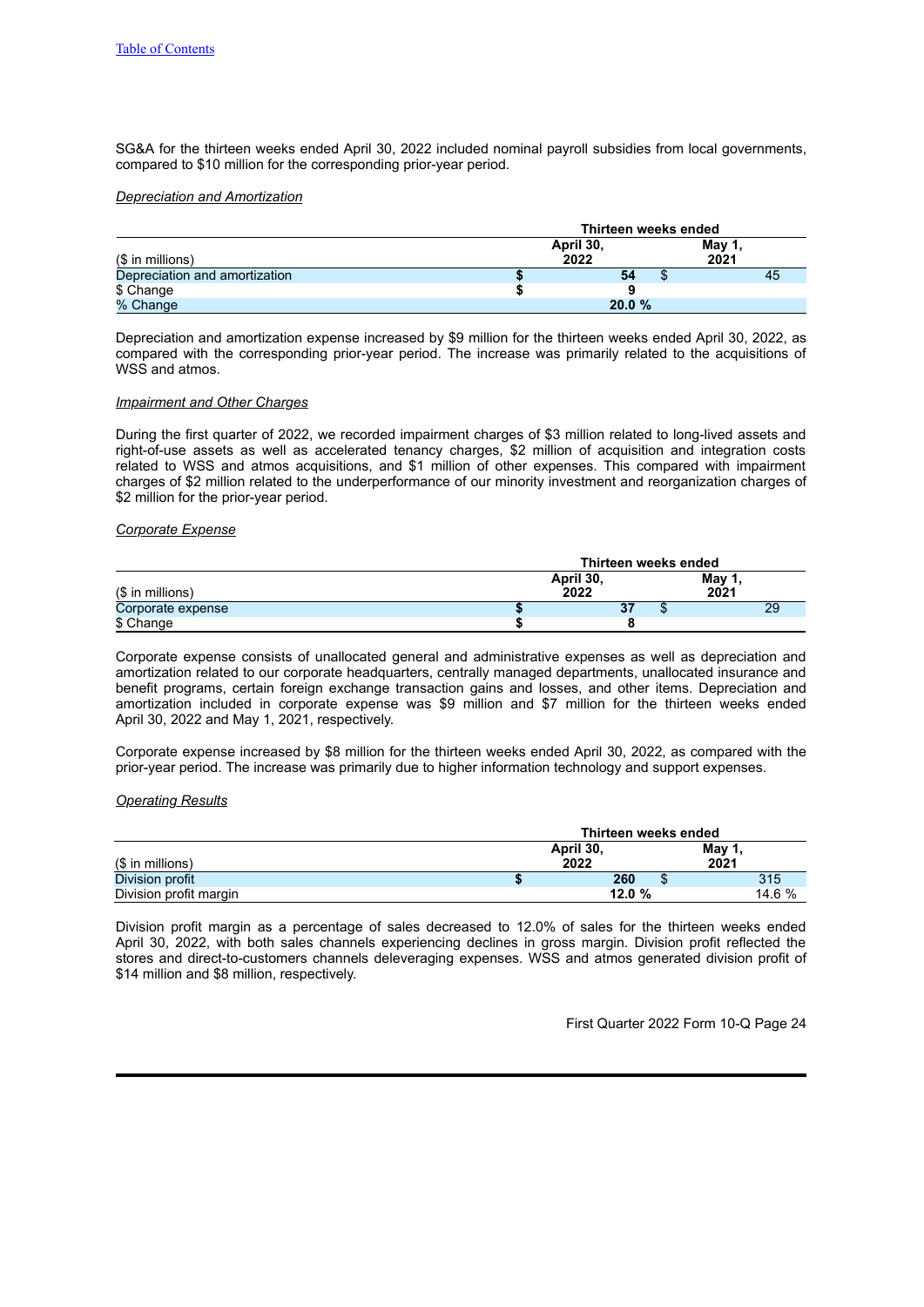#### *Interest Expense, Net*

|                                | Thirteen weeks ended |           |        |  |
|--------------------------------|----------------------|-----------|--------|--|
|                                |                      | April 30, | May 1, |  |
| (\$ in millions)               |                      | 2022      | 2021   |  |
| Interest expense               |                      | 61<br>۰D  | ιJ.    |  |
| Interest income                |                      |           |        |  |
| Interest (expense) income, net |                      | Ð         |        |  |

We recorded \$5 million of net interest expense for the thirteen weeks ended April 30, 2022, as compared with net interest expense of \$2 million for the corresponding prior-year period. Interest expense increased primarily due to the issuance of the 4% Notes.

#### *Other (Expense) / Income, Net*

|                               |           | Thirteen weeks ended |  |  |  |
|-------------------------------|-----------|----------------------|--|--|--|
|                               | April 30, | May 1                |  |  |  |
| $$$ in millions)              | 2022      | 2021                 |  |  |  |
| Other (expense) / income, net | (22)      |                      |  |  |  |

Other (expense) / income includes non-operating items, including franchise royalty income, changes in fair value of minority investments measured at fair value or using the fair value measurement alternative, changes in the market value of our available-for-sale security, our share of earnings or losses related to our equity method investments, and net benefit (expense) related to our pension and postretirement programs excluding the service cost component.

The change in other (expense) / income primarily represented a decrease in the fair value of our Retailors, Ltd. investment, resulting in a non-cash loss of \$25 million, partially offset by franchise income of \$3 million.

#### *Income Taxes*

|                            | Thirteen weeks ended |                |        |  |
|----------------------------|----------------------|----------------|--------|--|
| (\$ in millions)           | April 30.<br>2022    | May 1,<br>2021 |        |  |
| Provision for income taxes | 58                   |                |        |  |
| Effective tax rate         | $30.3 \%$            |                | 28.8 % |  |

Our current year interim provision for income taxes was measured using an estimated annual effective tax rate, which represented a blend of federal, state, and foreign taxes and included the effect of certain nondeductible items as well as changes in our mix of domestic and foreign earnings or losses, adjusted for discrete items that occurred within the periods presented.

We regularly assess the adequacy of our provisions for income tax contingencies in accordance with applicable authoritative guidance on accounting for income taxes. As a result, we may adjust the reserves for unrecognized tax benefits considering new facts and developments, such as changes to interpretations of relevant tax law, assessments from taxing authorities, settlements with taxing authorities, and lapses of statutes of limitation. The changes in tax reserves were not significant for any of the periods presented.

During the thirteen weeks ended April 30, 2022, we recorded \$1 million related to excess tax deficiencies from share-based compensation, as compared with a benefit of \$1 million in the corresponding prior-year period.

Excluding the above-mentioned discrete items, the effective tax rates for the current year period increased, as compared with the corresponding prior-year period, primarily due to the change in the mix of domestic and foreign earnings and losses.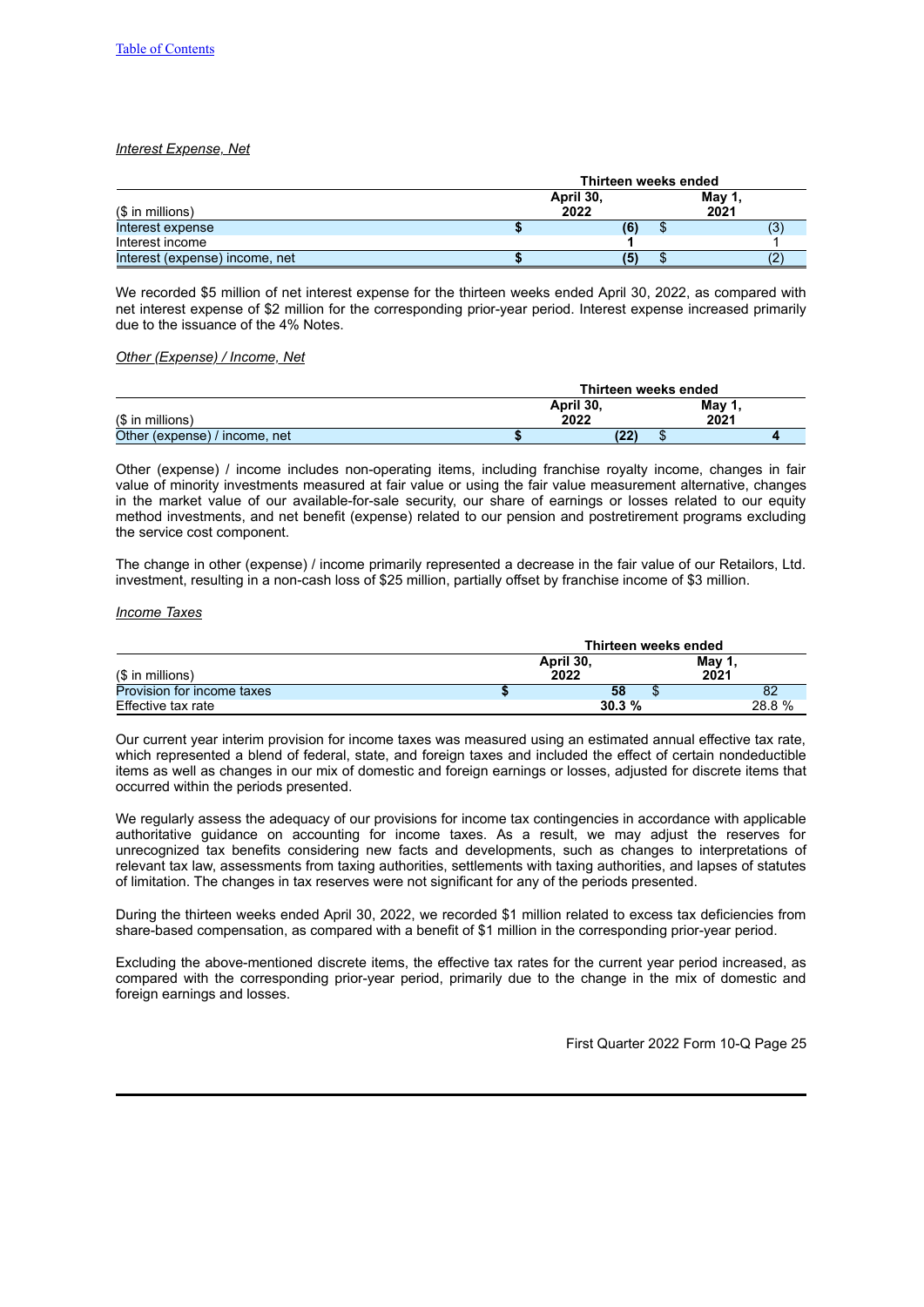We currently expect our full-year tax rate to approximate 29% to 30% excluding the effect of any nonrecurring items that may occur. The actual tax rate will vary due to numerous factors, such as level and geographic mix of income and losses, acquisitions, investments, intercompany transactions, foreign currency exchange rates, our stock price, changes in our deferred tax assets and liabilities and their valuation, changes in the laws, regulations, administrative practices, principles, and interpretations related to tax, including changes to the global tax framework and other laws and accounting rules in various jurisdictions.

#### **Liquidity and Capital Resources**

#### *Liquidity*

Our primary source of liquidity has been cash flow from operations, while the principal uses of cash have been to fund inventory and other working capital requirements; finance capital expenditures related to store openings, store remodelings, internet and mobile sites, information systems, and other support facilities; make retirement plan contributions, quarterly dividend payments, and interest payments; and fund other cash requirements to support the development of our short-term and long-term operating strategies, including strategic investments. We generally finance real estate with operating leases. We believe our cash, cash equivalents, future cash flow from operations, and amounts available under our credit agreement will be adequate to fund these requirements.

The Company may also repurchase its common stock or seek to retire or purchase outstanding debt through open market purchases, privately negotiated transactions, or otherwise. Share repurchases and retirement of debt, if any, will depend on prevailing market conditions, liquidity requirements, contractual restrictions, strategic considerations, and other factors. The amounts involved may be material. As of April 30, 2022, approximately \$1,143 million remained available under our current \$1.2 billion share repurchase program, which was approved in February 2022. The new program does not have an expiration date.

Any material adverse change in customer demand, fashion trends, competitive market forces, or customer acceptance of our merchandise mix, retail locations and websites, uncertainties related to the effect of competitive products and pricing, our reliance on a few key suppliers for a significant portion of our merchandise purchases and risks associated with global product sourcing, economic conditions worldwide, the effects of currency fluctuations, continued uncertainties caused by the COVID-19 pandemic, as well as other factors listed under the headings "Disclosure Regarding Forward-Looking Statements," and "Risk Factors" could affect our ability to continue to fund our needs from business operations.

#### *Operating Activities*

|                                                       | Thirteen weeks ended |           |  |        |
|-------------------------------------------------------|----------------------|-----------|--|--------|
|                                                       |                      | April 30, |  | May 1, |
| (\$ in millions)                                      |                      | 2022      |  | 2021   |
| Net cash (used in) / provided by operating activities |                      | (21)      |  | 398    |
| \$ Change                                             |                      | (419)     |  |        |

Operating activities reflects net income adjusted for non-cash items and working capital changes. Adjustments to net income for non-cash items include gains, losses, impairment charges, other charges, depreciation and amortization, deferred income taxes, and share-based compensation expense.

The decrease in cash from operating activities reflected higher merchandise purchases and payments of accounts payable and accrued and other liabilities, as well as lower net income, as compared with the same period last year. Higher merchandise purchases were necessary as our year-end inventory levels were affected by the COVID-19 pandemic and the associated supply chain challenges.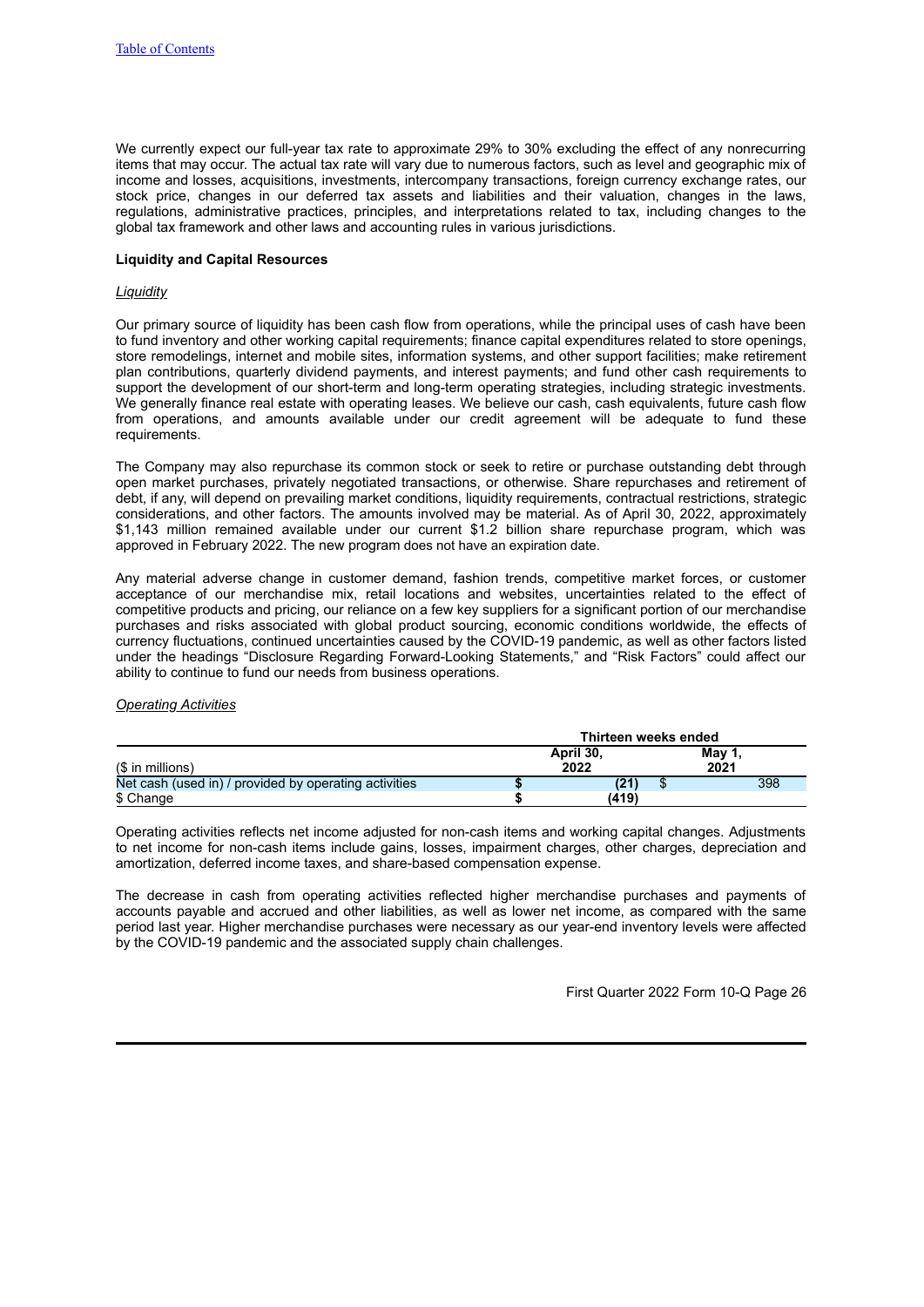As of April 30, 2022, we have withheld approximately \$12 million of lease and lease-related payments as we continue to negotiate rent deferrals or abatements with our landlords for the period that our stores were closed due to the COVID-19 pandemic.

#### *Investing Activities*

|                                       | Thirteen weeks ended |           |  |        |  |
|---------------------------------------|----------------------|-----------|--|--------|--|
|                                       |                      | April 30, |  | May 1, |  |
| (\$ in millions)                      |                      | 2022      |  | 2021   |  |
| Net cash used in investing activities |                      | (105)     |  | (54)   |  |
| \$ Change                             |                      | (51)      |  |        |  |

For the thirteen weeks ended April 30, 2022, capital expenditures increased by \$44 million to \$95 million, as compared with the corresponding prior-year period. Our full-year capital spending is expected to be \$275 million. The forecast includes \$190 million related to the remodeling or relocation of approximately 100 existing stores and the opening of approximately 110 new stores, as well as \$85 million for the development of information systems, websites, and infrastructure, including supply chain initiatives.

During the thirteen weeks ended April 30, 2022, we paid an additional \$7 million for the WSS and atmos acquisitions upon the resolution of certain post-closing conditions.

Additionally, we invested \$3 million in minority investments, including various limited partner venture capital funds managed by Black fund managers, who are committed to advancing diverse-led businesses as part of our Leading in Education and Economic Development (LEED) initiative. In the prior-year period, we invested \$8 million in minority investments.

We sold the former Runners Point headquarters in the first quarter of 2021, generating proceeds of \$3 million. Also last year, we received insurance proceeds of \$2 million related to property and equipment claims from the social unrest losses in 2020.

*Financing Activities*

|                                       | Thirteen weeks ended |  |        |
|---------------------------------------|----------------------|--|--------|
|                                       | April 30,            |  | May 1. |
| (\$ in millions)                      | 2022                 |  | 2021   |
| Net cash used in financing activities | (128)                |  | (61    |
| \$ Change                             | (67)                 |  |        |

Cash used in financing activities was driven by our return to shareholders initiatives, including our share repurchase program and cash dividends, as follows:

|                                | Thirteen weeks ended |           |  |        |
|--------------------------------|----------------------|-----------|--|--------|
|                                |                      | April 30, |  | May 1, |
| (\$ in millions)               |                      | 2022      |  | 2021   |
| Share repurchases              |                      | 89        |  | 34     |
| Dividends paid on common stock |                      | 38        |  |        |
| Total returned to shareholders |                      | 127       |  | 55     |

During the thirteen weeks ended April 30, 2022, we repurchased 2,650,000 shares of common stock for \$89 million under our share repurchase programs, whereas in the prior year we spent \$34 million to repurchase shares. We also declared and paid \$38 million in dividends representing a quarterly rate of \$0.40 per share in 2022, as compared with a quarterly rate of \$0.20 per share in the prior-year period.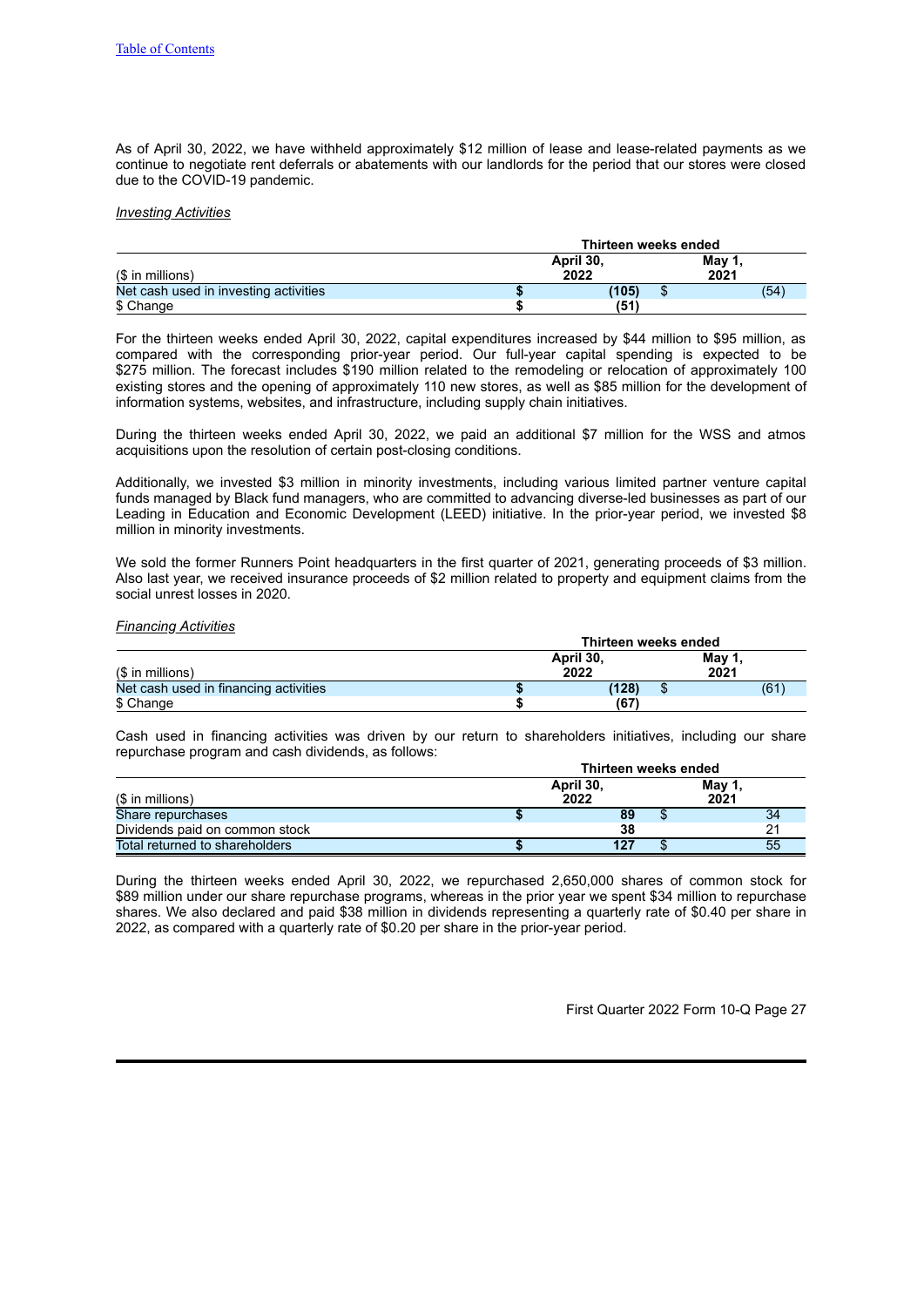We paid \$1 million to satisfy tax withholding obligations relating to the vesting of share-based equity awards during the thirteen weeks ended April 30, 2022, as compared with \$10 million in 2021. Offsetting this amount were proceeds received in connection with employee stock programs of \$2 million in the current year, as compared with \$4 million in the prior-year period.

Additionally, we paid \$2 million of principal on our finance lease obligations, mainly related to certain WSS stores.

#### **Critical Accounting Policies and Estimates**

There have been no significant changes to our critical accounting policies and estimates from the information provided in Item 7, "Management's Discussion and Analysis of Financial Condition and Results of Operations," included in the 2021 Form 10-K.

#### **Recent Accounting Pronouncements**

Descriptions of the recently issued and adopted accounting principles are included in Item 1. "Financial Statements" in Note 1, *Summary of Significant Accounting Policies*, to the Condensed Consolidated Financial Statements.

### <span id="page-30-0"></span>*Item 4. Controls and Procedures*

During the quarter, the Company's management performed an evaluation, under the supervision and with the participation of the Company's Chief Executive Officer ("CEO") and Chief Financial Officer ("CFO"), of the effectiveness of the design and operation of the Company's disclosure controls and procedures (as that term is defined in Rules 13a-15(e) and 15d-15(e) under the Securities Exchange Act of 1934, as amended (the "Exchange Act")). Based on that evaluation, the Company's CEO and CFO concluded that the Company's disclosure controls and procedures were effective to ensure that information relating to the Company that is required to be disclosed in the reports that we file or submit under the Exchange Act is recorded, processed, summarized and reported, within the time periods specified in the SEC rules and forms, and is accumulated and communicated to management, including the CEO and CFO, as appropriate to allow timely decisions regarding required disclosure.

During the quarter ended April 30, 2022, there were no changes, other than process changes that may be necessary related to the newly acquired businesses, in the Company's internal control over financial reporting (as defined in Rules 13a-15(f) of the Exchange Act), that materially affected or are reasonably likely to affect the Company's internal control over financial reporting.

### <span id="page-30-1"></span>**PART II - OTHER INFORMATION**

#### <span id="page-30-2"></span>*Item 1. Legal Proceedings*

Information regarding the Company's legal proceedings is contained in the *Legal Proceedings* note under Item 1. "Financial Statements" in Part I.

#### <span id="page-30-3"></span>*Item 1A. Risk Factors*

In addition to the other information discussed in this report, the factors described in Part I, Item 1A. "Risk Factors" in our 2021 Annual Report on Form 10-K filed with the SEC on March 24, 2022 should be considered as they could materially affect our business, financial condition, or future results.

There have not been any significant changes with respect to the risks described in our 2021 Form 10-K.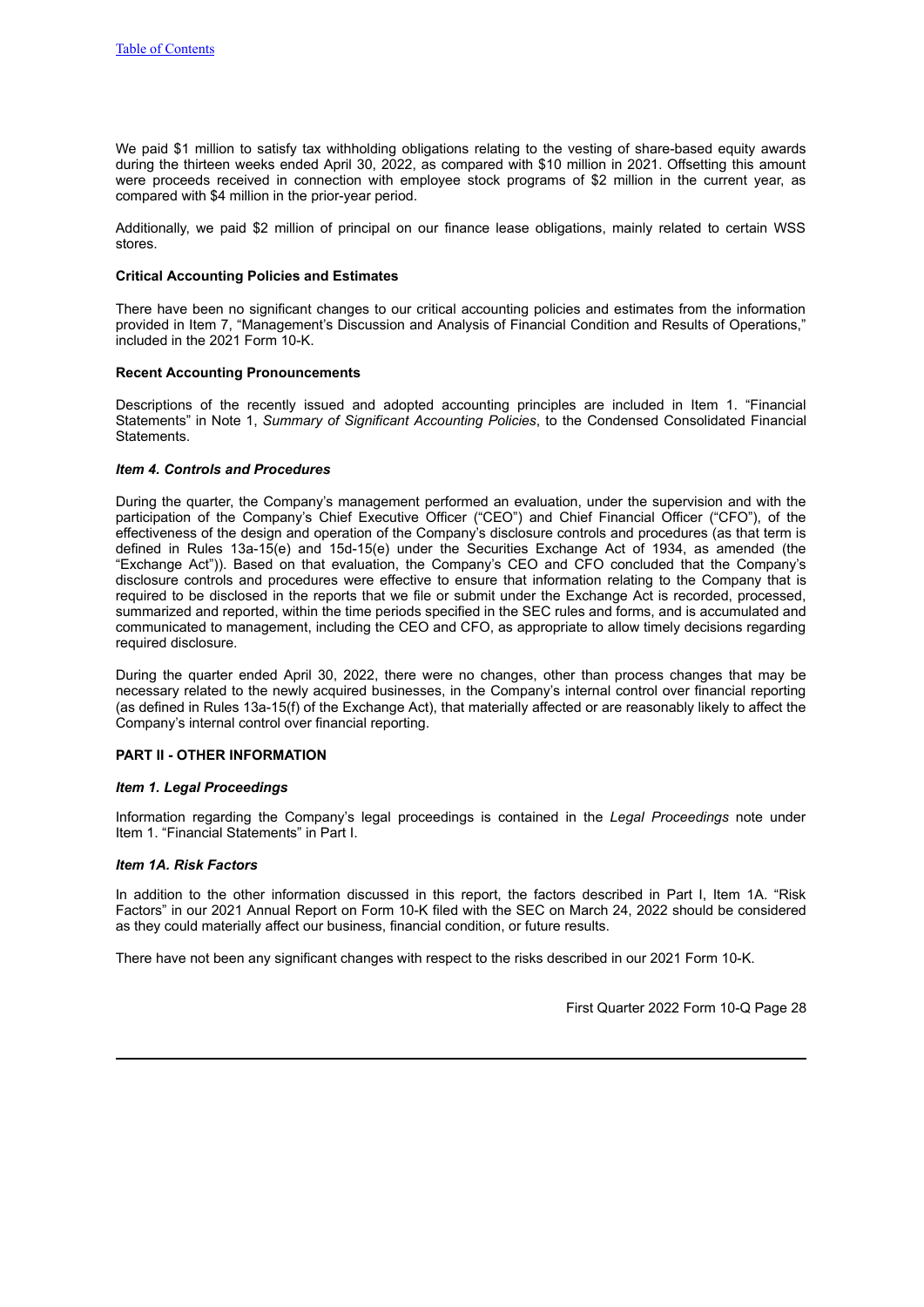### <span id="page-31-0"></span>*Item 2. Unregistered Sales of Equity Securities and Use of Proceeds*

The table below provides information with respect to shares of the Company's common stock for the thirteen weeks ended April 30, 2022.

| <b>Date Purchased</b>           | Total<br><b>Number</b><br>of Shares<br><b>Purchased</b> (1) |     | Average<br><b>Price</b><br><b>Paid Per</b><br>Share $(1)$ | <b>Total Number of</b><br><b>Shares Purchased as</b><br><b>Part of Publicly</b><br>Announced<br>Program $(2)$ | <b>Dollar Value of</b><br><b>Shares that may</b><br>vet be Purchased<br>Under the<br>Program $(2)$ |
|---------------------------------|-------------------------------------------------------------|-----|-----------------------------------------------------------|---------------------------------------------------------------------------------------------------------------|----------------------------------------------------------------------------------------------------|
| January 30 to February 26, 2022 | 765.298                                                     | \$. | 42.62                                                     | 765.200                                                                                                       | \$<br>1.200.000.000                                                                                |
| February 27 to April 2, 2022    | 264.297                                                     |     | 30.99                                                     | 234.600                                                                                                       | 1,192,716,090                                                                                      |
| April 3 to April 30, 2022       | 1,652,336                                                   |     | 29.93                                                     | 1,650,200                                                                                                     | 1,143,322,902                                                                                      |
|                                 | 2.681.931                                                   | \$  | 33.66                                                     | 2,650,000                                                                                                     |                                                                                                    |

(1) These columns include shares acquired in satisfaction of the tax withholding obligations of holders of restricted stock unit awards, which vested during the quarter. Share repurchases during February and March were pursuant to Rule 10b5-1 under the Securities and Exchange Act of 1934. The calculation of the average price paid per share includes all fees, commissions, and other costs associated with the repurchase of such shares.

(2) Under the Company's previous share repurchase program, we repurchased 765,200 shares for \$33 million. On February 24, 2022, the Board of Directors approved a new \$1.2 billion share repurchase program. The new program does not have an expiration date.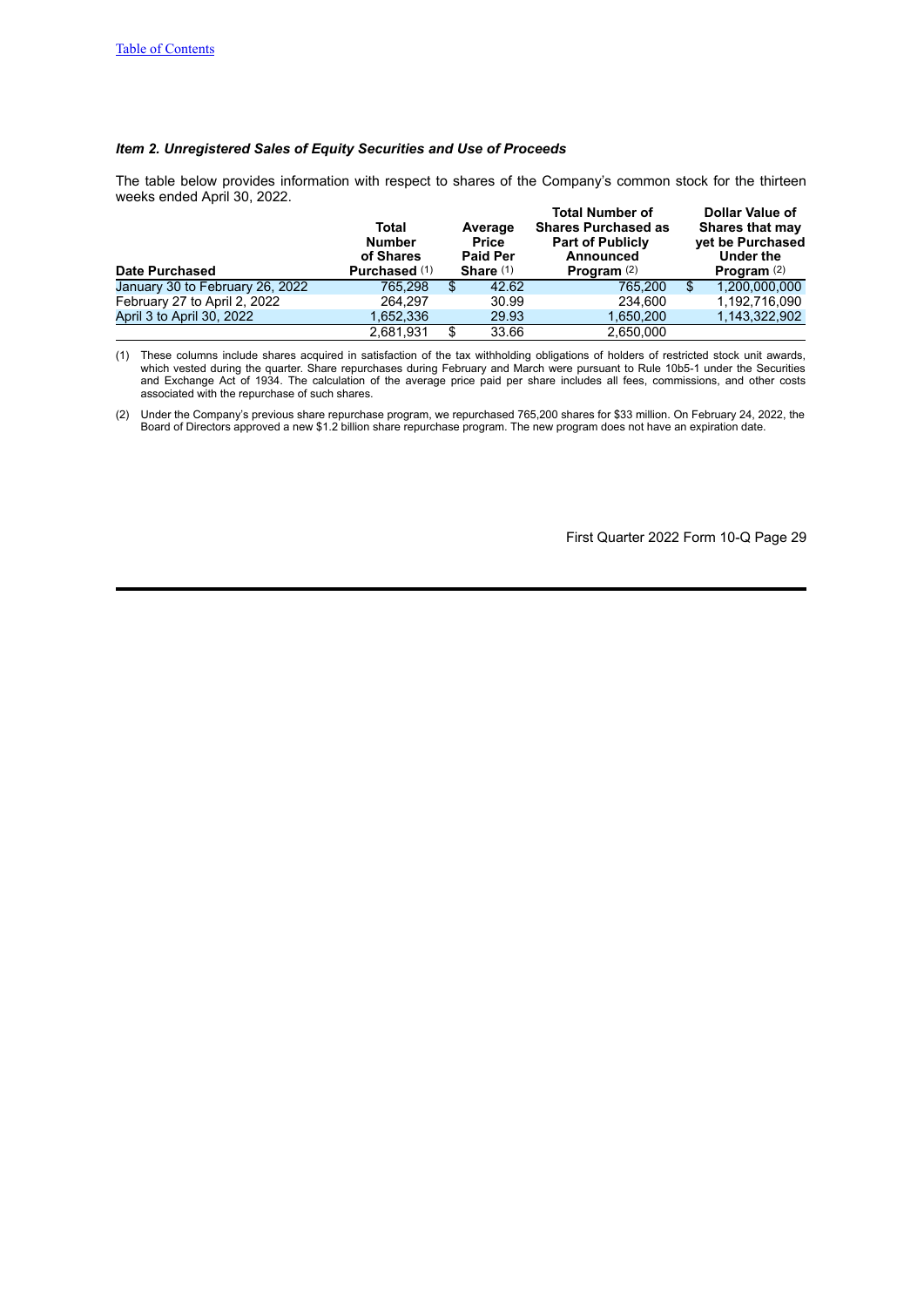## <span id="page-32-0"></span>*Item 6. Exhibits*

| <b>Exhibit No.</b> | <b>Description</b>                                                                           |
|--------------------|----------------------------------------------------------------------------------------------|
| $15^*$             | Accountants' Acknowledgement.                                                                |
| $31.1*$            | Certification of Chief Executive Officer Pursuant to Rule 13a-14(a) or 15d-14(a), as adopted |
|                    | pursuant to Section 302 of the Sarbanes-Oxley Act of 2002.                                   |
| $31.2*$            | Certification of Chief Financial Officer Pursuant to Rule 13a-14(a) or 15d-14(a), as adopted |
|                    | pursuant to Section 302 of the Sarbanes-Oxley Act of 2002.                                   |
| $32**$             | Certification of Chief Executive Officer and Chief Financial Officer Pursuant to 18 U.S.C.   |
|                    | Section 1350, as adopted pursuant to Section 906 of the Sarbanes-Oxley Act of 2002.          |
| $99*$              | Report of Independent Registered Public Accounting Firm.                                     |
| 101.INS*           | Inline XBRL Instance Document.                                                               |
| 101.SCH*           | Inline XBRL Taxonomy Extension Schema.                                                       |
| 101.CAL*           | Inline XBRL Taxonomy Extension Calculation Linkbase.                                         |
| 101.DEF*           | Inline XBRL Taxonomy Extension Definition Linkbase.                                          |
| 101.LAB*           | Inline XBRL Taxonomy Extension Label Linkbase.                                               |
| 101.PRE*           | Inline XBRL Taxonomy Extension Presentation Linkbase.                                        |
| $104*$             | Cover Page Interactive Data File (embedded within the Inline XBRL datafile).                 |

\* Filed herewith.

\*\* Furnished herewith.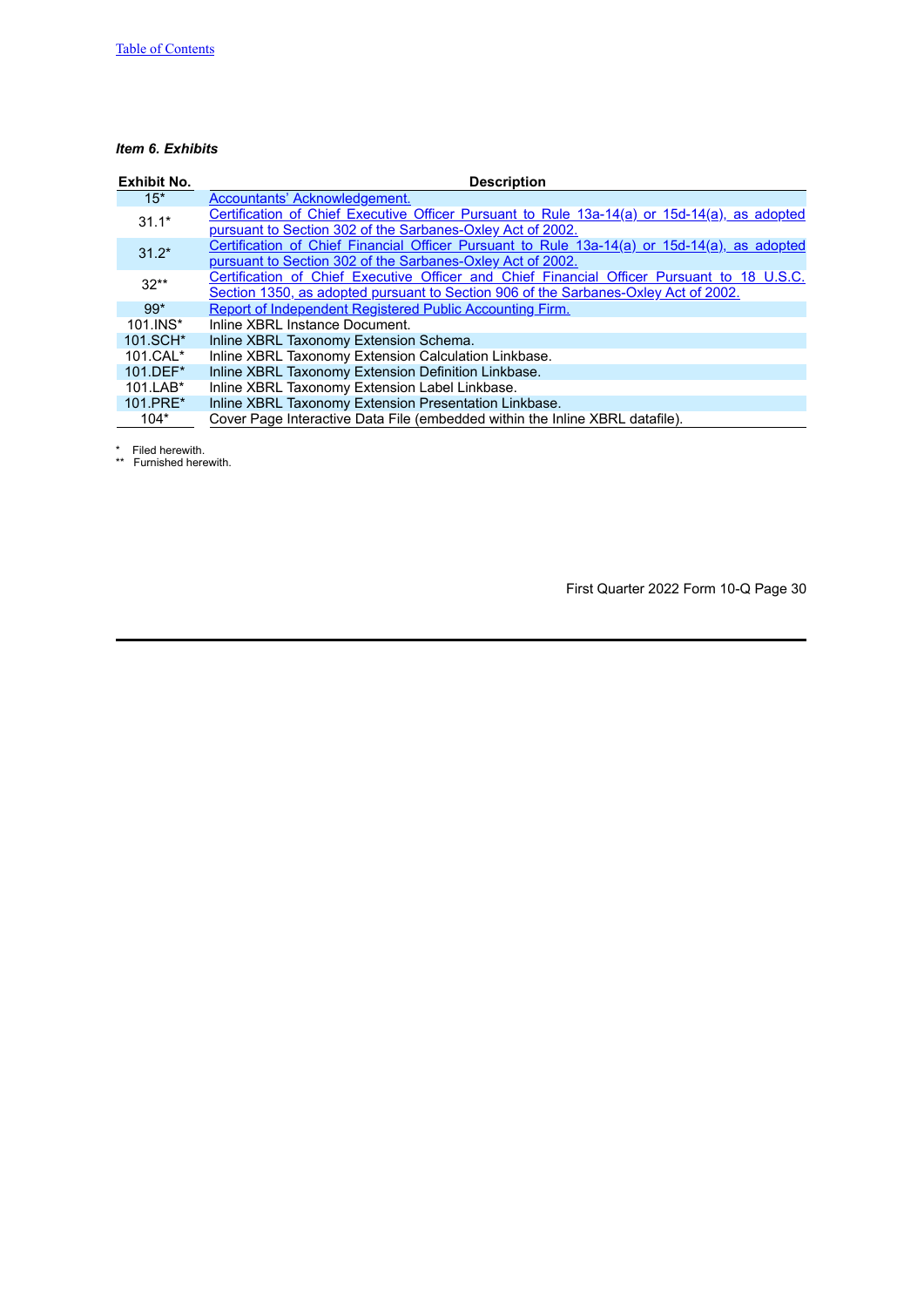### **SIGNATURE**

<span id="page-33-0"></span>Pursuant to the requirements of the Securities Exchange Act of 1934, the Company has duly caused this report to be signed on its behalf by the undersigned thereunto duly authorized.

Date: June 8, 2022 **FOOT LOCKER**, INC.

/s/ Andrew E. Page ANDREW E. PAGE Executive Vice President and Chief Financial Officer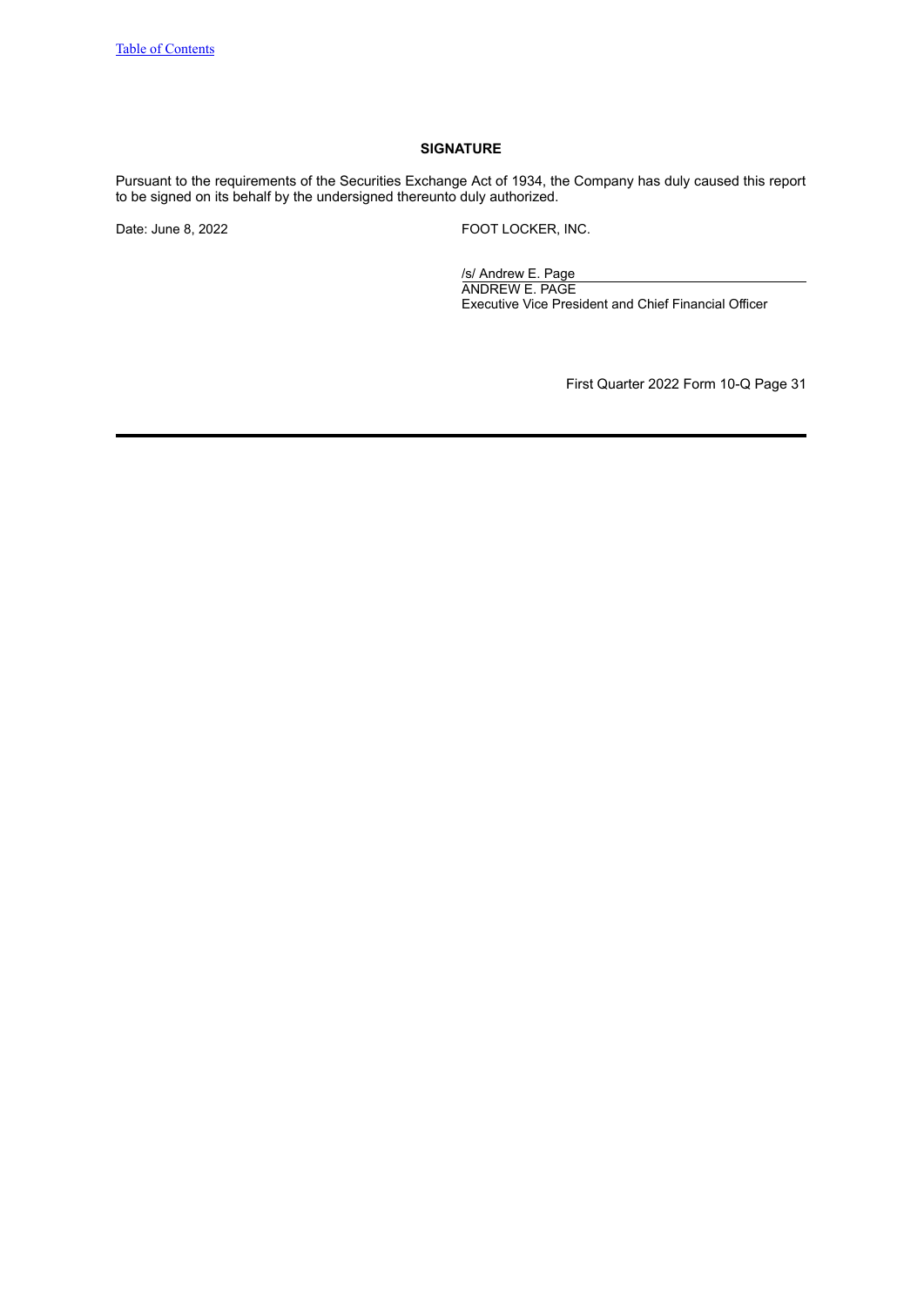#### **ACCOUNTANT'S ACKNOWLEDGEMENT**

<span id="page-34-0"></span>The Board of Directors of Foot Locker, Inc.:

We acknowledge our awareness of the use therein of our report dated June 8, 2022 related to our review of interim financial information in the following Registration Statements:

- Form S-8 No. 33-10783
- Form S-8 No. 33-91888
- Form S-8 No. 33-91886
- Form S-8 No. 33-97832
- Form S-8 No. 333-07215
- Form S-8 No. 333-21131
- Form S-8 No. 333-62425 Form S-8 No. 333-33120
- 
- Form S-8 No. 333-41056 Form S-8 No. 333-41058
- Form S-8 No. 333-74688
- Form S-8 No. 333-99829
- Form S-8 No. 333-111222
- Form S-8 No. 333-121515
- Form S-8 No. 333-144044
- Form S-8 No. 333-149803
- Form S-3 No. 33-43334
- Form S-3 No. 33-86300
- Form S-3 No. 333-64930
- Form S-8 No. 333-167066
- Form S-8 No. 333-171523
- Form S-8 No. 333-190680
- Form S-8 No. 333-196899

Pursuant to Rule 436 under the Securities Act of 1933 (the Act), such report is not considered part of a registration statement prepared or certified by an independent registered public accounting firm, or a report prepared or certified by an independent registered public accounting firm within the meaning of Sections 7 and 11 of the Act.

/s/ KPMG LLP

New York, New York June 8, 2022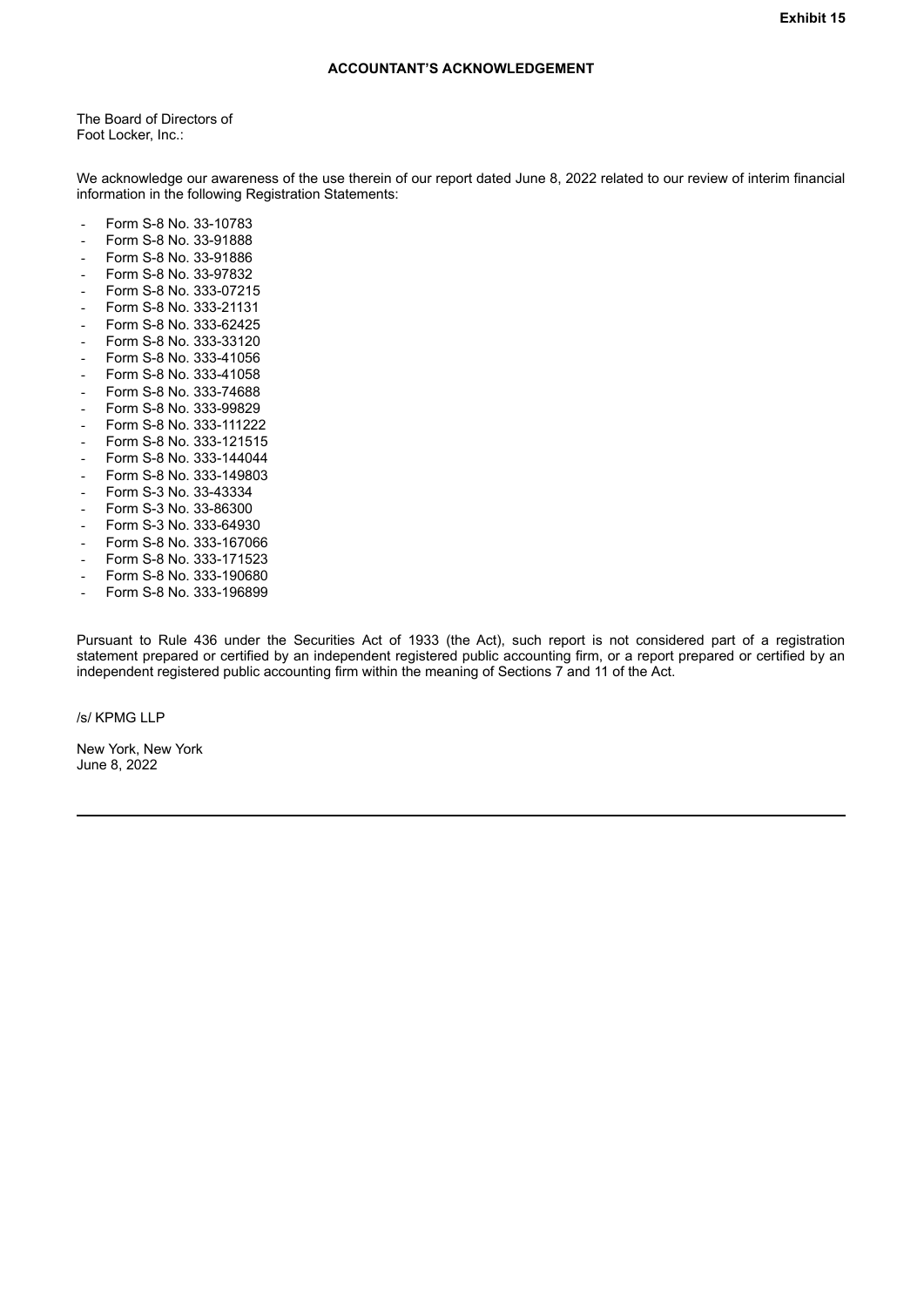<span id="page-35-0"></span>I, Richard A. Johnson, certify that:

- 1. I have reviewed this quarterly report on Form 10-Q of Foot Locker, Inc. (the "Registrant");
- 2. Based on my knowledge, this report does not contain any untrue statement of a material fact or omit to state a material fact necessary to make the statements made, in light of the circumstances under which such statements were made, not misleading with respect to the period covered by this report;
- 3. Based on my knowledge, the financial statements, and other financial information included in this report, fairly present in all material respects the financial condition, results of operations and cash flows of the Registrant as of, and for, the periods presented in this report;
- 4. The Registrant's other certifying officer and I are responsible for establishing and maintaining disclosure controls and procedures (as defined in Exchange Act Rules 13a-15(e) and 15d-15(e)) and internal control over financial reporting (as defined in Exchange Act Rules 13a-15(f) and 15d-15(f)) for the Registrant and have:
	- a) designed such disclosure controls and procedures, or caused such disclosure controls and procedures to be designed under our supervision, to ensure that material information relating to the Registrant, including its consolidated subsidiaries, is made known to us by others within those entities, particularly during the period in which this report is being prepared;
	- b) designed such internal control over financial reporting, or caused such internal control over financial reporting to be designed under our supervision, to provide reasonable assurance regarding the reliability of financial reporting and the preparation of financial statements for external purposes in accordance with generally accepted accounting principles;
	- c) evaluated the effectiveness of the Registrant's disclosure controls and procedures and presented in this report our conclusions about the effectiveness of the disclosure controls and procedures, as of the end of the period covered by this report based on such evaluation; and
	- d) disclosed in this report any change in the Registrant's internal control over financial reporting that occurred during the Registrant's most recent fiscal quarter (the Registrant's fourth fiscal quarter in the case of an annual report) that has materially affected, or is reasonably likely to materially affect, the Registrant's internal control over financial reporting; and
- 5. The Registrant's other certifying officer(s) and I have disclosed, based on our most recent evaluation of internal control over financial reporting, to the Registrant's auditors and the Audit Committee of the Registrant's Board of Directors (or persons performing the equivalent functions):
	- a) all significant deficiencies and material weaknesses in the design or operation of internal control over financial reporting which are reasonably likely to adversely affect the Registrant's ability to record, process, summarize and report financial information; and
	- b) any fraud, whether or not material, that involves management or other employees who have a significant role in the Registrant's internal control over financial reporting.

June 8, 2022

/s/ Richard A. Johnson Chief Executive Officer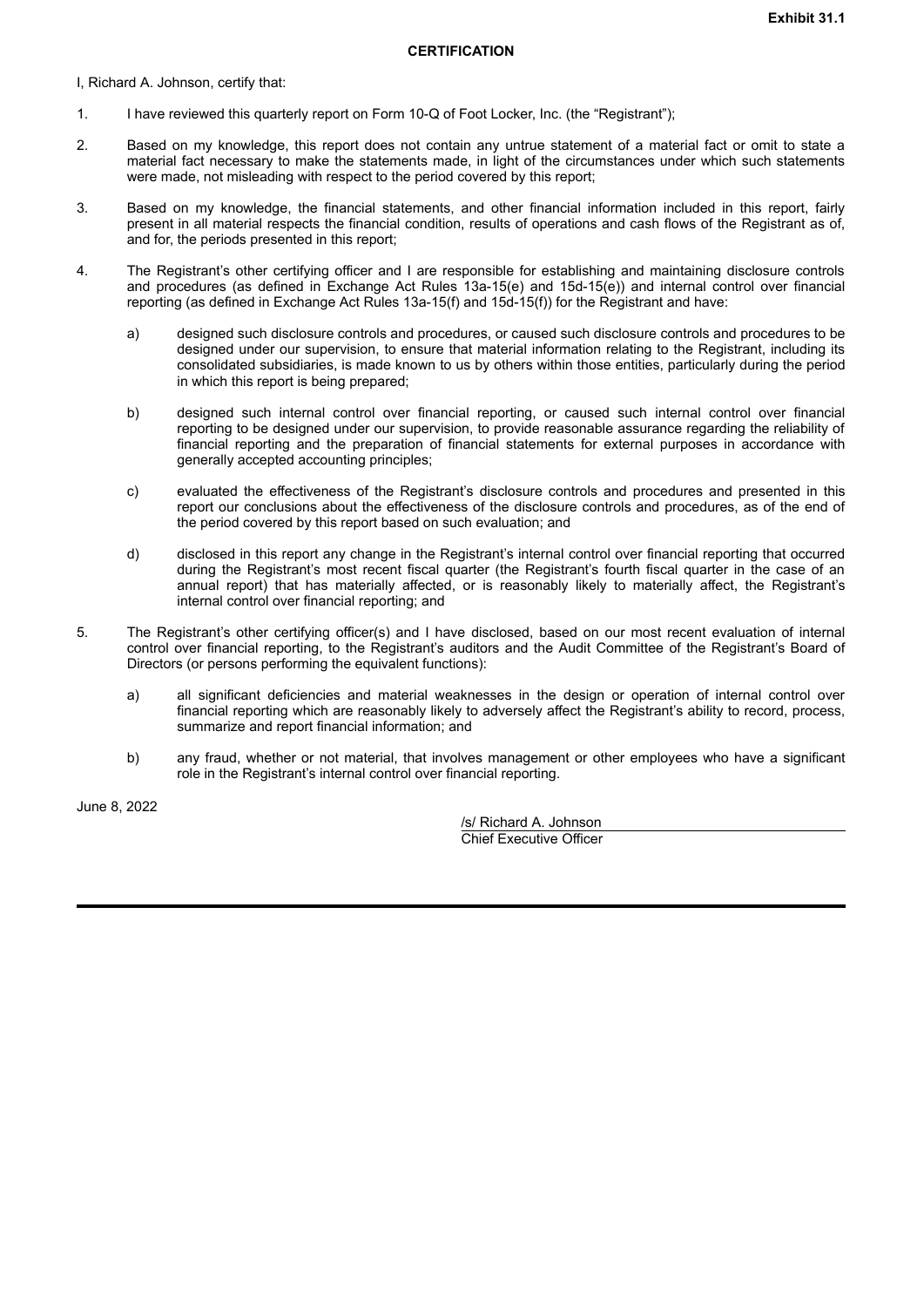#### <span id="page-36-0"></span>I, Andrew E. Page, certify that:

- 1. I have reviewed this quarterly report on Form 10-Q of Foot Locker, Inc. (the "Registrant");
- 2. Based on my knowledge, this report does not contain any untrue statement of a material fact or omit to state a material fact necessary to make the statements made, in light of the circumstances under which such statements were made, not misleading with respect to the period covered by this report;
- 3. Based on my knowledge, the financial statements, and other financial information included in this report, fairly present in all material respects the financial condition, results of operations and cash flows of the Registrant as of, and for, the periods presented in this report;
- 4. The Registrant's other certifying officer and I are responsible for establishing and maintaining disclosure controls and procedures (as defined in Exchange Act Rules 13a-15(e) and 15d-15(e)) and internal control over financial reporting (as defined in Exchange Act Rules 13a-15(f) and 15d-15(f)) for the Registrant and have:
	- a) designed such disclosure controls and procedures, or caused such disclosure controls and procedures to be designed under our supervision, to ensure that material information relating to the Registrant, including its consolidated subsidiaries, is made known to us by others within those entities, particularly during the period in which this report is being prepared;
	- b) designed such internal control over financial reporting, or caused such internal control over financial reporting to be designed under our supervision, to provide reasonable assurance regarding the reliability of financial reporting and the preparation of financial statements for external purposes in accordance with generally accepted accounting principles;
	- c) evaluated the effectiveness of the Registrant's disclosure controls and procedures and presented in this report our conclusions about the effectiveness of the disclosure controls and procedures, as of the end of the period covered by this report based on such evaluation; and
	- d) disclosed in this report any change in the Registrant's internal control over financial reporting that occurred during the Registrant's most recent fiscal quarter (the Registrant's fourth fiscal quarter in the case of an annual report) that has materially affected, or is reasonably likely to materially affect, the Registrant's internal control over financial reporting; and
- 5. The Registrant's other certifying officer(s) and I have disclosed, based on our most recent evaluation of internal control over financial reporting, to the Registrant's auditors and the Audit Committee of the Registrant's Board of Directors (or persons performing the equivalent functions):
	- a) all significant deficiencies and material weaknesses in the design or operation of internal control over financial reporting which are reasonably likely to adversely affect the Registrant's ability to record, process, summarize and report financial information; and
	- b) any fraud, whether or not material, that involves management or other employees who have a significant role in the Registrant's internal control over financial reporting.

June 8, 2022

/s/ Andrew E. Page Chief Financial Officer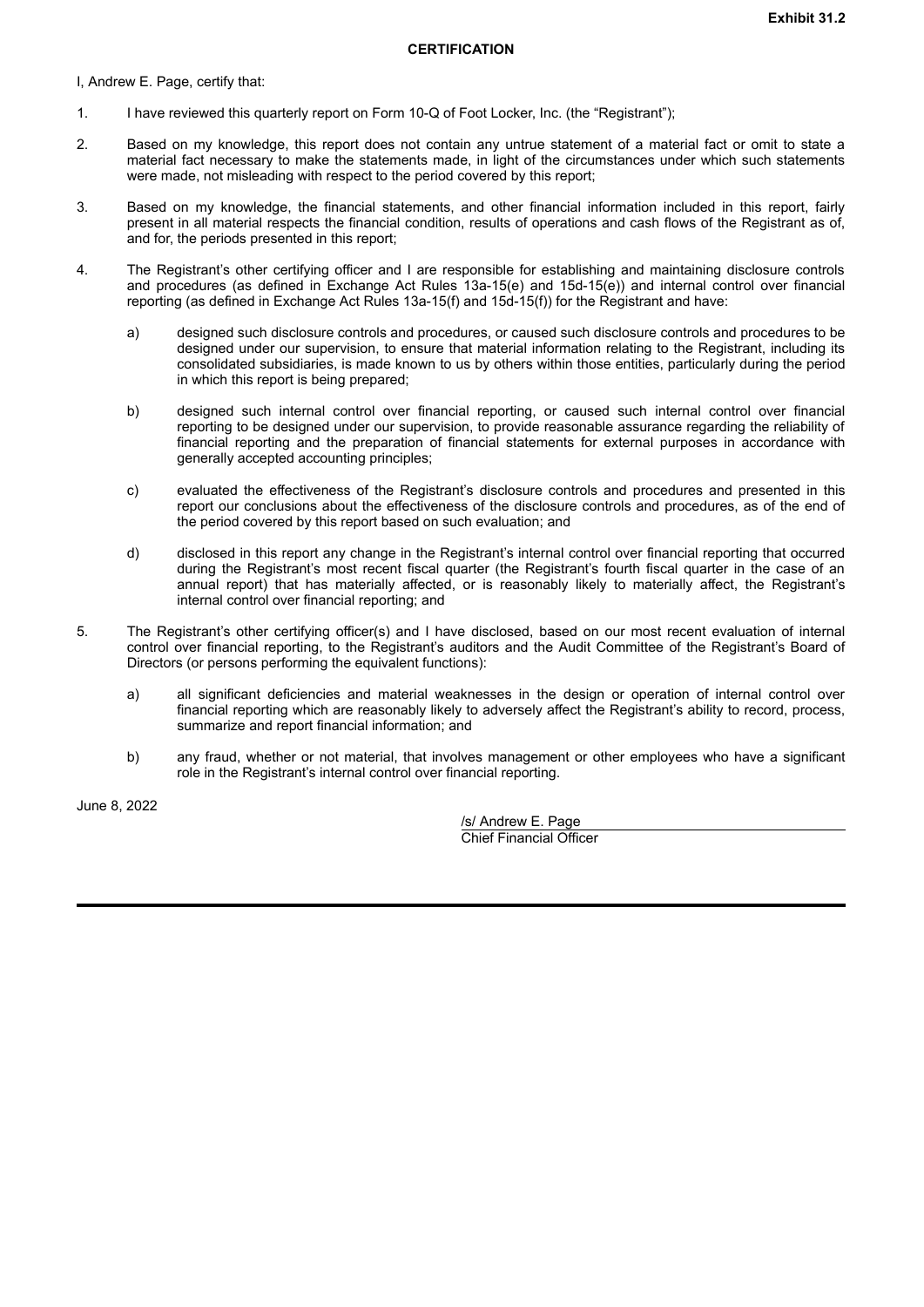#### **CERTIFICATION PURSUANT TO 18 U.S.C. SECTION 1350 AS ADOPTED PURSUANT TO SECTION 906 OF THE SARBANES-OXLEY ACT OF 2002**

<span id="page-37-0"></span>In connection with the Quarterly Report on Form 10-Q of Foot Locker, Inc. (the "Registrant") for the quarterly period ended April 30, 2022, as filed with the Securities and Exchange Commission on the date hereof (the "Report"), Richard A. Johnson, as Chief Executive Officer of the Registrant and Andrew E. Page, as Chief Financial Officer of the Registrant, each hereby certifies, pursuant to 18 U.S.C. Section 1350, as adopted pursuant to Section 906 of the Sarbanes-Oxley Act of 2002, that:

- (1) The Report fully complies with the requirements of Section 13(a) or 15(d) of the Securities Exchange Act of 1934; and
- (2) The information contained in the Report fairly presents, in all material respects, the financial condition and results of operations of the Registrant.

Dated: June 8, 2022

/s/ Richard A. Johnson Richard A. Johnson Chief Executive Officer

/s/ Andrew E. Page Andrew E. Page Chief Financial Officer

The foregoing certification is being furnished solely pursuant to 18 U.S.C. § 1350 and is not being filed as part of the Report or as a separate disclosure document. Such certification will not be deemed to be incorporated by reference into any filing under the Securities Act of 1933, as amended, or the Securities Exchange Act of 1934, as amended, except to the extent that the company specifically incorporates it by reference.